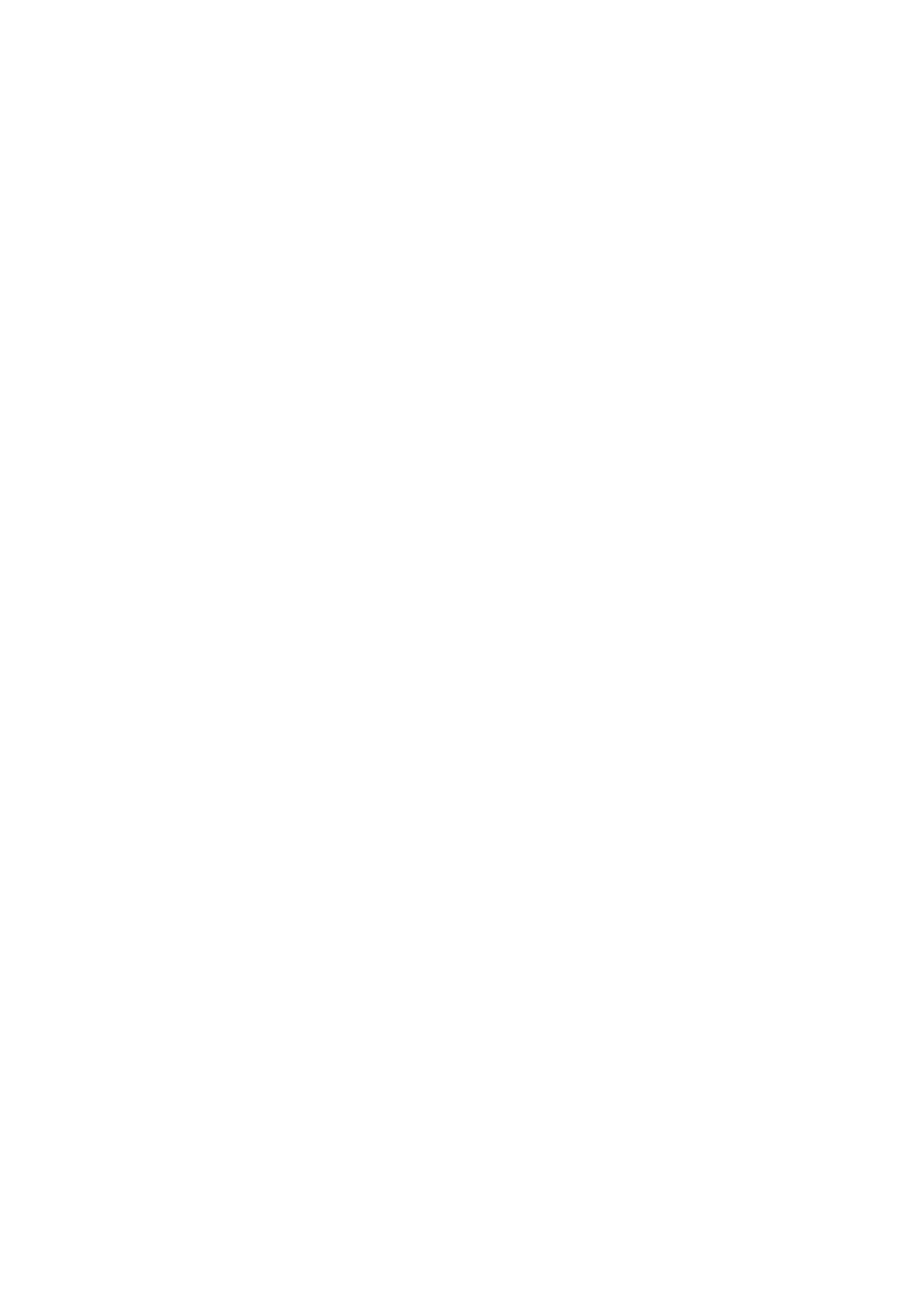# BUROHAPPOLD ENGINEERING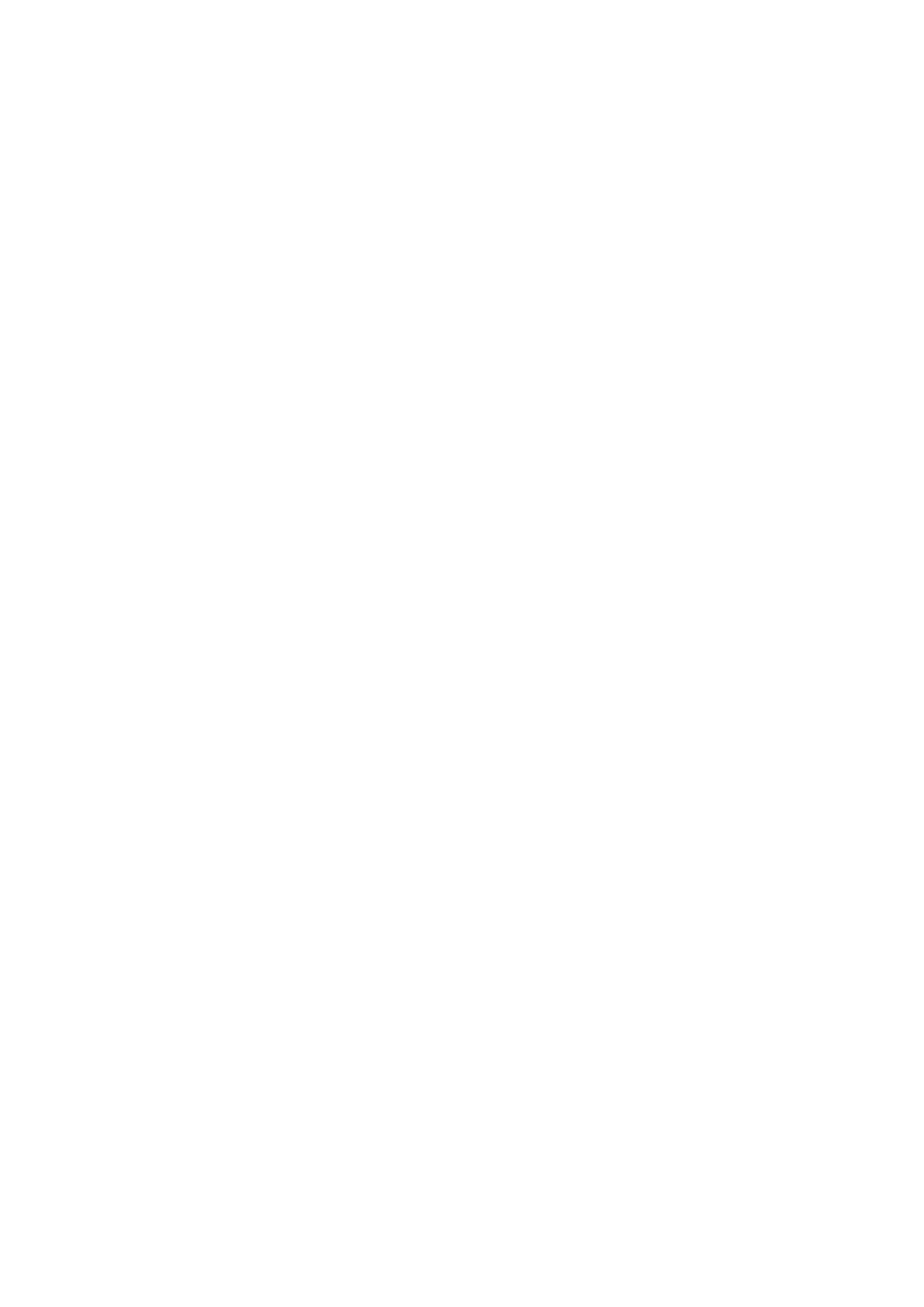# **Contents**

|   |                       | 1 Project Summary                                   | $\overline{\mathbf{z}}$ |
|---|-----------------------|-----------------------------------------------------|-------------------------|
|   | 1.1                   | Project Description                                 | $\overline{7}$          |
|   | 1.2                   | <b>Summary Details</b>                              | 8                       |
|   | 1.3                   | Terminology                                         | 8                       |
| 2 | <b>Strategic Case</b> |                                                     | $\boldsymbol{9}$        |
|   | 2.1                   | <b>Strategic Context</b>                            | $9$                     |
|   | 2.1.1                 | Addressing SELEP Objectives & Priorities            | $\boldsymbol{9}$        |
|   | 2.1.2                 | Contributing to Local Priorities                    | $10\,$                  |
|   | 2.1.3                 | Local Planning Policy                               | $11\,$                  |
|   | 2.1.4                 | Socio-economic Context                              | 12                      |
|   | 2.1.5                 | Local Engagement & Community Consultation           | 15                      |
|   | 2.1.6                 | <b>Organisational Overview</b>                      | $17\,$                  |
|   | 2.1.7                 | Project Scope & Objectives                          | 17                      |
|   | 2.1.8                 | <b>Constraints and Dependencies</b>                 | 18                      |
|   | 2.2                   | Why the project should proceed immediately          | 19                      |
| 3 |                       | <b>Economic Case</b>                                | 21                      |
|   | 3.1                   | Introduction                                        | 21                      |
|   | 3.2                   | Proposed Items to be Funded                         | 22                      |
|   | 3.2.1                 | Flood defence - beach nourishment                   | 22                      |
|   | 3.2.2                 | Flood defence - site raising                        | 22                      |
|   | 3.2.3                 | Link to Harbour Arm - works to enable public access | 23                      |
|   | 3.3                   | <b>Public Good Characteristics</b>                  | 23                      |
|   | 3.4                   | Development of Shortlisted Options                  | 24                      |
|   | 3.4.1                 | Options                                             | 24                      |
|   | 3.5                   | Economic Appraisal of Costs and Benefits with CBA   | 26                      |
|   | 3.6                   | Costs & Optimism Bias Adjustments                   | 31                      |
|   | 3.7                   | Sensitivity Analysis                                | 39                      |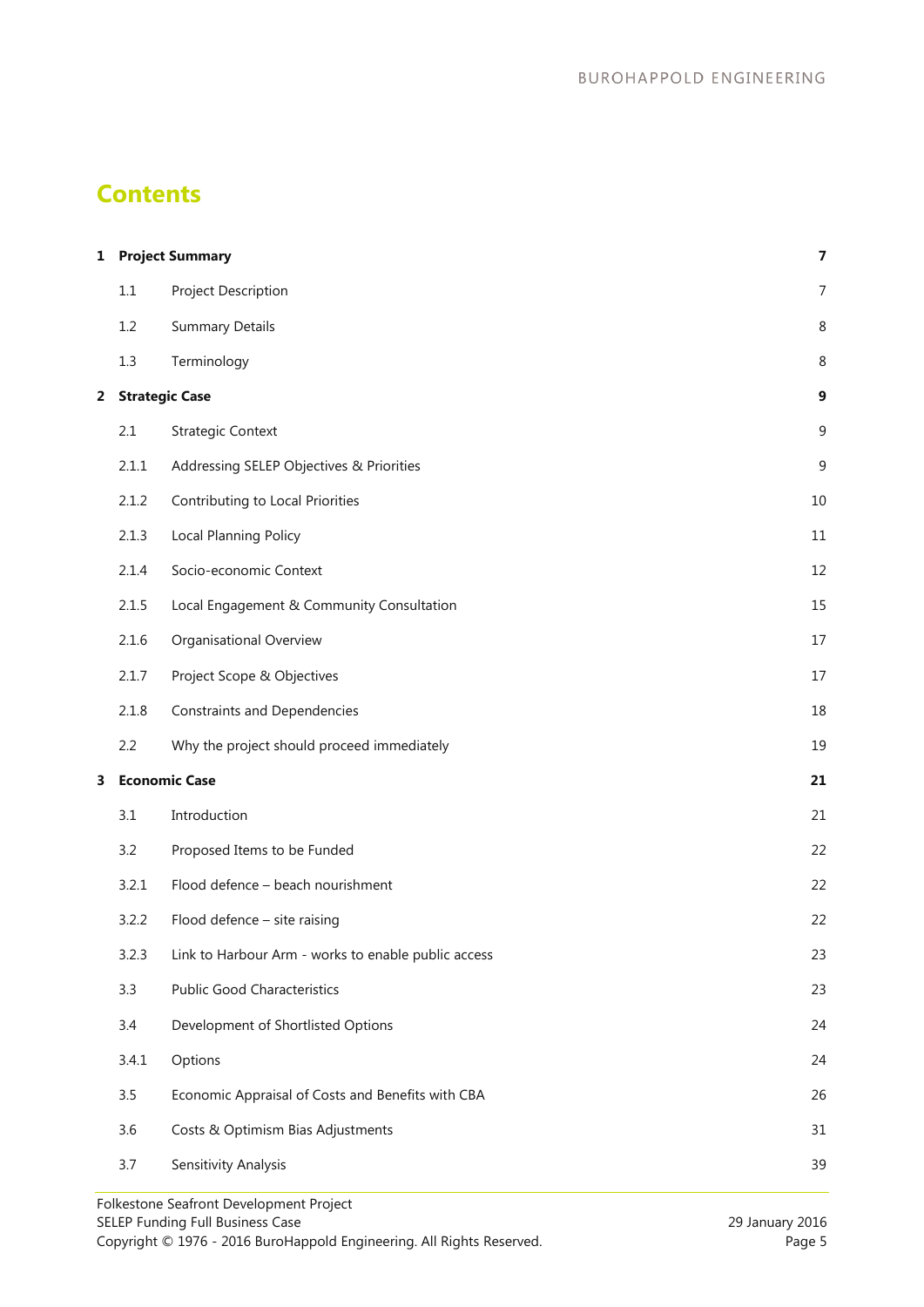|   |                       | 4 Commercial Case                               | 43 |
|---|-----------------------|-------------------------------------------------|----|
|   | 4.1                   | <b>Delivery Entity</b>                          | 43 |
|   | 4.2                   | <b>Procurement Strategy</b>                     | 43 |
|   | 4.3                   | <b>Market Maturity</b>                          | 44 |
|   | 4.4                   | Commercial sustainability                       | 44 |
|   | 4.5                   | Compatibility with State Aid rules              | 44 |
|   | 4.6                   | Key Contractual Arrangements                    | 45 |
|   | 4.7                   | Consistency with other Cases                    | 45 |
| 5 | <b>Financial Case</b> |                                                 | 46 |
|   | 5.1                   | Total project cost and basis for estimates      | 46 |
|   | 5.2                   | Other sources of funding & grant recoverability | 46 |
|   | 5.3                   | Security of Funding                             | 46 |
|   | 5.4                   | Cost overruns                                   | 46 |
|   | 5.5                   | Financial risk management                       | 46 |
| 6 |                       | <b>Management Case</b>                          | 48 |
|   | 6.1                   | Project Management Plan                         | 48 |
|   | 6.2                   | Benefits realisation & monitoring               | 48 |
|   | 6.3                   | Risk Assessment & Management                    | 49 |
|   | 6.4                   | Stakeholder management & governance             | 51 |
|   | 6.5                   | Impact evaluation arrangements                  | 51 |
|   |                       | <b>Appendix A Options NPV</b>                   |    |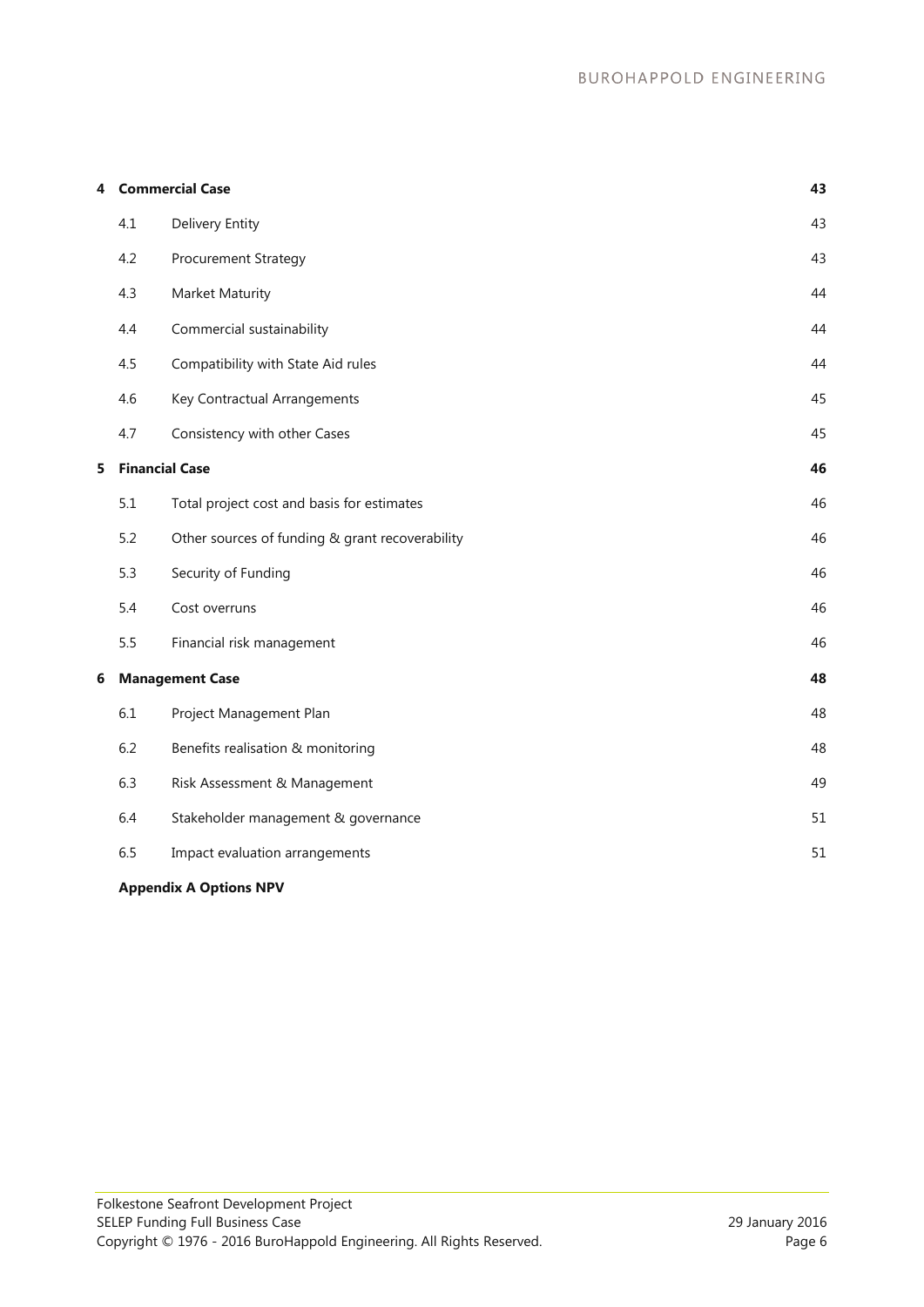# <span id="page-6-0"></span>**1 Project Summary**

# <span id="page-6-1"></span>**1.1 Project Description**

This Business Case relates to the redevelopment of Folkestone's harbour and seafront, to provide a comprehensive mixed use development comprising of 746 dwellings (C3), up to 5,000 square metres of commercial floorspace including A1, A3, A4, A5, B1, D1 and D2 uses as well as sea sports and beach sports facilities. Improvements to the beaches, pedestrian and cycle routes and accessibility into, within and out of the seafront and harbour, together with associated parking are also included in the plans.

The redevelopment of Folkestone's harbour and seafront offers a unique opportunity to bring forward a high quality mixed-use development project, in a prominent location on the South Coast that is less than an hour from London St Pancras via high speed rail services. The outline planning permission for the site allows for the development of up to 1,000 residential units, a mix of commercial floorspace totalling 5,000 sq.m. as well as place-making and value enhancing complementary facilities including sea sports and beach sports facilities and a network of high quality public spaces.

The ambition is to re-establish this historic location as a suitably vibrant seafront quarter for Folkestone. A revitalised, dynamic harbour area will be created through the provision of a mix of leisure and residential uses. It is intended that the seafront will become a place to live and work with high quality residential accommodation and a mix of leisure and entertainment facilities offering a coastal setting with an enticing blend of sports, arts and recreation attractions. As such, the development offers a unique investment opportunity whereby the overall quality of the development, its location (rail links from Folkestone to London) and the mix of uses proposed has the potential to greatly enhance the sales and rental values associated with the scheme and therefore the financial return to an investor.

Furthermore, this development project presents an opportunity to reinforce and successfully embed adjacent regeneration activities – particularly the nearby Creative Quarter – which is already helping to re-position Folkestone as an attractive and entrepreneurial visitor destination. This new focus on creating a vibrant seafront is further enhanced through ongoing major investment in a public fountain, two highly acclaimed restaurants, a sea sports centre and soon to include a beach sports facility.

Work has also been completed on a £3.5m upgrade to the harbour arm to bring it back into the public domain. These values are further enhanced by the presence of the neighbouring Folkestone Coastal Park and Creative Quarter alongside preparations for the fourth instalment of the international art festival - the Folkestone Triennial – to be hosted in and around the harbour area in 2017.

This is not a simple volume house building exercise; it requires the creation of a high quality destination and in addition comes with a high level of infrastructure costs. This application for funding covers a series of necessary and/or highly desirable enabling infrastructure improvements that have major direct public impacts and which will unlock the full development scheme quickly, thus releasing the full range of its potential socio-economic benefits.

The LGF funds requested would go towards essential flood defence works to both raise the level of the site, and reinforce the existing sea defence - the shingle beach - thus unlocking the project to move towards detailed planning stage. In addition, funding is required to complete the development of the public access route from the northern side of the harbour, across the disused railway viaduct, swing bridge and through the old Folkestone Harbour station, enabling a route to the future development and to the already-refurbished Harbour Arm to be fully opened up to safe, public access.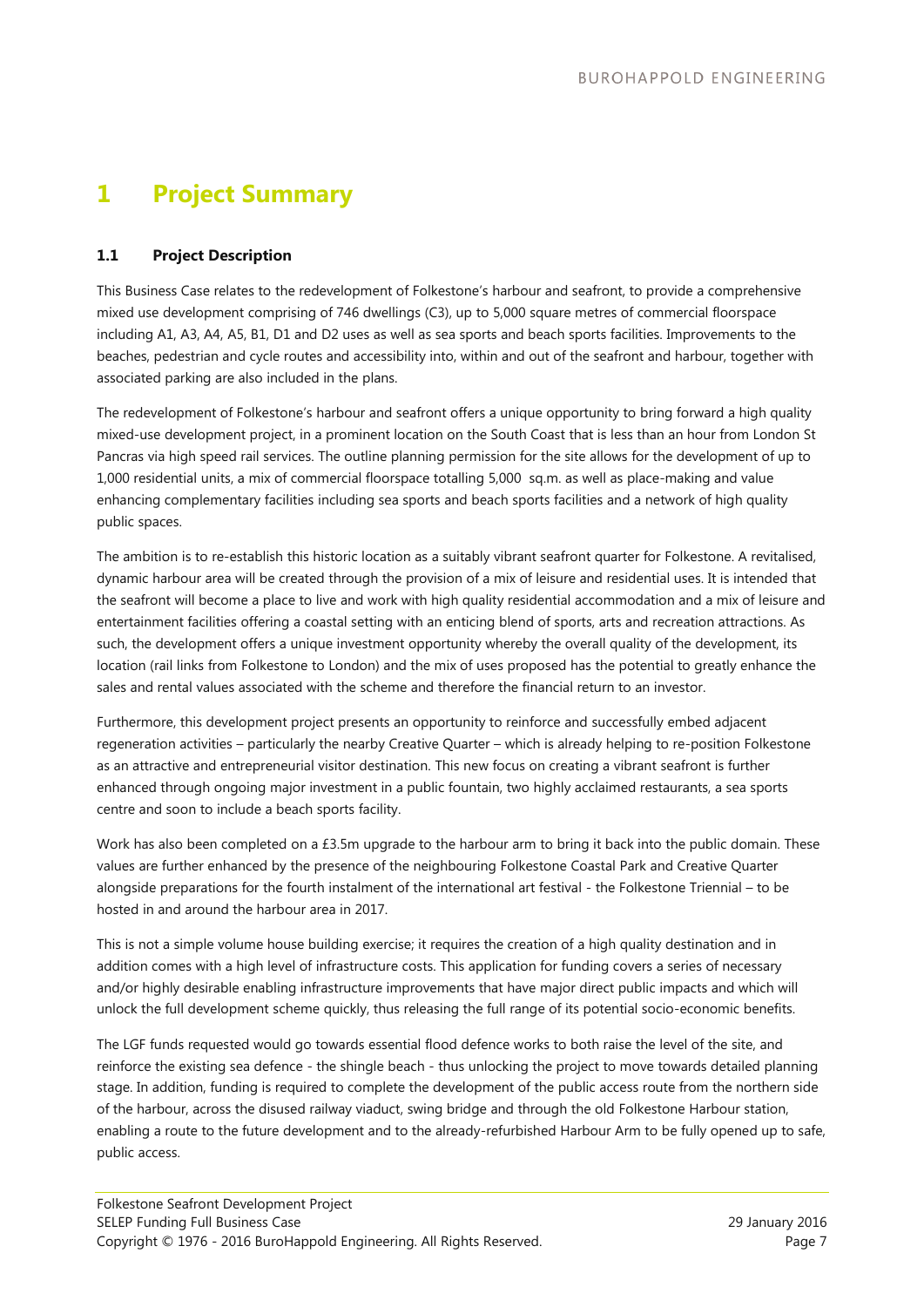The funding request therefore covers the following elements:

- Beach nourishment: £1.37m
- Site levels raising for flood defence purposes: £2.32m
- Link from town to Harbour Arm (minimum works required): £1.4m
- Total = £5,100,000<sup>1</sup>

#### <span id="page-7-0"></span>**1.2 Summary Details**

| <b>Project name</b>                                                     | Folkestone Seafront Development                                                                                                                                                                |  |
|-------------------------------------------------------------------------|------------------------------------------------------------------------------------------------------------------------------------------------------------------------------------------------|--|
| <b>Project type</b>                                                     | Residential-led mixed-use development with public realm improvement                                                                                                                            |  |
| Location                                                                | Folkestone                                                                                                                                                                                     |  |
| Local authority area and<br>postcode location                           | Shepway District, Kent County<br>Postcode: CT20 1QQ                                                                                                                                            |  |
| <b>Lead applicant</b>                                                   | Folkestone Harbour (GP) Limited                                                                                                                                                                |  |
| <b>Total project value</b>                                              | £337 million                                                                                                                                                                                   |  |
| <b>SELEP funding request,</b><br>including type (e.g. LGF, GPF<br>etc.) | • Beach nourishment: £1.37m<br>• Site levels raising for flood defence purposes: £2.32m<br>Link from town to Harbour Arm (minimum works required): £1.4m<br>$\bullet$<br>$\bullet$ Total £5.1m |  |
| <b>Rationale for SELEP request</b>                                      | Project viability gap removal, public good and positive externality benefits of enabling<br>infrastructure works.                                                                              |  |
| <b>Other funding sources</b>                                            | Privately funded project, no other significant public or private contributors                                                                                                                  |  |
| <b>Delivery partners</b>                                                | Privately delivered project                                                                                                                                                                    |  |
| <b>Start date</b>                                                       | 2016                                                                                                                                                                                           |  |
| <b>Practical completion date</b>                                        | 2027                                                                                                                                                                                           |  |
| <b>Project development stage</b>                                        | Inception, option selection, feasibility, detailed design, implementation                                                                                                                      |  |
| <b>Proposed completion of</b><br>outputs                                | 2027                                                                                                                                                                                           |  |

#### <span id="page-7-1"></span>**1.3 Terminology**

In the remainder of this document, the term 'scheme' is used to denote the Folkestone Seafront 'development scheme' i.e. the full development project specifically in the Folkestone Harbour area. The three components of enabling infrastructure (the subject of this funding bid) are referred to as such separately.

The development project therefore involves delivery of a residential-led, mixed-use development scheme in the Folkestone Harbour area, underpinned by three components of enabling infrastructure (the subject of the bid). While this project constitutes a fundamental component of, and a catalyst for, the wider regeneration of the town, it should be considered as a specific development project only, not a district-wide regeneration initiative.

<sup>&</sup>lt;u>a</u><br><sup>1</sup> As per initial outline bid for funding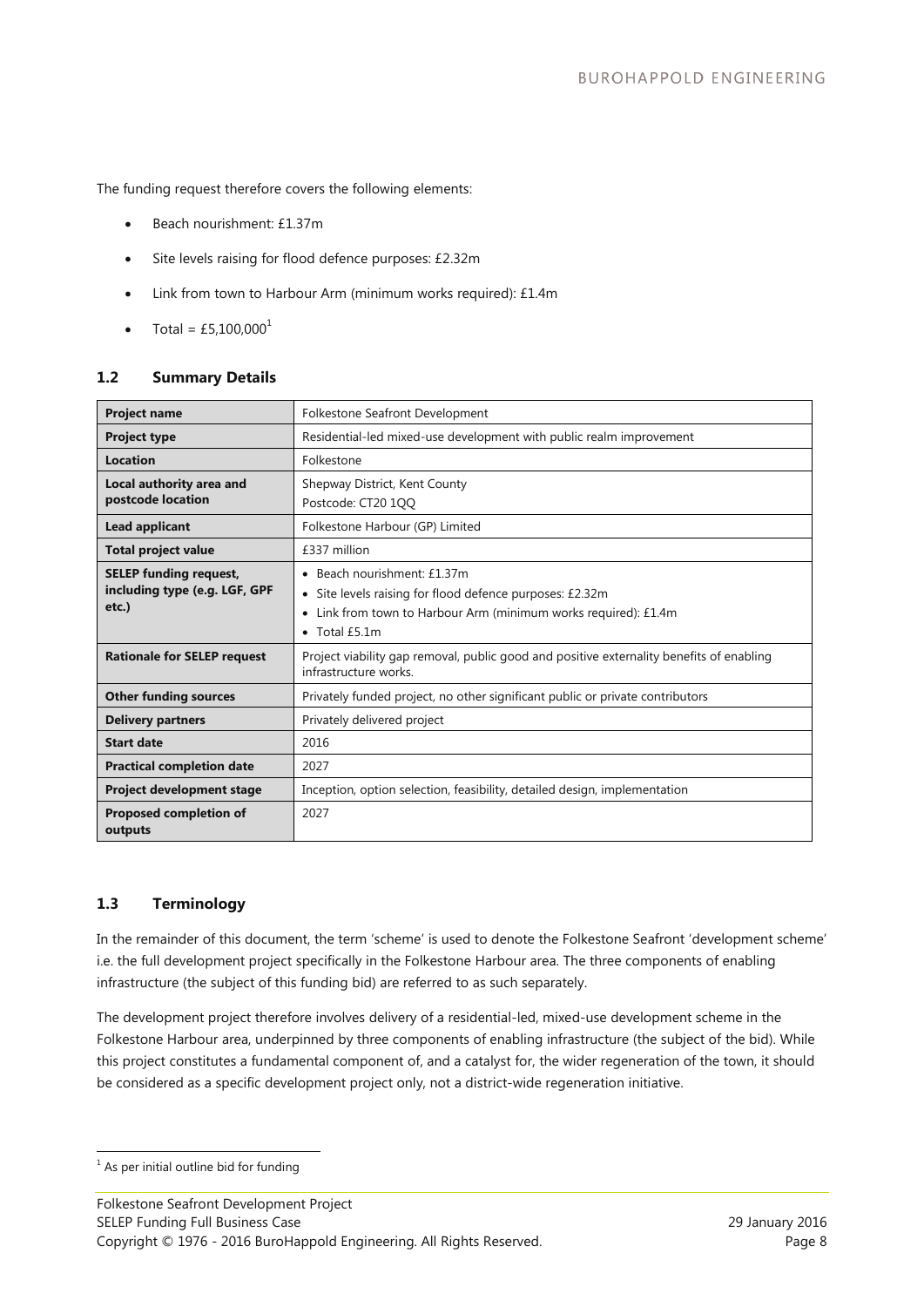# <span id="page-8-0"></span>**2 Strategic Case**

# <span id="page-8-1"></span>**2.1 Strategic Context**

The scale of the Folkestone Seafront development project requires a significant level of infrastructure and construction investment with returns that will be generated over the long term. As is common with projects of this nature, there are some uncertainties over the investment returns as the project involves a high level of upfront investment in infrastructure and site preparation works. The development will be phased over a timescale of eleven years and the project will be implemented in the context of a market that could still become relatively fragile and where new benchmarks of quality in design, construction and public realm are being promoted by the landowner. Other comparable schemes have typically required significant levels of public sector investment in order to achieve financially viability and have sometimes stalled where this has not been forthcoming.

Several precedents exist for public support for this type of project. One comparable scheme is located in Rugeley town centre. In this case, the proposed flood defence scheme is funded by the Stoke-on-Trent and Staffordshire LEP<sup>2</sup>. The scheme will protect areas at risk from flooding allowing business, leisure and housing development to take place in areas previously avoided for construction. In addition, the project will see more than 100 existing homes and business premises protected by the construction of a 370-metre long embankment along Western Springs Road. The LEP will provide £1.29 million from the Local Growth Fund. The public funding essentially unlocks the development and underpins a series of wider public benefits. This scheme is widely supported locally and will contribute to Rugeley's future economic growth.

The £5.1m grant sought here towards the upfront costs - beach nourishment, site levels raising for flood defence purposes, and the link from the town to the Harbour Arm - will significantly remove a number of uncertainties. It will enable detailed planning and Phase 1 of the development to go ahead quickly and the scheme overall to be accelerated as a result. As such, significant wider economic and social benefits will be generated. These benefits arise not only from the delivery of much needed new housing, but also the provision of high-quality and publicly accessible new open spaces as well as a new visitor and leisure assets. The project will fully underpin the regeneration of Folkestone seafront, harbour and adjacent locations, yielding a major new economic asset for the town and enabling other nearby development opportunities to move forward via 'spill-over' effects that arise from an improved urban environment.

# <span id="page-8-2"></span>**2.1.1 Addressing SELEP Objectives & Priorities**

The redevelopment of Folkestone seafront and harbour has been agreed previously by the East Kent Regeneration Board, as one of the 12 priority investments for East Kent (as referenced in 'Open for Growth: the East Kent Growth Plan'). The proposals for Folkestone seafront will help deliver key objectives in the South East LEP Strategic Economic Plan (SEP). This plan sets out jobs and housing targets as priorities and a programme of investment aimed at building on the region's economic strengths and re-balancing its economy. Increasing the pace of housing construction and completion is a key strategic objective, the achievement of which will yield significant social and economic benefits. The Plan also highlights the importance of the visitor economy to the coastal areas and the opportunities to build on the LEP area's particular strengths in the creative, cultural and media sectors.

 $\overline{a}$ 

<sup>&</sup>lt;sup>2</sup> http://www.stokestaffslep.org.uk/lep-backs-rugeley-flood-defence-scheme/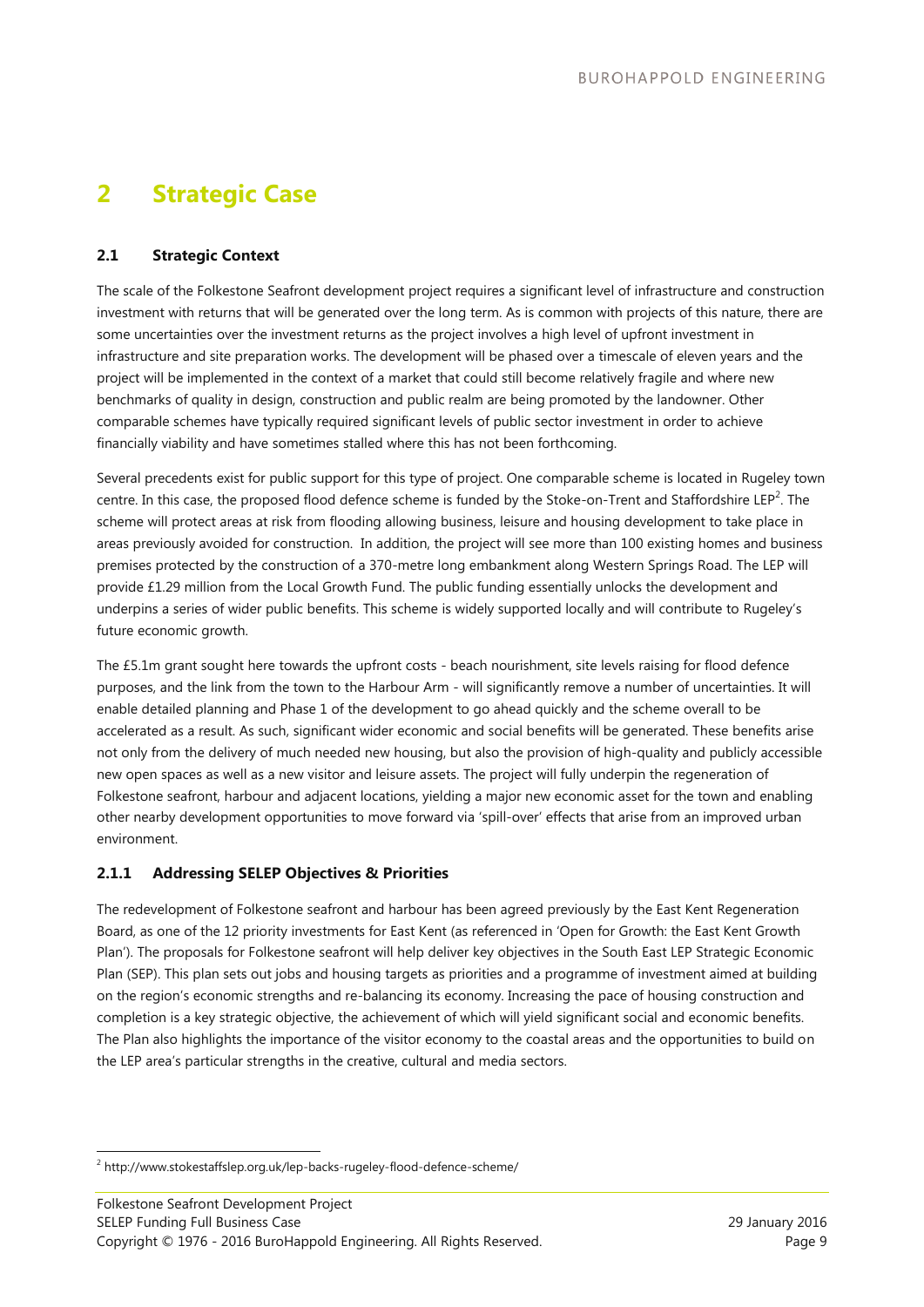The South East Growth Deal<sup>3</sup> agreed with government also gives priority to much needed jobs and homes and is intended to act as a spur to the revival of the area's coastal towns. The SEP highlights that investment in Folkestone seafront and harbour will de-risk the first phase of the scheme, and would accelerate the start of the development on site.

Shepway District's Core Strategy<sup>4</sup> describes Folkestone town centre as being at the heart of East Kent's economic and cultural life, with a rejuvenated seafront able to support a town centre vibrant with new offices and public open spaces. A strategic allocation for the seafront sets out policies which prioritise the substantial opportunities available, providing a unique opportunity for the town to reconnect with the coast and reinvent and invigorate itself as a place to live, work and visit. The Core Strategy highlights that enabling infrastructure upgrades will need to be provided to improve connections from the seafront to the heart of the town centre lying above.

The proposed Folkestone Seafront development scheme will help deliver the strategic objectives of the SELEP Strategic Economic Plan by accelerating the delivery of jobs and homes and through securing the comprehensive regeneration of one of East Kent's key identified strategic sites.

# <span id="page-9-0"></span>**2.1.2 Contributing to Local Priorities**

The Folkestone Seafront development is of strategic importance to East Kent and Folkestone. It will be a transformational regeneration of the seafront and harbour which has experienced many years of physical and economic decline. Through multiplier effects, the economic and social benefits will be realised across a much wider area as new residences are occupied and new businesses form, bringing increased expenditure to the local economy.

Shepway Council's **Corporate Plan**<sup>5</sup> sets out a clear vision: "Prosperous and ambitious - Working for more jobs and homes in an attractive district". To achieve this vision, the Council sets out 5 strategic objectives:

- Boost the local economy and increase job opportunities
- More homes a key action is to specifically provide space for new homes within Shepway
- Listening to local people
- Support an attractive and vibrant place to live key actions include providing public spaces which are clean and well maintained; and, enhancing the district's tourism offer
- Deliver value for money

 $\overline{a}$ 

The re-development of Folkestone's seafront and harbour area is clearly in line with these objectives and will facilitate the Council's ability to achieve positive change in the district.

Shepway Council's **Economic Development Strategy**<sup>6</sup> highlights the opportunities that exist to build on the characteristics of the area including its coastline and local creative and cultural assets. It highlights the need to strengthen the offer in Folkestone town centre and the risks of falling behind competing town centres if it does not do so. Enhancing the retail and entertainment offer of Shepway's towns – and Folkestone in particular - will be an important part of this.

<sup>6</sup> http://www.shepway.gov.uk/media/1697/Shepway-Economic-Development-Strategy-

<sup>&</sup>lt;sup>3</sup> <https://www.gov.uk/government/publications/south-east-growth-deal>

<sup>4</sup> [http://consult.shepway.gov.uk/events/13437/1266486\\_accessible.pdf](http://consult.shepway.gov.uk/events/13437/1266486_accessible.pdf)

<sup>&</sup>lt;sup>5</sup> [http://www.shepway.gov.uk/media/1527/Corporate-Plan-2013-18/pdf/Corporate\\_Plan\\_2013-18.pdf](http://www.shepway.gov.uk/media/1527/Corporate-Plan-2013-18/pdf/Corporate_Plan_2013-18.pdf)

Final/pdf/Shepway\_Economic\_Development\_Strategy\_Final.pdf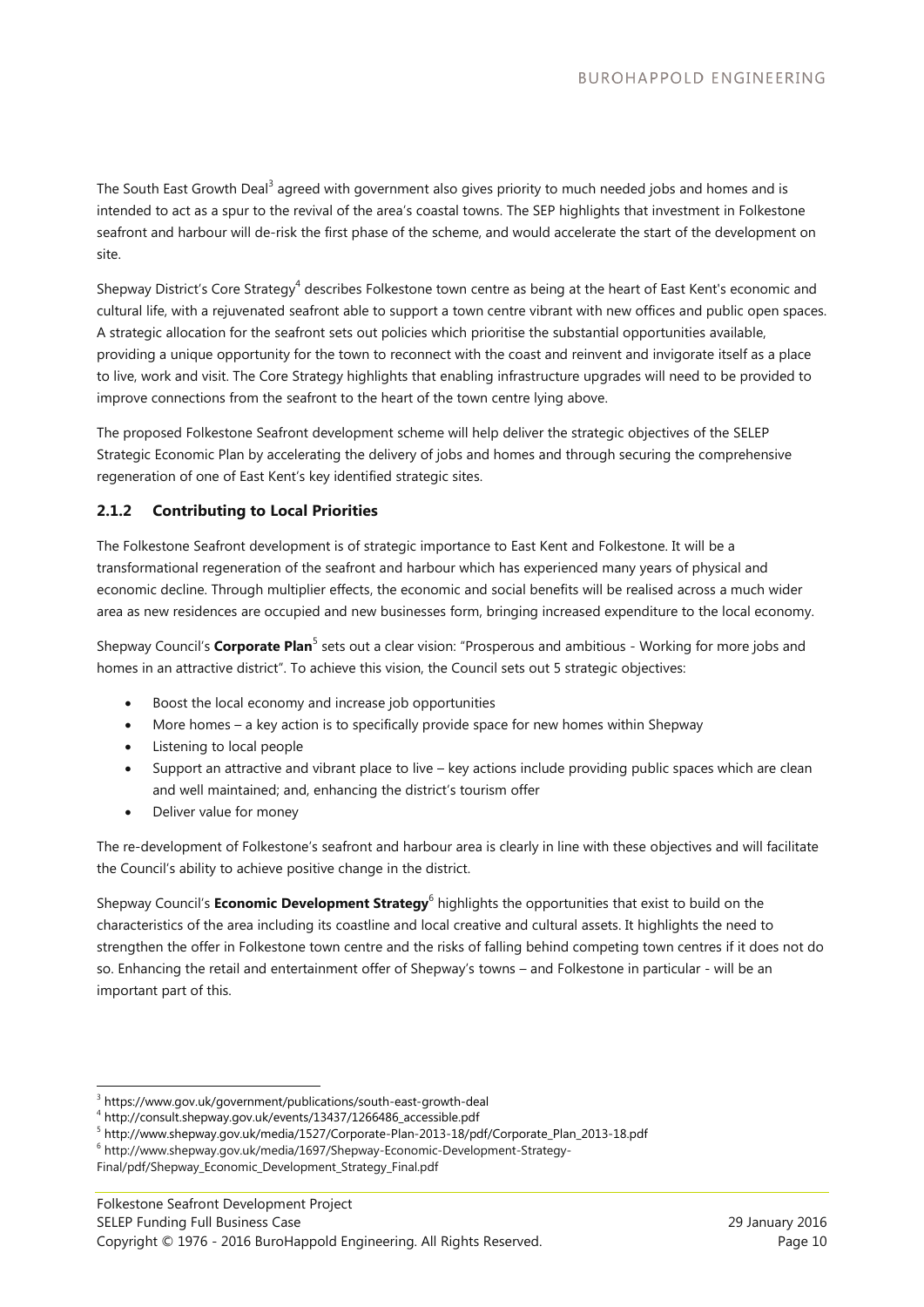The Economic Development Strategy states: "*Shepway's towns and coast are major economic drivers for the district, important for attracting visitors to the area and inward investment. We need to continue to invest heavily in these in the future. We recognise that the tourism sector offers real opportunities for growth in many of our towns and coastal area and we will consider how better to capture economic growth opportunities, including continuing to enhance the attractiveness of our areas*."

A further key priority of the Economic Development Strategy is to "boost the local economy and increase job opportunities" through the development of an environmentally sustainable and vibrant local economy. As with many coastal towns within the South East of England, there are numerous issues associated with the decline of traditional tourism and an inability of these towns to re-position themselves effectively enough for newer service and knowledge based industries. Folkestone has had some successes however, particularly related to tourism management services and financial services. The Harbour area has historically hosted both fishing and ferry services, but since the withdrawal of the Sealink and P&O ferry services in 2000, and with the completion of the Channel Tunnel Rail Link, the area has been very under-utilised and environmentally neglected.

Socio-economic challenges remain for Folkestone. Although there has been growth in the numbers of jobs in the town and wider district, these have been generally in lower paid and lower skilled occupations. The Economic Development Strategy identifies a deficit of much needed opportunities and workers in the knowledge economy.

One of the main priorities for 2016 is to consider how to improve connectivity in Folkestone between the town and seafront, including through the Coastal Park HLF project. Also, consideration will be given to how to enhance and develop Folkestone as an internationally recognised tourist destination, including measures to properly inform visitors to Folkestone and the other towns. Areas of poor physical connectivity will be identified and funding sources will be explored to improve vehicular, pedestrian and public transport connections.

This proposal for the re-development of Folkestone seafront and harbour is very well aligned to both regional and local economic priorities. A re-vitalised seafront and harbour district will provide housing and new job opportunities, the combination of which will yield major benefits to a significant catchment population. In addition, the proposed scheme includes very important environmental and flood defence measures that will directly contribute to the District's stated objectives of re-positioning Folkestone as a destination of choice based on its current and emerging assets.

# <span id="page-10-0"></span>**2.1.3 Local Planning Policy**

The Folkestone Seafront development proposal is supported by and consistent with Policy SS6 of the adopted Shepway Core Strategy Local Plan (NPPF compliant). Resolution to grant planning permission (Planning Application Y12/0897/SH) was made by the Full Council on 31st July 2013.

The details of the Section 106 agreement have been agreed by both sides. The planning application was accompanied by a comprehensive Masterplan prepared by Farrells, and supported by the local community. The application also sets out in detail the development parameters and design guidelines for the individual plots making up the scheme.

An original plan by Foster & Partners was much more infrastructure-heavy and was more susceptible to market changes. The current plan by Farrells has been developed so that individual phases can be built out in isolation to accommodate any market variability.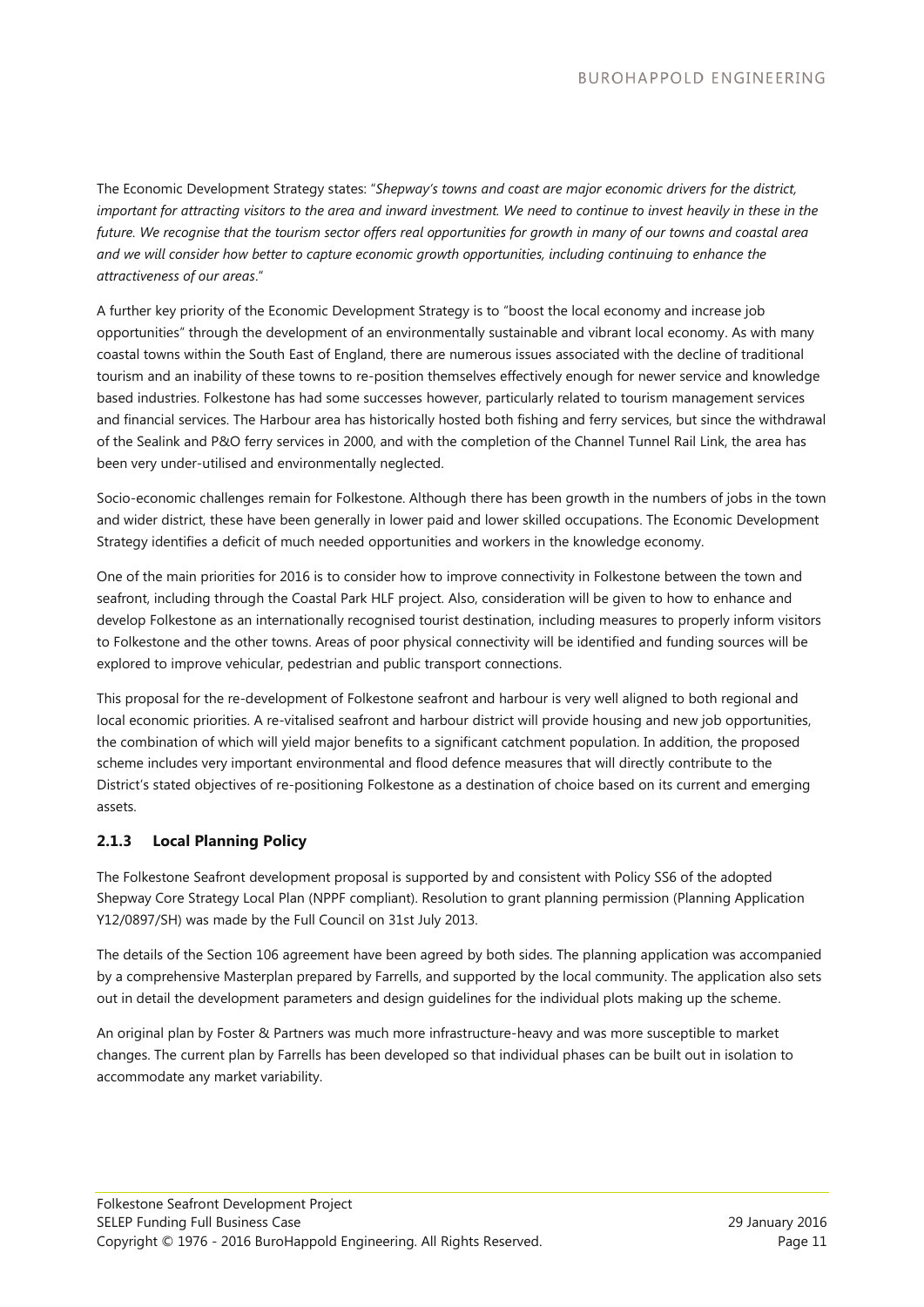#### <span id="page-11-0"></span>**2.1.4 Socio-economic Context**

There are a number of specific socio-economic challenges for Folkestone and the wider Shepway district that the proposed development scheme will help to address.

#### *Population Growth*

As Figure 2.1 below shows, the population of Shepway has been increasing over recent years.

#### **Figure 2.1: Population Growth**



Source: ONS Population estimates

Over the last 10 years or so, Shepway district has experienced significant population change: the residential population has increased by approximately 12% since 2002 – a significant increase by historic standards. The rate of population growth in Shepway is in fact higher than both the South East region and the country as a whole. There is clearly therefore a pressing need for new housing to be developed and brought onto the market quickly in response to demand.

The Folkestone Seafront proposal will provide at least 740 new, high quality residential units and will help to strengthen the local property market. The provision of new housing will have both private, personal benefits to home owners, as well as a wider social impact as the town is better able to offer a range of property types that will help support a rising population and to retain residents in the town centre area.

#### *Higher Level Occupations and Qualifications*

Folkestone and wider Shepway district have struggled to retain and attract highly skilled individuals to live in the area. Figure 2.1 below shows that the share of working age residents holding higher level qualifications (NVQ level 4 or above) is significantly lower than the regional and national averages and has also fluctuated over time.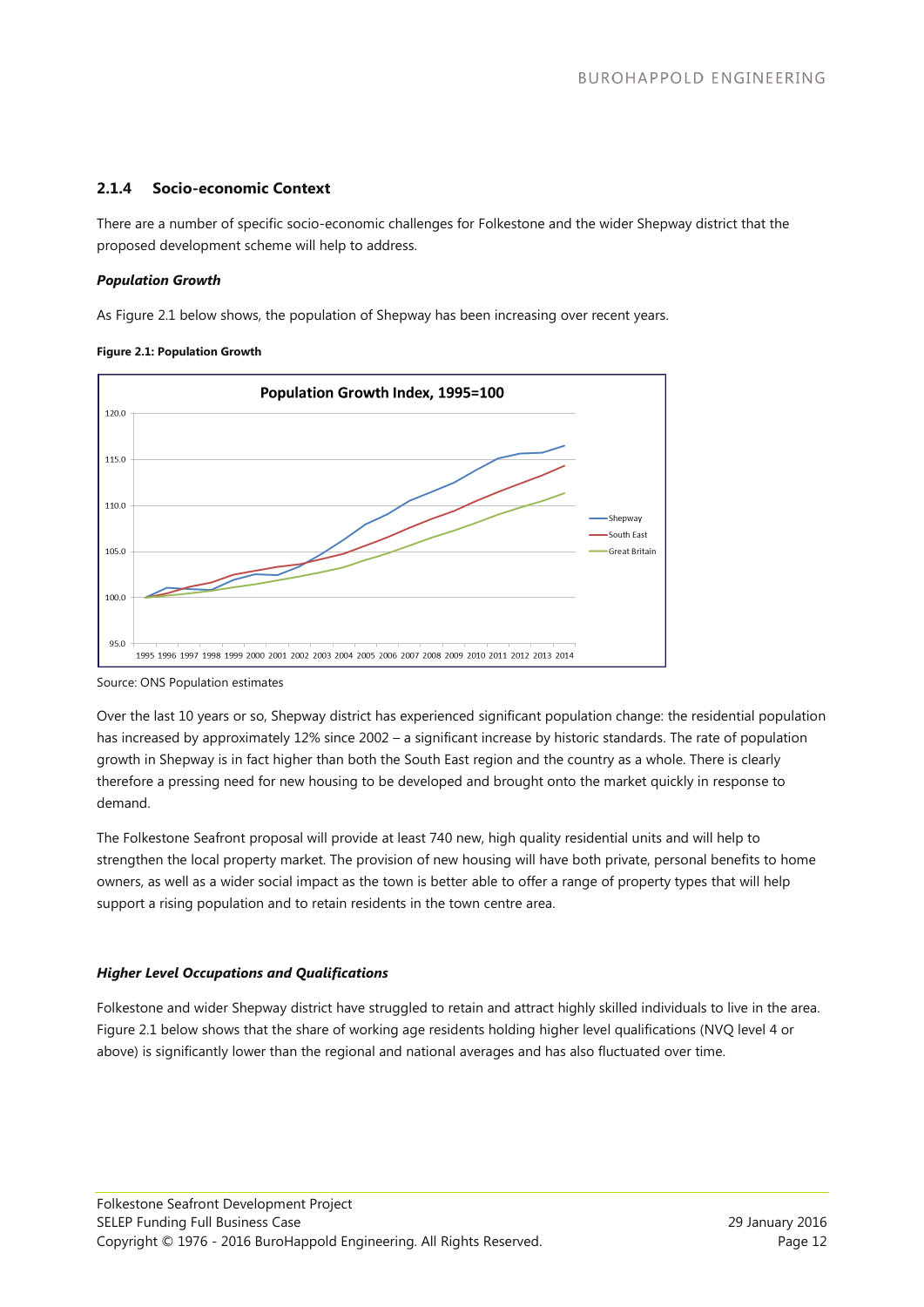

#### **Figure 2.1: Percentage of Residents with Higher Level Qualifications**

Source: ONS annual population survey

It is important for local areas to be able to retain a large share of skilled individuals within the population. Highly qualified people are likely to earn higher incomes and are often working in more entrepreneurial or innovative organisations. This in turn supports local economic competiveness, creates further opportunities for business and enterprise and generally helps the economic wellbeing of an area. Associated with the relative lack of qualifications locally, there is also a relative under-representation of residents within higher level occupations, as shown in Figure 2.3.





Source: ONS annual population survey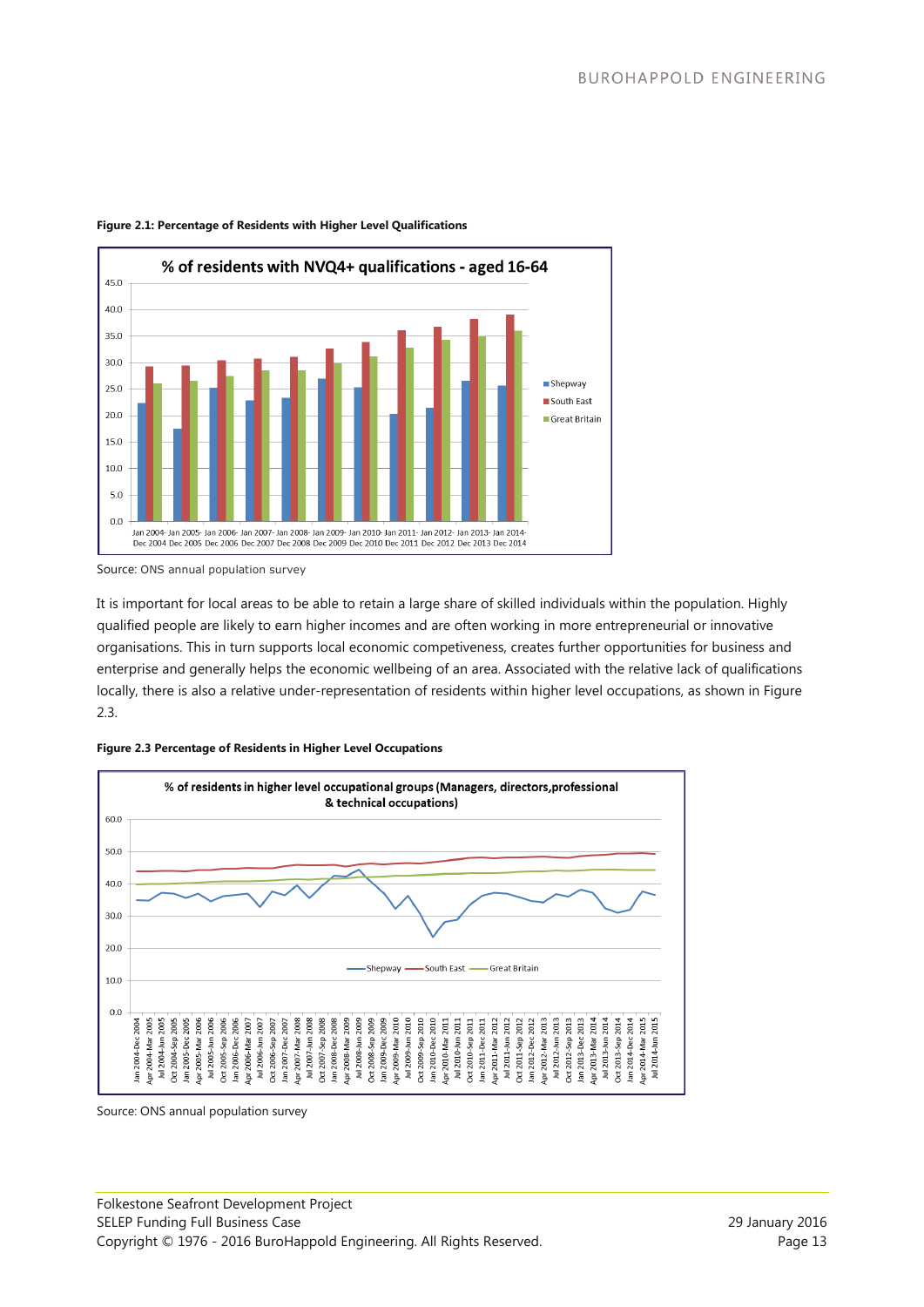Over time, and particularly since the financial crisis of 2008/9, a significant gap has opened up between Shepway and the regional and national averages, in terms the share of residents in higher level jobs (mainly managerial, professional and technical occupations). This is likely to reflect a relative lack of these types of jobs available locally, but also that individuals in these occupations elsewhere are not choosing Folkestone and wider Shepway as a location of residential choice. In turn, this latter effect may be due to a limited range of housing options that might suit people in these job categories.

The development of the Folkestone Seafront scheme, combining high quality residential development with a significantly improved urban waterfront setting will help to support both attraction and retention of individuals in higher level jobs. In turn, this will yield benefits in terms of higher average incomes, higher local spend and additional spill-over effects such as demand for high-quality leisure, recreation and cultural activities.

#### *Employment Growth*

As the population of the local area increases, it is vitally important that the employment base and wider local economy also expand. This is key to managing and sustaining local population change and minimising the need for local people to commute outside of the area for work purposes. As Figure 2.4 below shows, the rate of employment growth in Folkestone and Shepway has been variable over recent years.





Source: ONS business register and employment survey

Immediately following the financial crisis of 2008/9, Shepway district experienced a rate of local jobs growth that was ahead of the South East and GB averages. Since 2011, however, this relationship has inverted, with Shepway now having a lower and apparently declining rate of employment growth relative to the region and country as a whole. This suggests that employment growth is not keeping pace with recent increases in local population.

Employment growth is driven by a number of factors including the ability of successful local businesses to expand, the propensity for local people to establish new enterprises, and the success of the local area in drawing in new inward investment. All of these factors in turn require strong local economic assets and attractors. The Folkestone Seafront development scheme will support the expansion of the local economy by delivering much needed housing, by supporting efforts to regenerate the seafront and thus create a higher quality visitor destination, as well as helping to enhance overall quality of life and attractiveness of the area for local residents.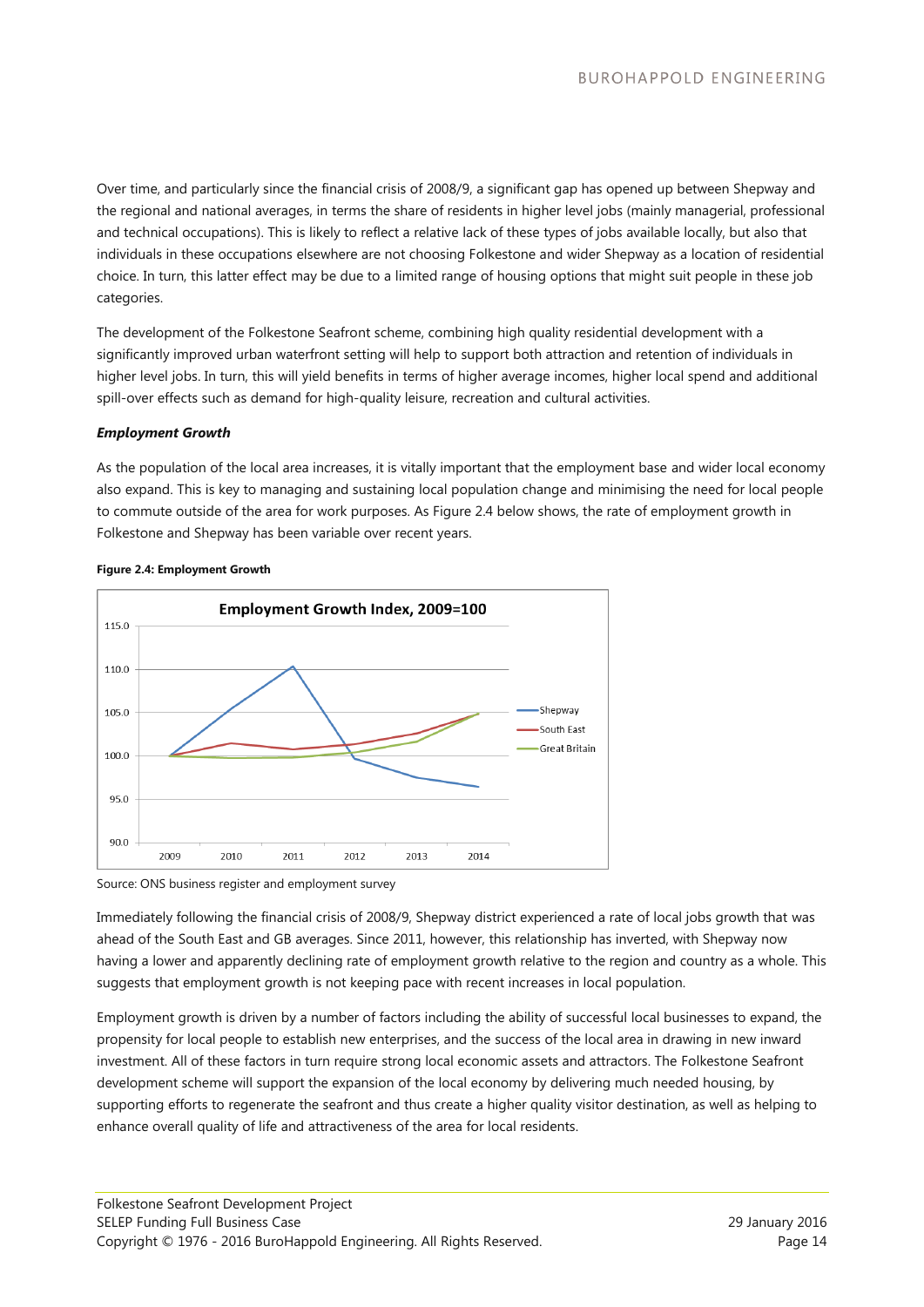Overall, the Folkestone Seafront development scheme is well aligned with local/regional social and economic priorities and has the potential to contribute directly to addressing a number of major economic challenges for Folkestone and the wider Shepway district.

# <span id="page-14-0"></span>**2.1.5 Local Engagement & Community Consultation**

Folkestone Harbour Company (FHC) – promoter of the seafront development scheme - has prioritised community consultation from the earliest developmental stages, aware that the proposed changes need to be acceptable to and welcomed by the established Folkestone community and visitors. Once the new Farrell's Masterplan for the harbour and seafront area had started to take shape, FHC embarked on a series of key measures to engage with and consult the public. These included the Folkestone Seafront website [\(www.folkestoneseafront.com\)](http://www.folkestoneseafront.com/) which was launched in May 2010. This introduced the Masterplan to the public, explained the rationale for the project, included 'Frequently Asked Questions' and invited comment. It continues to be a vehicle for seafront news and for all public consultation and is complemented by a lively and popular Facebook page (currently with 3,346 followers) and a Twitter feed. The website contained a link to the public consultation which could be completed online.

The first face-to-face consultation event took place from 19 May – 9 July 2010. Canterbury Christ Church University was commissioned to carry out a parallel large scale survey and produce a report. Events included:

- A two week exhibition staged in a key location close to the seafront. The exhibition featured a large 3D model of the proposed development, a series of boards illustrating the history of Folkestone Harbour, the rationale for the Masterplan and some of the proposed concepts. The exhibition, which was open from 10.00 – 16.00 between 19 May and 9 June, including weekends and the public holiday and was staffed by trained university students and FHC staff who were on hand to answer questions, receive comments and assist the public in completing the questionnaires. A total of 2,400 visitors attended, of whom the majority supported the scheme.
- Five public consultation meetings: where the concept development 'approach' was presented in detail, followed by an open question and answer session. The public consultation meetings were preceded by a separate meeting for civic leaders, local organisations and the press
- 435 members of the public attended five public consultation events held at the Quarterhouse theatre in Tontine Street, close to the seafront.
- FHC consulted with pupils of eight primary and two secondary schools, assisted by Canterbury Christ Church University. The schools were all located in central Folkestone. There was a presentation at each school followed by a Q & A session. Most schools followed up with a visit to the exhibition where they could complete the survey. Each school was left with a large poster, on which they could stick post-it notes with their comments and suggestions (595 post-it suggestions were made). One secondary school class visited the site and followed up with their own on-line survey. Altogether 695 primary and 2500 secondary pupils were involved
- An online and hard copy questionnaire asked respondents to rate key aspects of the proposed development as well as providing them with the opportunity to provide feedback in free text format. 704 responses were received to the public questionnaire. 360 primary and 382 secondary pupils also responded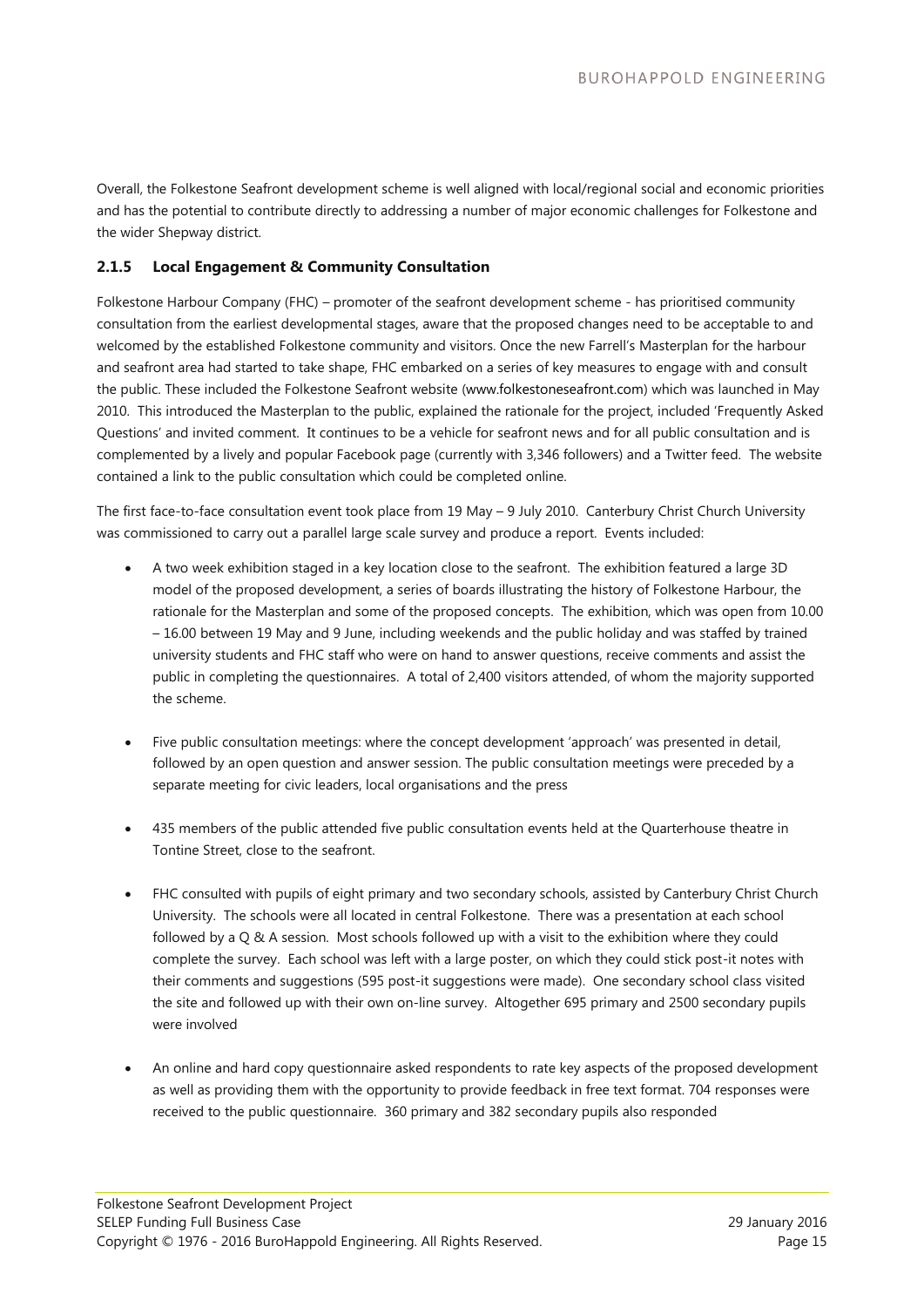The survey work carried out in 2010 as part of this initial consultation identified that 72% of respondents agreed with the approach FHC was adopting towards regeneration of the seafront. In completing the survey, both adult and child respondents identified improvements they would like to see along the seafront and Harbour Arm. Many of these suggestions have subsequently been implemented. These include the following:

| Revitalise the harbour as a<br>lively and vibrant seafront area<br>Arts related – galleries, | • FHC has installed a new interactive fountain, a hugely popular attraction.<br>• FHC has also invested in repairs, refurbishments and improvements to the<br>Harbour Arm, opening it as a free leisure site to the people of Folkestone in<br>summer 2015<br>• The Creative Quarter has even more galleries and arts based enterprises.                                                                                                           |
|----------------------------------------------------------------------------------------------|----------------------------------------------------------------------------------------------------------------------------------------------------------------------------------------------------------------------------------------------------------------------------------------------------------------------------------------------------------------------------------------------------------------------------------------------------|
| displays etc                                                                                 | Free live music events took place on the Harbour Arm in 2015 and will<br>continue in 2016                                                                                                                                                                                                                                                                                                                                                          |
| Places to eat and drink.<br>especially cafes                                                 | • There is a new restaurant and fish and chip shop along the Stade. A number<br>of cafes, ice cream and coffee vendors and a restaurant have been<br>established along the Harbour Arm                                                                                                                                                                                                                                                             |
| More sports - indoor and<br>outdoor                                                          | • A Seaports Community Group was established including members of the<br>established yachting group and some new community members. This group<br>went on to set up a Seasports centre towards the West of the seafront and<br>on the little sands. A further outcome was the establishment of the Shepway<br>Sports Trust that now works with virtually all Shepway primary and<br>secondary schools to promote and encourage sporting excellence |
| Commemorating Folkestone's<br>history                                                        | • This aspect has so far been supported by the Step Short charity whose<br>members set up and ran a World War 1 café on the Harbour Arm during<br>2015 and will do so once it reopens in spring 2016. A Folkestone History<br>project is developing that will eventually archive and display material<br>celebrating Folkestone's past                                                                                                             |
| Seating and shelters                                                                         | • Have been established adjacent to the fountain and along the Harbour Arm                                                                                                                                                                                                                                                                                                                                                                         |
| Shops and toilets                                                                            | • New toilets have been installed on the Harbour Arm. There are plans for<br>shops to open on the Harbour Arm and in the Harbour and along the<br>seafront in due course                                                                                                                                                                                                                                                                           |
| Make it the 'best place on two<br>legs' by improving walking and<br>cycling provision        | • There are well established plans to create a green walkway and to align the<br>coastal park cycling track to the seafront in the future in partnership with<br>Sustrans                                                                                                                                                                                                                                                                          |

#### **Ongoing Consultation**

A second public consultation was held from 8 – 23 December 2011. The aim was to inform the public of general progress and gather comments, suggestions and opinions. The consultation consisted of:

- A three-day exhibition, again based close to the Seafront: allowing the public to look at a wide selection of posters outlining the updated plans and design principles. The exhibition also included a new and updated 3D model of the proposed development. Staff of the university and the Folkestone Harbour Company were present to answer questions and provide clarifications;
- Two public consultation meetings: where information was provided about the developments that have happened since the public consultation in the summer of 2010 and the updated Folkestone Seafront development plans, followed by an open question and answer session; and
- An online questionnaire: asking respondents to rate key aspects of the development and say how well informed they felt as well as providing them with the opportunity to provide feedback in free text format.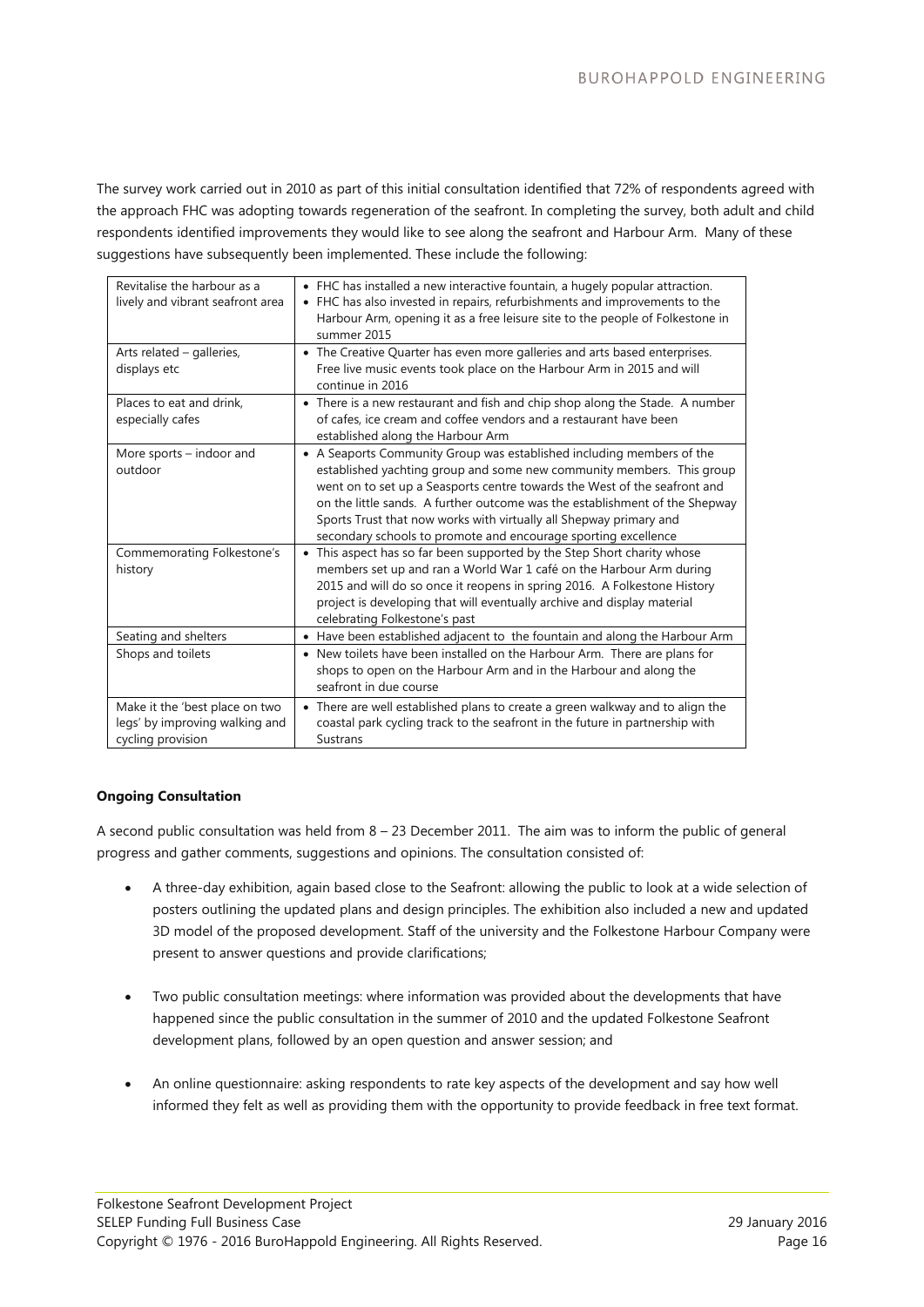| <b>Consultation event</b>    | Attendance / participation |
|------------------------------|----------------------------|
| Shop-based exhibition        | 533                        |
| Public consultation meetings | 180                        |
| Public consultation survey   | 299                        |

Surveys suggested that 62.2% of respondents agreed or strongly agreed that recent developments were guided by responses to the earlier consultation in 2010. Around 70% agreed with plans for beach and water sports development; 74.6% agreed or strongly agreed that sufficient information had been made available about recent developments and plans going forward.

#### **Active Engagement with Local Authorities**

Consultation with Shepway District Council (SDC) has been very active throughout the planning process for the Folkestone Seafront project. This has included:

- Regular general meetings to shape the application and the consultation
- Monthly planning meetings with consultants and SDC officers
- Regular briefings to senior politicians and executives
- Frequent meetings to resolve conditions and developer contributions
- Agreement to submit application after approval of the Councils' Core Strategy
- Both parties agreed to and signed a Planning Agreement to deal with the complexity of this large application
- The project funded a Design Panel to review the plans which was then commissioned by and reported to SDC

Kent County Council (KCC) has been consulted throughout the process from the top level of the authority to officers in various departments. The Leader of KCC has been very encouraging of the development throughout along with his cabinet members and managing directors. Their support and encouragement has been very strong and has led to various preparatory highways improvements.

The project team has also met with the local MP to brief him bi-monthly on progress.

#### <span id="page-16-0"></span>**2.1.6 Organisational Overview**

The Folkestone Seafront development project will be taken forward and delivered by Folkestone Harbour (GP) Limited. Legal advice is being sought currently regarding he most efficient corporate structure for the delivery company. A corporate structure will be finally agreed which is commensurate with effective and swift delivery of the project, adhering to all relevant procurement standards, in order to bring forward benefits realisation as quickly as possible.

# <span id="page-16-1"></span>**2.1.7 Project Scope & Objectives**

 $\overline{a}$ 

The overall project involves redevelopment of Folkestone harbour and seafront to provide a comprehensive mixed-use development comprising of at least 740 dwellings<sup>7</sup> (C3), up to 5,000 square metres of commercial floor space including A1, A3, A4, A5, B1, D1 and D2 uses as well as sea sports and beach sports facilities. Improvements to the beaches, pedestrian and cycle routes and accessibility into, within and out of the seafront and harbour, together with associated parking,

The overall objectives of the development scheme are as follows:

 $7$  Current outline planning permission allows up to 1,000 dwellings.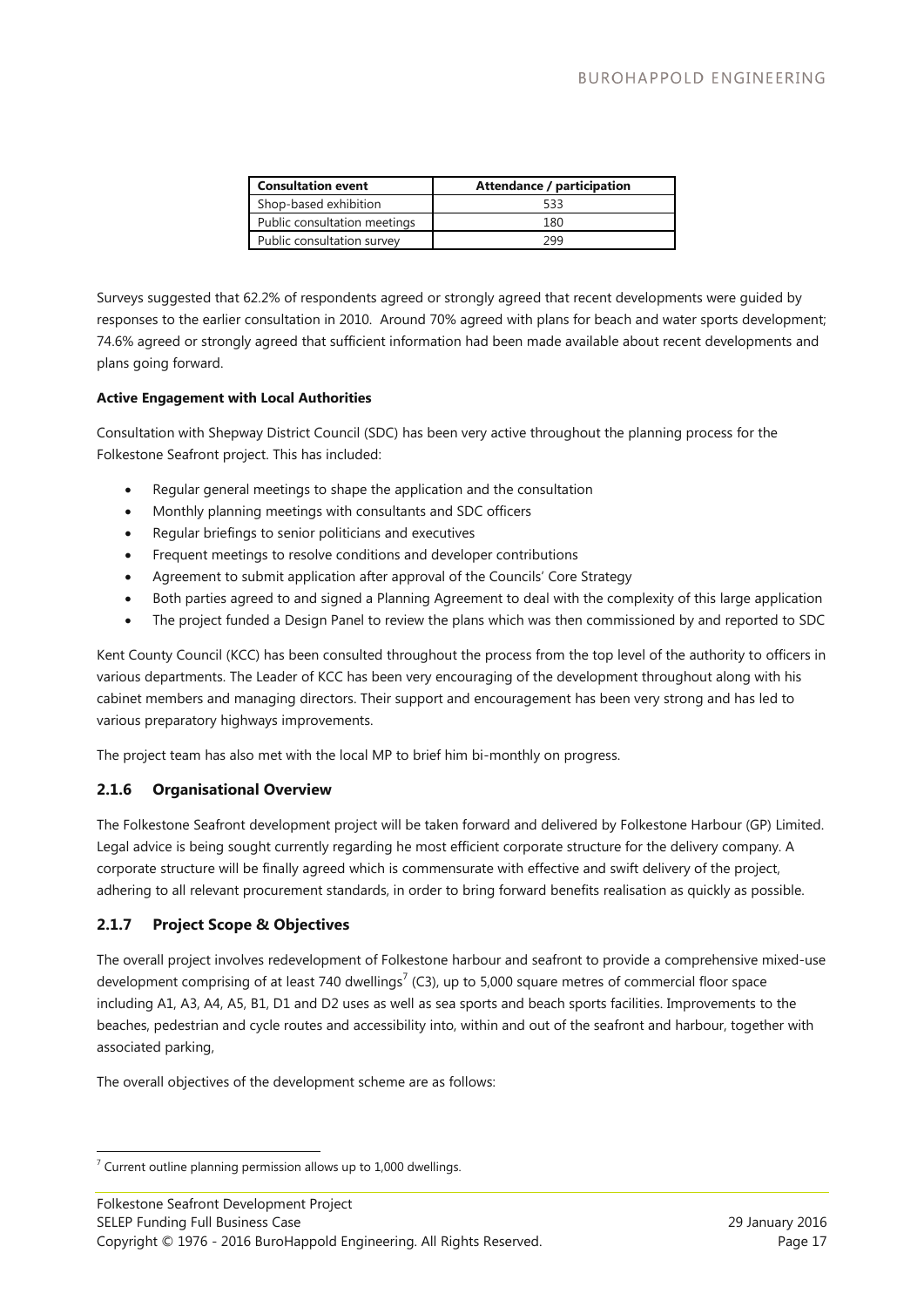- To bring forward a major residential-led mixed use development scheme that will comprise of at least 740 new residential dwellings. The scheme will be appropriately phased and will be delivered as per the current masterplan which has already received outline planning permission.
- To deliver technically specific, improved flood defences for the seafront and harbour site via a combination of beach nourishment and site raising
	- o Under the preferred option, these improvements will be delivered at the outset of the development programme (outlined below)
- To deliver technically specific improvements to the link from the town to the harbour arm and other public realm enhancements in order to facilitate public use of a safe and attractive physical asset
	- o Under the preferred option, these improvements will be delivered at the outset of the development programme (outlined below)

The sub-objectives of the enabling infrastructure components (the subject of this business case) are outlined in detail in the following section (Economic Case). In summary, they are as follows:

- To provide beach nourishment that reduces flood risk at source
	- o This will reduce flood risk to both the existing developed areas that surround the site, as well as other potential sites for development
- To provide an increased site level for the development site
	- o This will reduce the risk of flood waters reaching the existing properties to the north of Marine Parade
- To provide a continuous public route from Harbour Square across the railway viaduct and swing bridge, through the disused railway station to the Harbour Arm.

This is not a simple volume house building exercise; it requires the creation of a high quality destination and comes with a high level of infrastructure costs. The project sponsor has deliberately chosen to provide a lower volume of housing than that permitted by the current planning permission, in order to facilitate provision of additional open space and physical harbour redevelopment that would enhance the quality of the location and its attractiveness to potential residents and the general public.

The SELEP funds requested would go towards essential flood defence works to raise the level of the beach across the site, the nourishment of the beach and to re-develop and improve the disused railway viaduct and Folkestone Harbour station (and associated public realm improvement) to unlock the site and move towards accelerated delivery.

# <span id="page-17-0"></span>**2.1.8 Constraints and Dependencies**

As a result of ongoing dialogue with local and regional partners, there is already a great deal of political and community support for this re-development project (as outlined above). This is reflected to some extent in the strategic priorities for Folkestone seafront set out in existing strategies on the part of a range of local stakeholders. The development scheme would be delivered in line with the current masterplan and associated outline planning permission. Reserved matters planning applications are required in order to move towards full delivery of the buildings.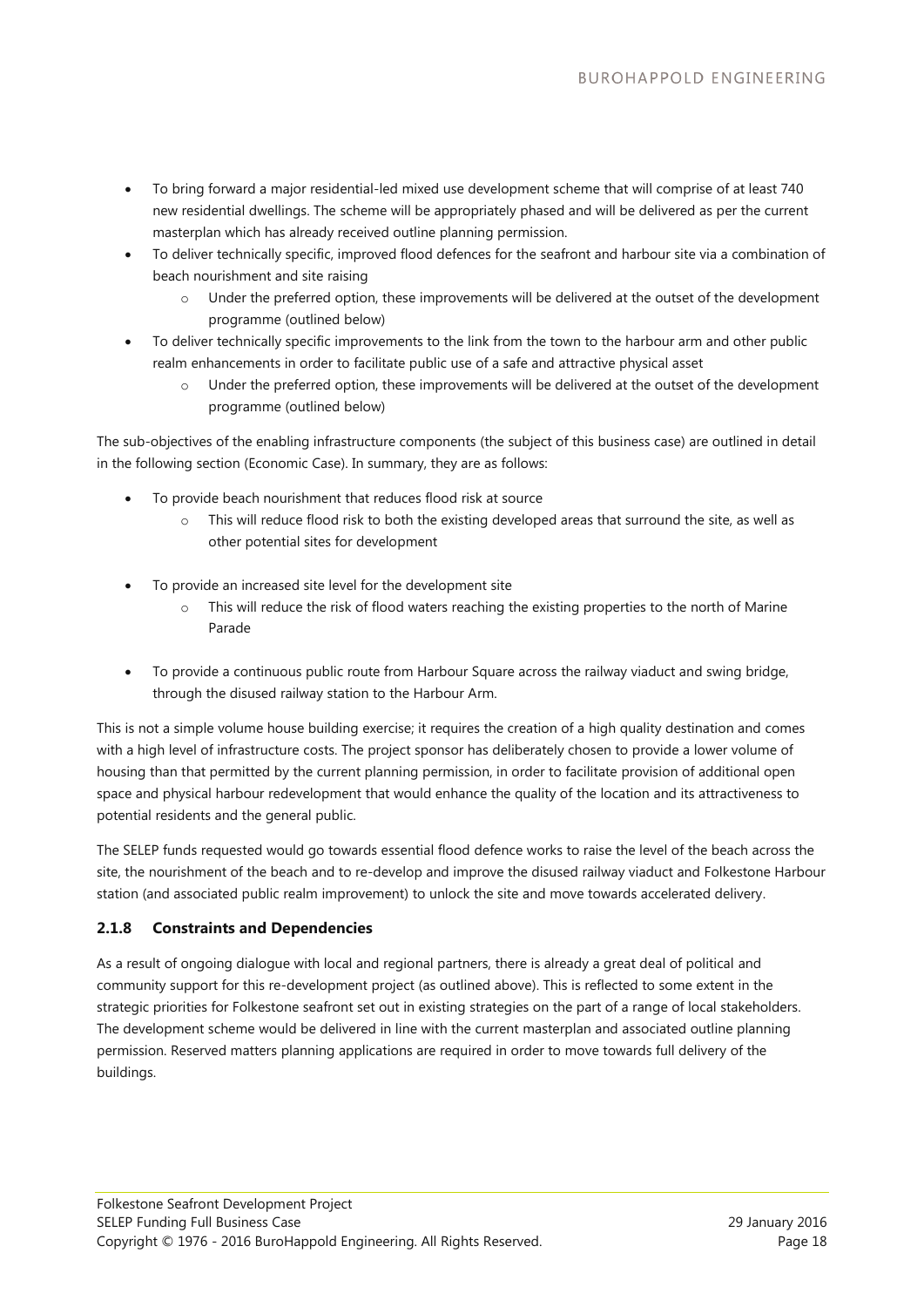Much of the infrastructure works can be permitted by discharge of conditions on the existing consent. The beach nourishment has already been granted a Marine Licence from the Marine Management Organisation (MMO) and so can proceed immediately. The MMO have confirmed through a screening process that dredging to the outer harbour, to provide fill for the site raising and improve navigational access to the Outer Harbour, does not require a Marine Licence as it is permissible under the existing Folkestone Harbour Act.

As a real-estate led project, full deliverability will be dependent upon key variables associated with local property markets and an ability to achieve price points that are commensurate with an acceptable level of developer profit and return on investment. For this project however – given its emphasis on improvement to place and associated wellbeing benefits – the project sponsor is willing to accept a level of return on investment that is below normal commercial rates (as long as the development scheme remains viable overall in financial terms).

# <span id="page-18-0"></span>**2.2 Why the project should proceed immediately**

Overall market conditions support this project at the current time and will facilitate timely completion of the development scheme if it is taken forward in the near term. There are, however, a number of additional factors and specific characteristics of this project that mean it should ideally proceed as quickly as possible.

The project is being sponsored by Sir Roger de Haan – a well-known and highly successful local businessman who has a significant personal interest in the economic future of Folkestone. In traditional commercial terms, this project suffers from a lack of obvious viability and would therefore be unattractive to a typical independent development company looking for a standard market return and with no particular link to the local area. The project requires funding for enabling infrastructure in order to commence in full and will provide a reasonable, though less than commercially standard, market return.

As demonstrated by the extensive consultation, engagement and survey work referred to earlier, there is strong and significant local support and goodwill towards the project at the current time. This public goodwill, built up over many years in anticipation of commencement of the re-development of the harbour area, will dissipate quickly if no significant action is taken in the near term. Local residents have effectively been 'waiting for this project to happen' for approximately 10 years. Strong momentum has built up behind the project locally and this has been spurred on by successful delivery of a range of other projects also sponsored by Sir Roger de Haan. As noted elsewhere, these projects include renovation of certain areas around the town centre and creation of a successful new creative quarter. The harbour and seafront development scheme is seen very much as a logical next step in the wider regeneration of the town and the economic development uplift that this would generate is strongly anticipated. The consultation process undertaken for the planning approval process and then repeated more recently has in itself reinforced the sense of local momentum toward full realisation of the seafront project. The harbour project is viewed as a final significant component of the town's overall regeneration and a much needed reconnection of Folkestone with its historic waterfront.

Significant effort has previously gone into development of new public realm within Folkestone and this is gradually improving the perception and economic position of the town. Given the scale of the seafront development scheme, it must now be taken forward as a reasonable commercial endeavour in order to reach its full realisable potential, but this effort will also include opening up public access to new open space, despite its remaining in private ownership.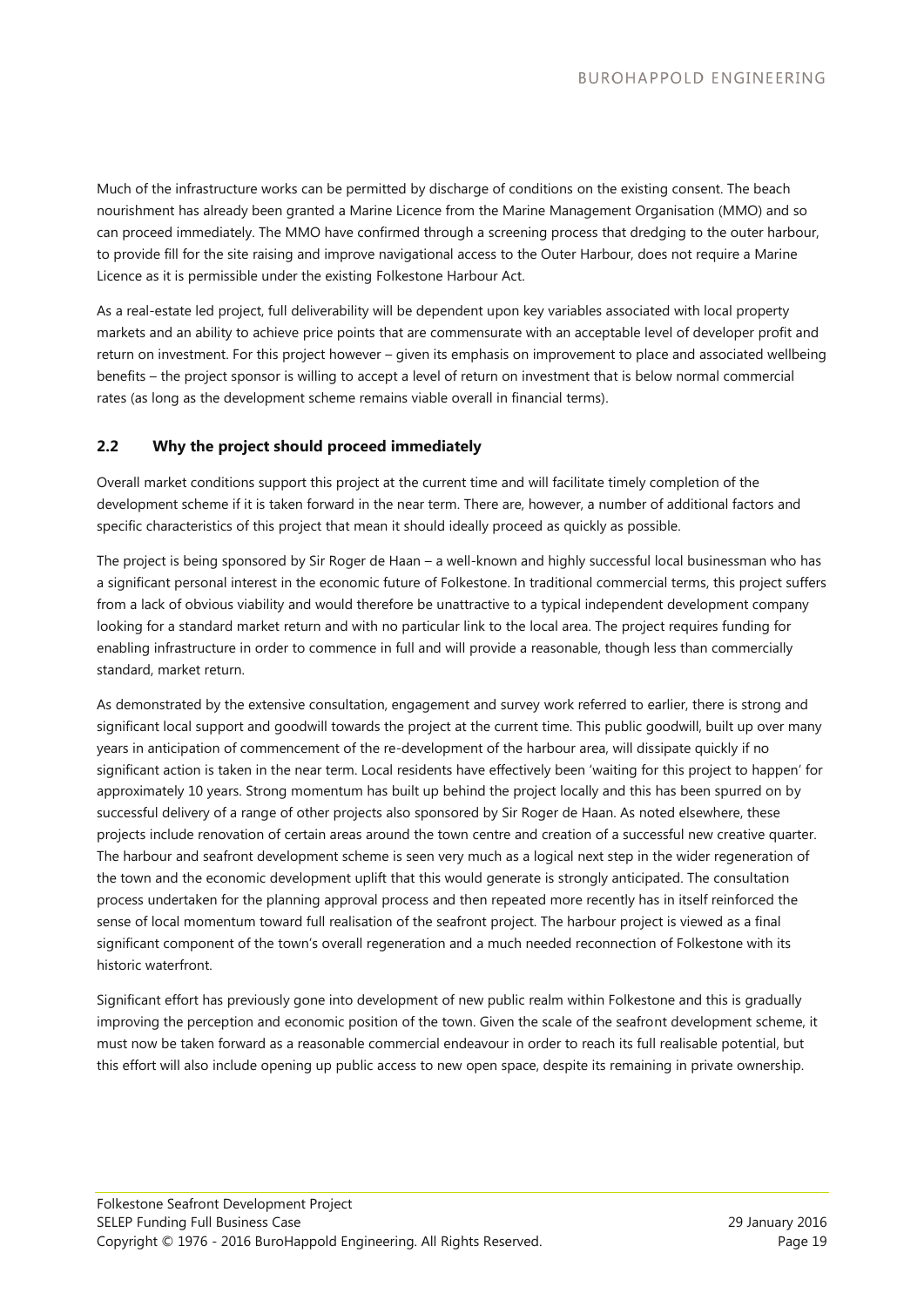Other infrastructure and related developments have the capacity to supplement and create immediate synergies with the seafront project. In particular, the high speed rail link between Folkestone and London St Pancras, increases the extent to which the town is now a commutable residential destination for London-based workers, particularly those in more advanced and higher skill occupations. In the same way that this high speed link facilitates successful delivery of a real estate based scheme such as the seafront project, conversely, high quality residential development of this type reinforces the economic effect of this rail connection to London releasing further benefit and higher return on the initial transport infrastructure investment. The Folkestone Seafront Project aims to link home ownership with the creation of local jobs and with connections between London-based employment and local residents. The development of accessible, commutable homes will bring new wealth to the town and this will in turn create further direct and indirect local employment.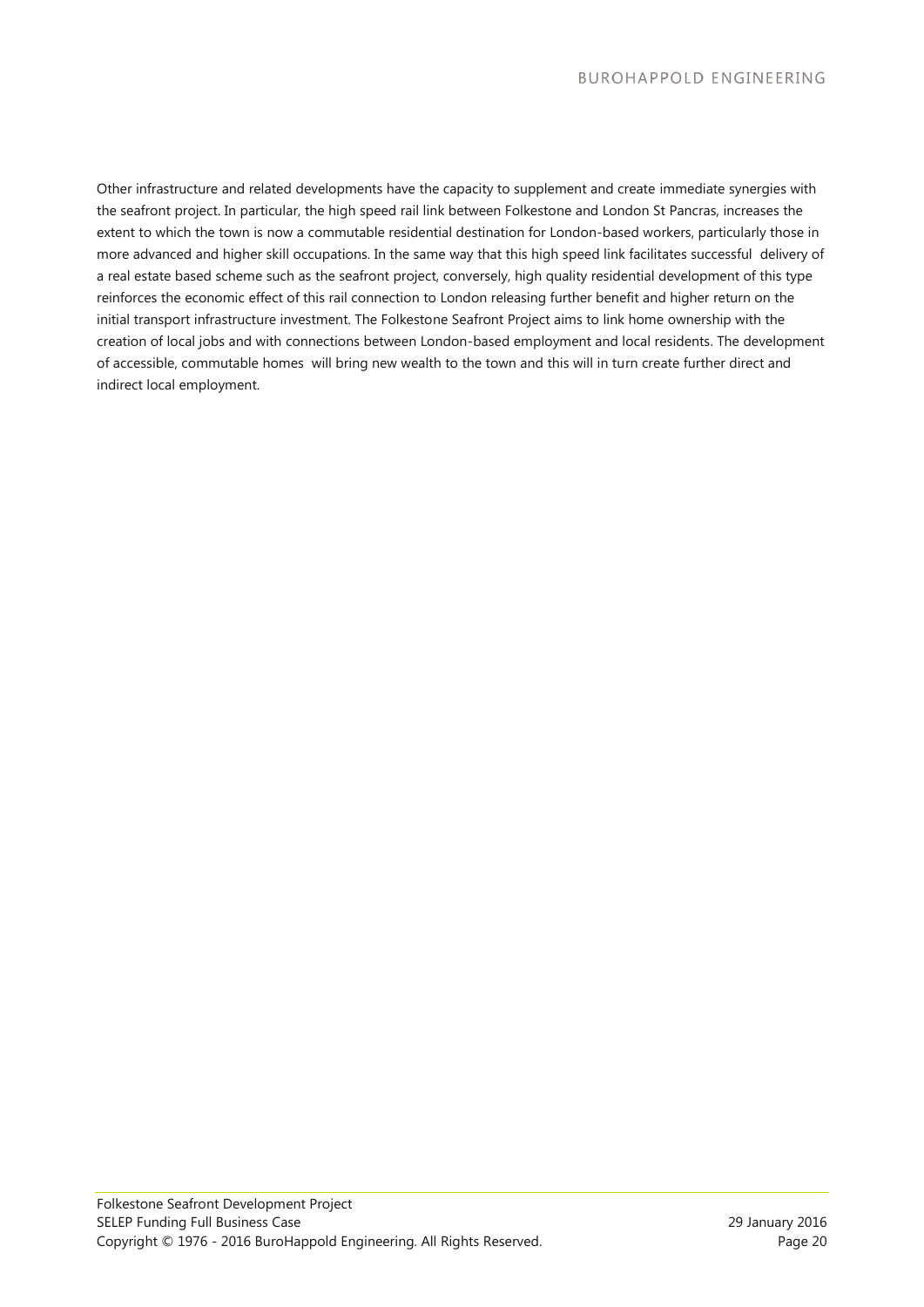# <span id="page-20-0"></span>**3 Economic Case**

# <span id="page-20-1"></span>**3.1 Introduction**

This business case involves a request for funding to enable and unlock delivery of the full Folkestone Seafront development scheme as per the current masterplan for which there is outline planning approval. Delivery of the scheme requires significant upfront investments in enabling infrastructure and physical enhancement to the site.

These physical investments (outlined in detail below) will provide the basis for the development scheme to continue as planned and to be fully realised within a short timescale thereby generating a series of very desirable public benefits. At present there is a viability gap associated with the development scheme if the master developer bears the full costs of these upfront infrastructure and associated investment.

The basis for public funding rests on the following project-specific principles:

- Public funding of the required upfront investments will enable the scheme to proceed in full and within a relatively compressed timetable – this will result in the generation of the full range of socio-economic benefits and an enhanced valuation of these benefits due to their realisation early on in the programme. Otherwise, the scheme is completely dependent on relative market values which may take several years to achieve a point where the scheme is fully viable independently.
	- o Scheme viability can be enhanced on a commercial basis by increasing the density of the development<sup>8</sup> and reducing the volume of public open space and visitor/destination related features. This would however reduce the overall socio-economic benefit of the scheme and is not considered desirable by the project sponsor.
- These investments involve physical enhancements to the site that have a wider public benefit beyond the scheme itself (such as flood defences and public realm improvement). As such, the provision of these infrastructures will be characterised by 'partial public good' elements and positive 'external' effects.
- Completion of these physical changes at the outset of the development programme will allow the achievement of certain economies of scale in delivery which will reduce overall costs and have a positive impact upon the benefit to cost ratio achievable.

Costs claimed under the SELEP funding will not include any costs which the project has already committed to incurring under the Section 106 agreement (or indeed any other binding financial agreement).

 $\overline{a}$ 

 $8$  This would be permissible under the current outline planning approval.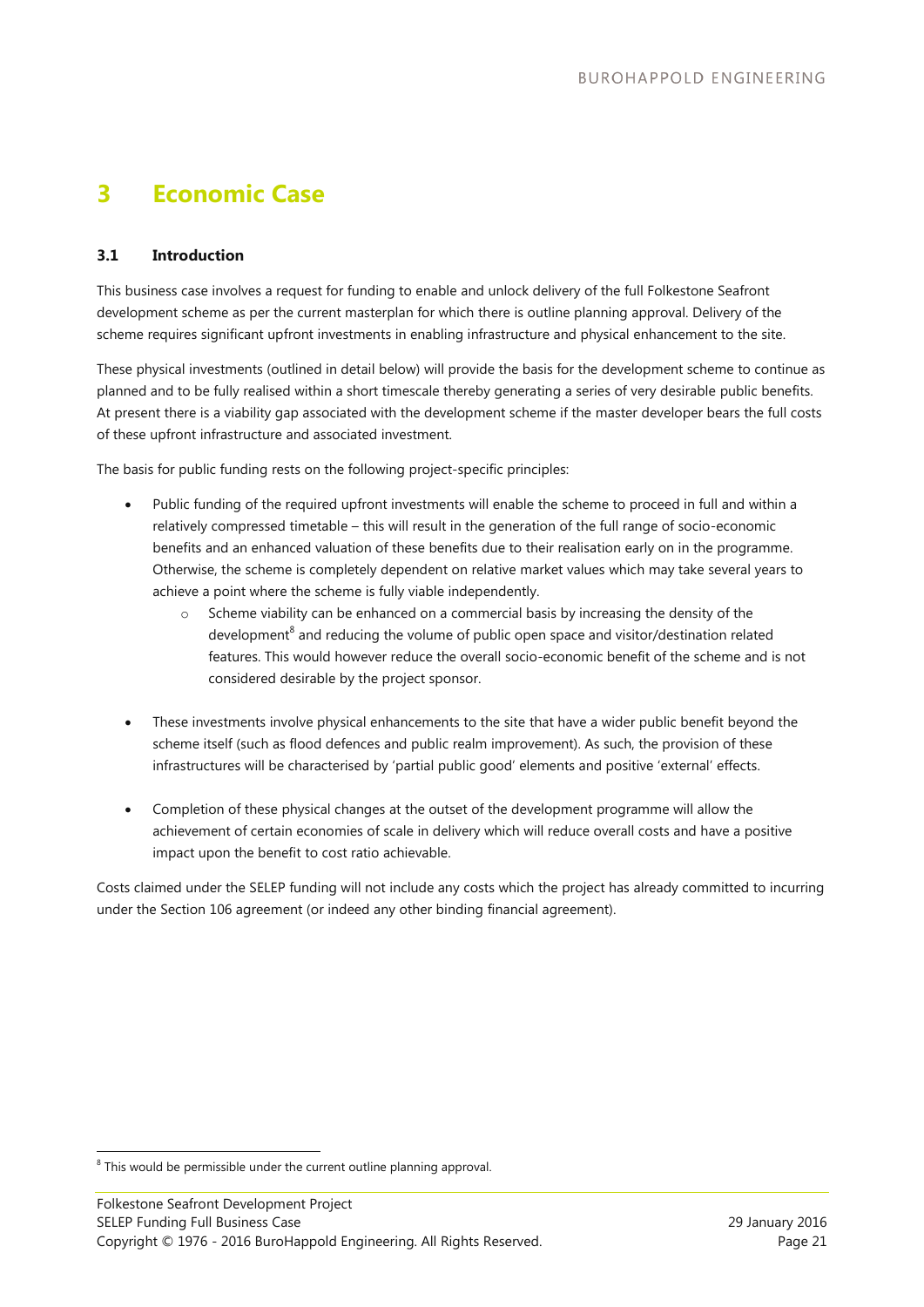# <span id="page-21-0"></span>**3.2 Proposed Items to be Funded**

### <span id="page-21-1"></span>**3.2.1 Flood defence – beach nourishment**

There is a significant risk of flooding to the site through the run-up and overtopping of storm waves on the shingle beach, resulting in flood water penetrating the site. This risk is exacerbated over time due to the effects of sea level rise. As part of the Flood Risk assessment that forms part of the planning submission, significant study work was undertaken to assess this risk, and the mitigation options available. The conclusion was that the best way to mitigate and manage the risk is to reinforce the beach with additional shingle to widen and heighten the narrower and lower areas, and the beach should be actively managed by periodically moving material to maintain a consistent standard of protection across the site. This action has been agreed in principle with the Environment Agency who recorded a no objection to the Flood Risk Assessment submitted as a supporting document to the Outline Planning Permission.

#### *Scope*

To import approximately 35,000 $m^3$  of offshore dredged shingle to the beach. This material will be transported from the dredger to the site and profiled to achieve the design-based beach. The ongoing maintenance works to the beach are not included in this business case.

#### *Benefits*

The beach nourishment is required, through a planning condition, prior to any occupation of properties. Funding this activity at the outset of the development programme enables this key piece of enabling work to be completed. Furthermore, it reduces flood risk at source so will reduce flood risk to both the existing developed areas that surround the site, as well as the potential sites for development to the north of Marine Parade. For the latter, given the flood risk to these sites it is highly unlikely that they would receive planning permission without this additional flood defence in place given the precedent set. The enhanced beach will also provide a wider area of dry beach, particularly at the popular western end adjacent to the public car parks, effectively providing an increased area of public realm.

Cost: £1,372,000 (as per current financial appraisal).

# <span id="page-21-2"></span>**3.2.2 Flood defence – site raising**

In combination with the beach nourishment, the general level of the site is required to be raised to protect the development against flooding. The general flood level to be achieved, as agreed with the Environment Agency, is +6.5mOD, with higher levels at the more vulnerable areas near to the beach or the eastern sea boundary.

#### *Scope*

The existing site level will need to be raised using fill material, typically ranging from about 0.3 to 1.0m in height.

#### *Benefits*

As with the beach nourishment, the increased site level of the development site will reduce the risk of flood waters reaching the existing properties to the north of Marine Parade. Bringing the fill material to site in one stage will also generate cost savings relative to a phase-by-phase works programme currently envisaged in the masterplan. Furthermore, it is the intention to source the material by dredging the outer harbour. This will have the additional benefit of increasing navigation time into the Outer Harbour for both the fishing and leisure fleets. At present, the outer harbour is only accessible in a small time window either side of high tide. This will enable the fishing fleet to be more productive and possibly increase in scale.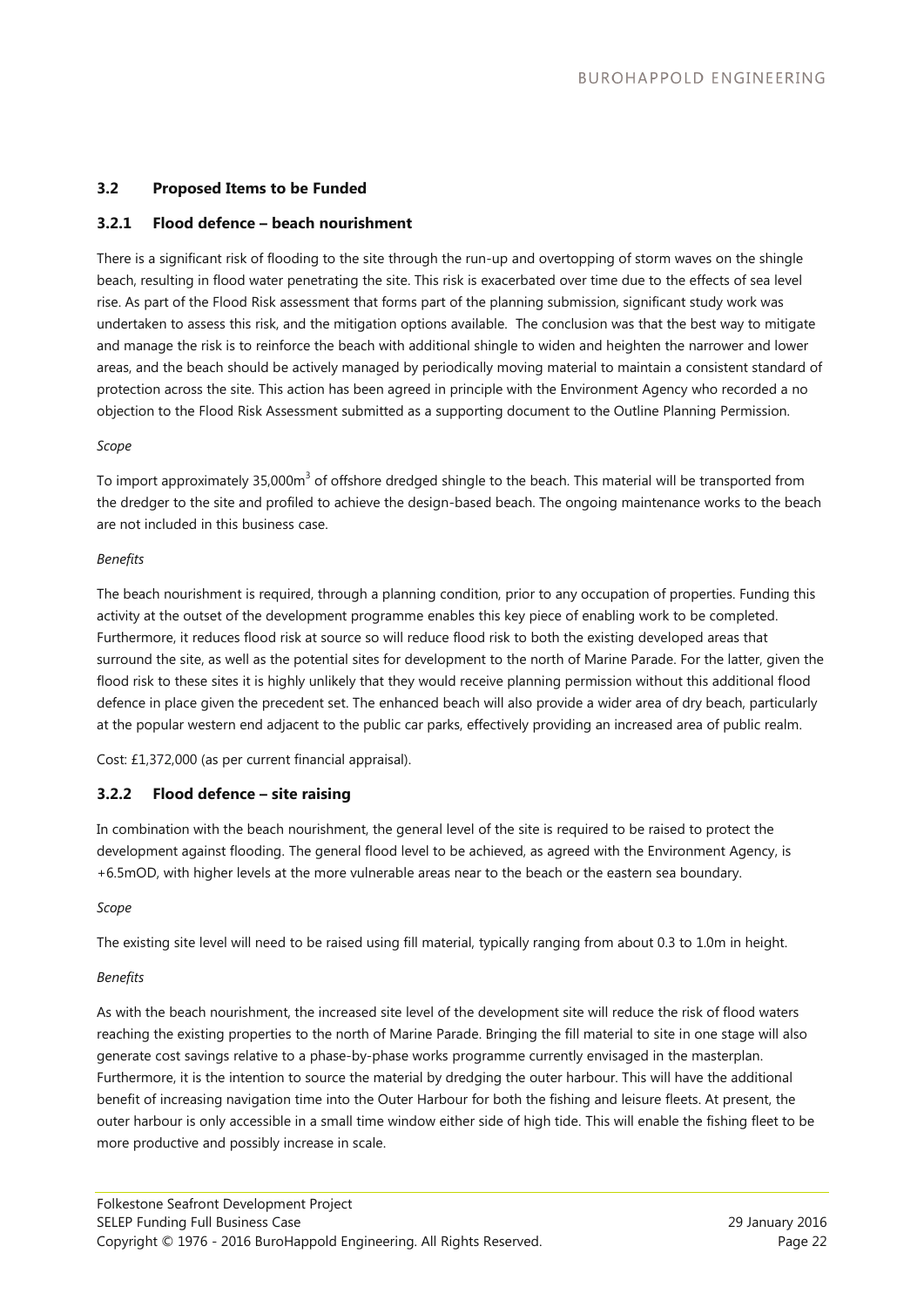Cost: £2,329,196 (as per current cost appraisal)

### <span id="page-22-0"></span>**3.2.3 Link to Harbour Arm - works to enable public access**

A key component of the masterplan and Outline Planning Permission - where it is termed the 'Green Walk' - is to provide a continuous public route from Harbour Square across the railway viaduct and swing bridge, through the disused railway station to the Harbour Arm. This will result in provision of significant, new public realm that will enhance the visitor appeal of the Folkestone seafront and harbour area.

#### *Scope*

The viaduct and railway station currently constitute disused railway infrastructure, recently formally removed from the railway network. To enable safe public access and quality public realm, significant remediation and improvement works are required to the existing structures. Key historic buildings and railway infrastructure will be retained and restored to ensure the character of the site is fully retained. The viaduct, including the swing bridge, are Grade II listed structures.

#### *Benefits*

 $\overline{a}$ 

The opening up of this presently inaccessible area will provide attractive, quality public realm and will enable new public access to a historically important waterfront location. The station also has the potential to house small business outlets as has recently been shown be successful on the renovated Harbour Arm. It was initially envisaged in the masterplan that this would be provided towards the latter part of the wider development, funded by receipts from earlier phases of development. The LEP funding would enable this work to be brought forward and the benefits enjoyed earlier, thereby increasing their discounted valuation. This alternative programming will also generate a sense of place that will increase confidence in and bring benefit to the wider development.

Cost (portion): £1,405,530

# <span id="page-22-1"></span>**3.3 Public Good Characteristics**

The items that would be provided at the outset of the development programme, outlined above, exhibit some key characteristics of public goods. Delivery of these infrastructure components not only enhances the viability of the proposed Folkestone Seafront Development scheme, but they also have positive 'knock on' effects on neighbouring sites, provide general protections to the wider community against flooding, economic benefit to local industries, and enable improvements to the quality of newly accessible public realm in the area.

'Pure' public goods have two characteristics $9$ :

- Non-excludability: benefits cannot be restricted only to those who have paid for them. All consumers can benefit, even if they do not pay – they are effectively 'free-riders'.
- Non-rival in consumption: consumption by one person does not reduce availability of the good for other consumers. Supply for one is to all intents and purposes supply for all.

Some commentators also suggest that public goods can be 'non-rejectable' i.e. it is not possible to refuse or reject consumption of the good (such as the example of national defence). The flood defence infrastructure proposed for the Folkestone Seafront development and the public realm improvements exhibit these characteristics at least in partial terms.

<sup>&</sup>lt;sup>9</sup> C.V. Brown and P.M. Jackson (1990), 'Public Sector Economics', Blackwell Publishers Ltd, Oxford.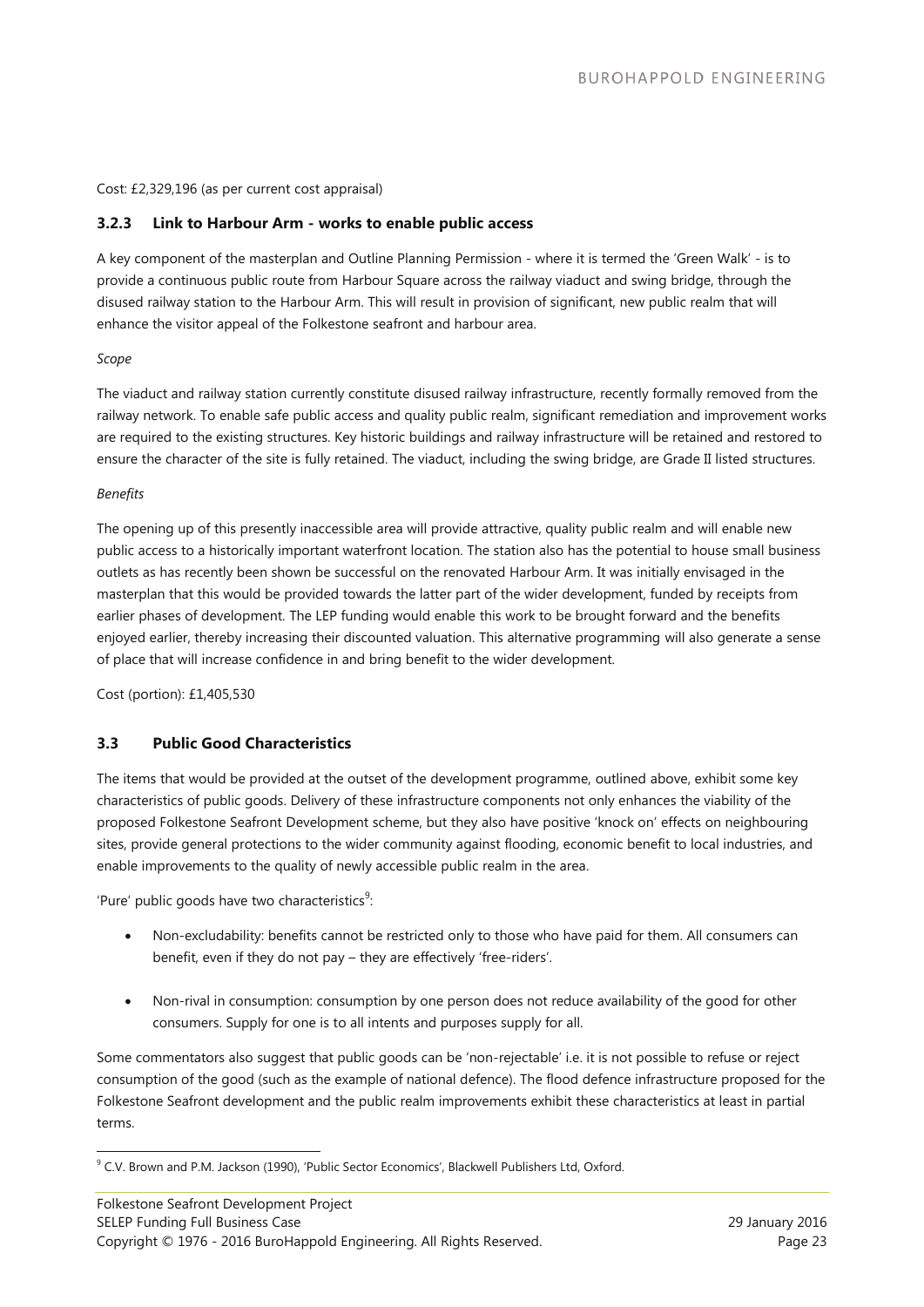Flood defences and public realm enhancements are also characterised as having 'positive externalities'. In this case, they have wider benefits to society in terms of environmental improvement and enhancing general wellbeing. These benefits arise out of the total level of 'consumption' of these goods or activities across society (or in this case local and visitor communities) i.e. the aggregate of individual consumers.

Up to a certain, possible 'congestion' point, the proposed flood defences and public realm assets are non-rival in consumption, and non-excludable. These assets also exhibit 'positive externalities' and as such, theoretically the 'optimal' level of production and consumption is greater than the private level. In this case, a private provider should supply either none of the 'good' at all or supply only as much of the good as will satisfy their private financial objectives – acting in a purely private, commercial context they will not take into account wider external benefits.

This theoretical argument underpins the case for public support for funding the required up front infrastructure and protective measures for Folkestone seafront. Without public support, the development would either not include these elements (in the case of enhanced public realm; flood defences are still necessary under all scenarios), or the development will be delayed until market conditions enable viability to be achieved in purely commercial terms. Upfront provision of these infrastructure and protective elements will yield a higher level of discounted benefits given time preference assumptions.

# <span id="page-23-0"></span>**3.4 Development of Shortlisted Options**

The shortlisted options for consideration in cost-benefit terms, as per HM Treasury Green Book quidance $10$ , have been drawn up with regard to a range of realistic development scenarios that arise out of the current masterplan. There is a limited number of options therefore that can be considered given current market conditions and alternative options are based in the main on the overall timescale for development or alternative funding possibilities. The scheme is already residential-led and there is limited opportunity to change the existing planned mix of uses to enhance financial viability. The main component that can be altered to determine greater viability relates to overall phasing and the choice of when to implement key items of enabling infrastructure development.

# <span id="page-23-1"></span>**3.4.1 Options**

 $\overline{a}$ 

# *The Preferred Option:*

This option follows the phases of the current Folkestone Seafront masterplan (see below). The only exception is that public realm elements, particularly related to the harbour arm, are introduced in Phase 1 instead of Phase 5. This change does not affect the implementation of the project overall as there is no overlap of the public realm and the other uses. The site raising is also undertaken in one stage immediately providing the flood defence benefits to the neighbouring areas, rather than a gradual improvement as envisaged under the masterplan.

Public support would enable this item to be brought forward into the early stages of the scheme and would therefore generate public benefits early on. Flood defence works in terms of beach nourishment and site raising would also be delivered up front in the phasing of development.

This option creates a viability gap in the development programme as it would require implementation of flood defences and harbour arm redevelopment together and in advance of any cash receipts from sale of residential and other real estate. However, maximisation of the total, discounted economic benefit of the project on an additionality basis (discussed later) requires these infrastructure elements to be implemented in the initial stages of development. This therefore requires public support.

 $^{10}$  [https://www.gov.uk/government/uploads/system/uploads/attachment\\_data/file/220541/green\\_book\\_complete.pdf](https://www.gov.uk/government/uploads/system/uploads/attachment_data/file/220541/green_book_complete.pdf)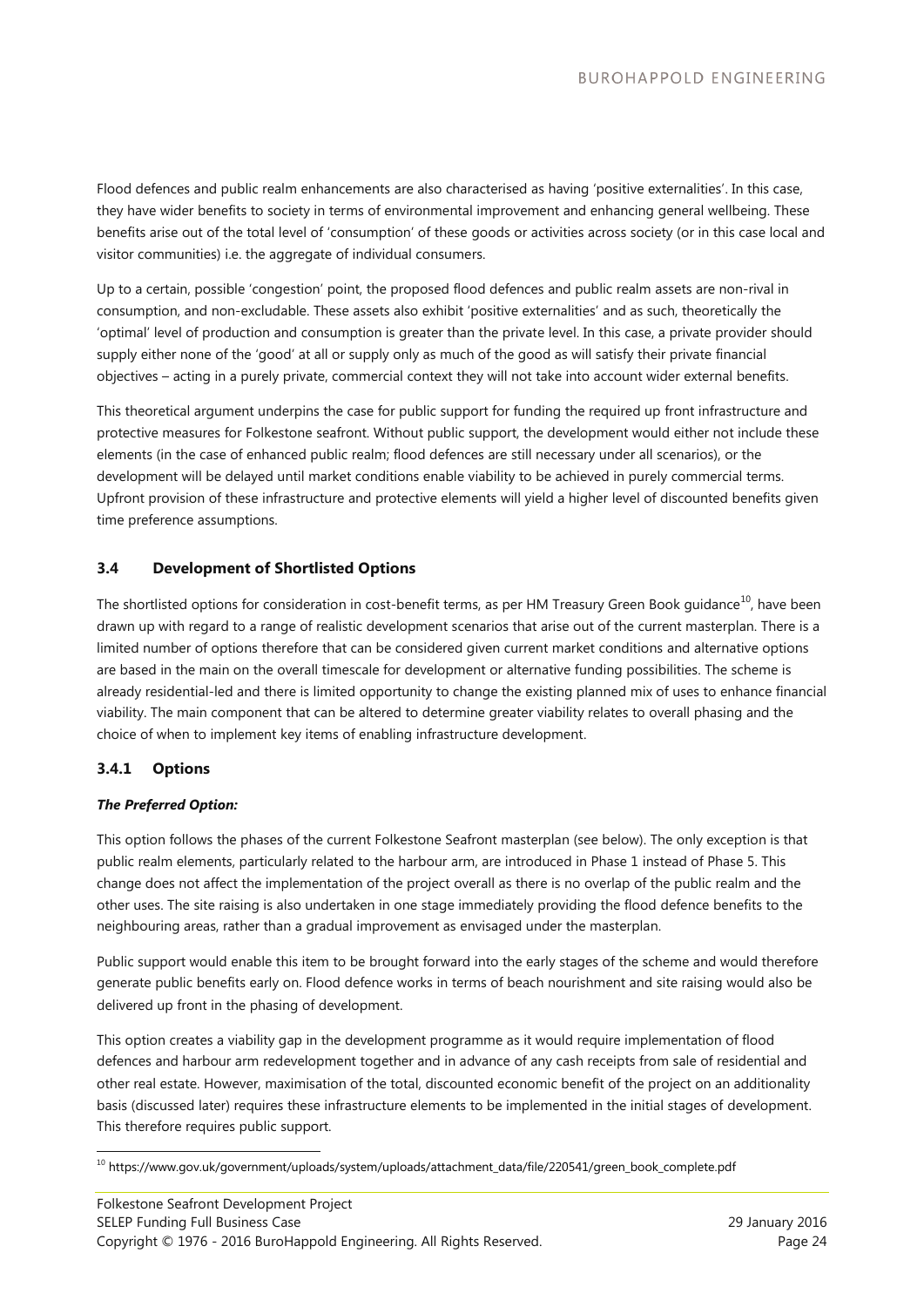#### *'Do Nothing' Option:*

This option follows the broad phasing as set out in the current masterplan, however it excludes completely the proposed public realm improvements (and in particular the link from the town to the harbour arm) and delays the implementation of the project for a minimum of 5 years.

In this case, we assume that there is a likelihood that the current viability of the project can be enhanced by allowing market values to naturally achieve their required levels. We estimate that this is likely to take at least 5 years (ceteris paribus). In addition, viability is enhanced by removing the link from the town to the harbour arm and wider public realm improvements from the scheme. Delays to the start of the development programme and the removal of certain important public realm assets will reduce the overall discounted benefits of the project (although costs will also decline in this scenario).

Under extreme market conditions, it is possible that relative values may never adjust to their required levels and that the scheme may never reach viability as currently planned. For the purposes of modelling economic additionality however, we assume that this is not the case $^{11}$ .

#### *'Do Something' Option:*

 $\overline{a}$ 

This option follows the phases of the current masterplan. In this case all elements are the same as the Preferred Option, however, the link from the town to the harbour arm and wider public realm elements are implemented later in the programming, in phase 5.

#### *Alternative options considered*

A series of other alternative options were also considered as part of the business case process:

- Borrowing from private finance sources:
	- o In this case, the project sponsor would seek private finance from market sources to fund the enabling infrastructure and initiate the project. Given the nature of this project and its inherent viability challenges (from a purely commercial perspective), it is unlikely that private finance could be secured from standard private lenders or funders. The project would not yield a desirable enough return at a reasonable rate of interest. If private sources were identified, this would in all likelihood involve an interest rate that would render the project equally undeliverable.
	- o This option has been rejected as unrealistic
	- Borrowing from other public sources.
		- In this case the project sponsor could attempt to secure funding from an alternative public source. The options for this are very limited. Any form of application for central Government funds (e.g. directly from HM Treasury) would not be considered seriously, as the project is not of any great national importance.
	- o This option has been rejected as unrealistic

 $11$  This is a relatively optimistic 'do nothing' scenario based on the possibility that relative values adjust sufficiently over the next five years to enable the project to proceed at least in part and on purely commercial terms (but without delivering the harbour arm improvements). This, however, is not at all guaranteed and there remains a possibility that the project will not proceed at all without the LEP funding – this will be determined by market conditions. The LEP funding will unlock the development in the near term, enabling it to proceed in full and thereby providing the full range of economic and social benefits outlined in this bid document.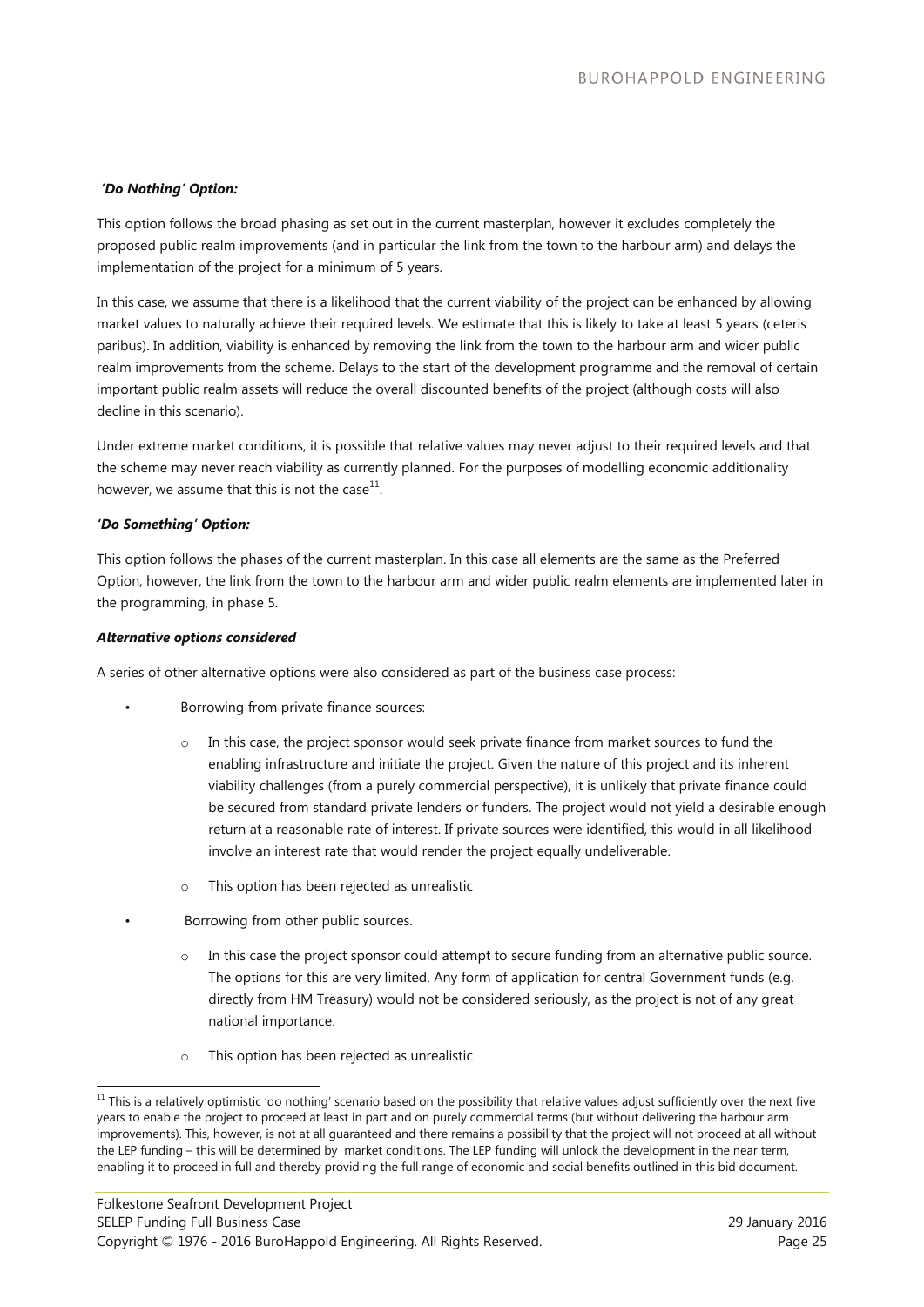- Seeking alternative grant funding
	- o Other grant funding options are also limited and are unlikely to be of the financial scale necessary to enable project implementation to proceed. The possibility of packaging together a series of different grant sources although possible would likely create greater risks for the project and create an administrative and monitoring related burden that would increase the overall cost base for the project.
	- o This option has been rejected as undesirable.

### <span id="page-25-0"></span>**3.5 Economic Appraisal of Costs and Benefits with CBA**

| <b>Folkestone Seafront Development Project Schedule of Benefits</b> |                                                                                                       |  |
|---------------------------------------------------------------------|-------------------------------------------------------------------------------------------------------|--|
| <b>Quantities</b><br><b>Units</b>                                   |                                                                                                       |  |
| 746                                                                 | residential units (of which 8% are shared equity residential units as requires under the section 106) |  |
| £3,133,999                                                          | S106 Payment                                                                                          |  |
| 5,000                                                               | sq m of additional retail floorspace                                                                  |  |
| 320                                                                 | sq m of additional community floorspace                                                               |  |
| 278                                                                 | Additional Retail Jobs                                                                                |  |
| 4                                                                   | Additional GP Jobs                                                                                    |  |
| 3                                                                   | hectares of public realm                                                                              |  |
|                                                                     | Improving Neighbourhood Impact                                                                        |  |

The range of benefits generated by the Preferred Option is given in the table below:

In order to understand the net additional impact of the Preferred Option, the benefits associated with this option are appraised and quantified in present value terms, relative to the 'Do Nothing' option which is considered the benchmark for comparison (i.e. what is likely to happen anyway in the absence of public funding). The discount year for all the options is 2016 and the discount rate used is 3.5% as per guidance<sup>[12](#page-25-1)</sup>. In this case, real values have been used excluding general inflation, again as per guidance $^{12}$  $^{12}$  $^{12}$ .

<span id="page-25-1"></span>All options have been evaluated for a period of 19 years. This appraisal period enables the full valuation not only of the Preferred Option but also of the 'Do Nothing' scenario. As a result, the opening year of the Preferred Option and the Do Something option is 2027, and for the 'Do Nothing' option is 2032. This comparison captures the deadweight position for the proposed project and standard factors for leakage, displacement and substitution are applied along with appropriate Type II multipliers as necessary<sup>12</sup>. Each benefit arising from implementation of the Preferred Option is considered in turn below.

 $\overline{a}$ 

<sup>&</sup>lt;sup>12</sup> As per HM Treasury Green Book guidance and the HCA Additionality Guide

<sup>(</sup>http://cfg.homesandcommunities.co.uk/sites/default/files/aboutus/additionality\_guide\_2014\_full.pdf)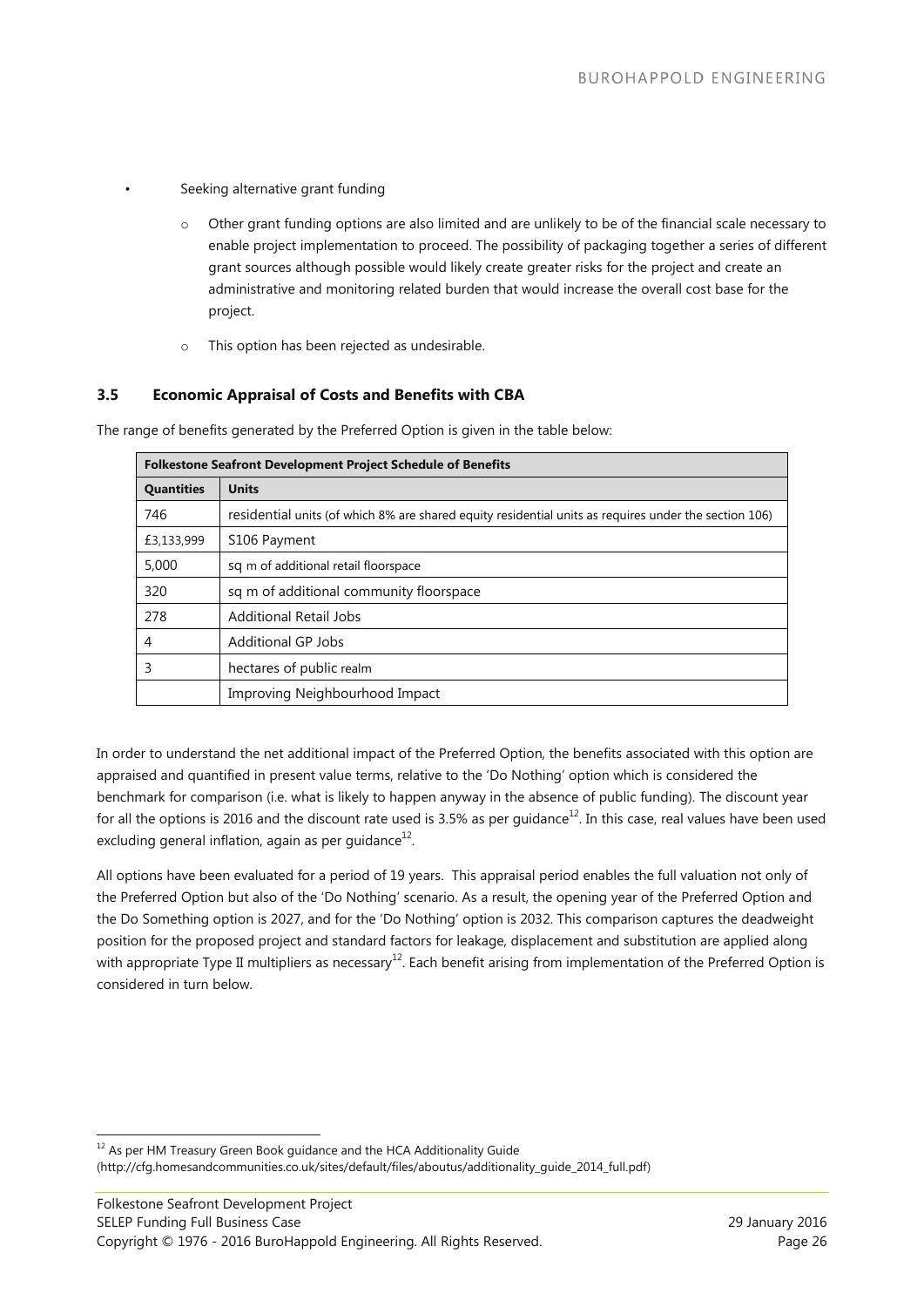### *Private Residential Units 13:*

The private residential units valuation is based on the additionality between the Preferred Option and the Do Nothing position. In both options the total number of private dwellings that would be constructed is 746 (as per the current masterplan). Under the Do Nothing scenario, these dwellings would be constructed and brought into the local property sector with at least a five year delay in anticipation of a rising market that would generate greater viability for the scheme overall.

The impact of the benefit has not been reduced by leakage, displacement or substitution on the assumption that the net new housing will address the growing population needs of the local area and that local demand conditions are therefore capable of absorbing the additional properties.

<span id="page-26-0"></span>The housing units to be delivered have been phased over an appropriate development period and three different benefits have been valued as per DCLG guidance $^{14}$ . The benefits derive from the betterment in the private asset value, the enhanced visual amenity and the production benefit facilitated by new housing. The value of each benefit as stated above is £29,159, £32,205 and £9,249 respectively per residential unit. The latter is used in addition to the other two acquisition, demolition and new build category benefits due to the current non-residential land use of the site and it can also be translated into the equivalent of approximately 200 additional jobs. These values have been selected to reflect the fact that the site location will require some remediation, alongside acquisition and demolition of existing properties within an overall regeneration context which aims to substantially increase the quality of the environment. The value is converted to net present value (NPV) by applying a discount rate of 3.5% (the standard HMT Green Book factor).

The resulting values are:

- Preferred Option NPV = £246,344,835
- Do Something Option NPV = £246,344,835
- $\bullet$  Do Nothing Option NPV = £71,525,694
- Net additionality NPV =  $£174,819,142$

The NPV of all options is positive, with the Preferred and Do Something Options yielding a higher NPV value due to providing benefits earlier on in the project timetable. In this case, no annual uplift has been incorporated into the valuation of the residential benefit. Furthermore, the Do Nothing option is in itself relatively optimistic in that it incorporates an underlying assumption of reasonably healthy local property market conditions. As such, the net additionality of the benefit is relatively conservative as modelled.

#### *Section 106 Contributions*

 $\overline{a}$ 

The additional payments via the S106 agreement for the scheme come to a value of £3,133,999. This value is the same across all options, as they will all involve development of the residential and commercial components of the scheme to which the S106 arrangement applies. The S106 agreement is in this case has been used as a form of local contribution.

 $^{13}$  The volume of affordable units, already agreed via the S106 arrangement, has been subsumed into the total number of residential units for the purposes of modelling.

<sup>&</sup>lt;sup>14</sup> DCLG, Valuing the Benefits of Regeneration – Economics paper 7: Volume 1 – Final Report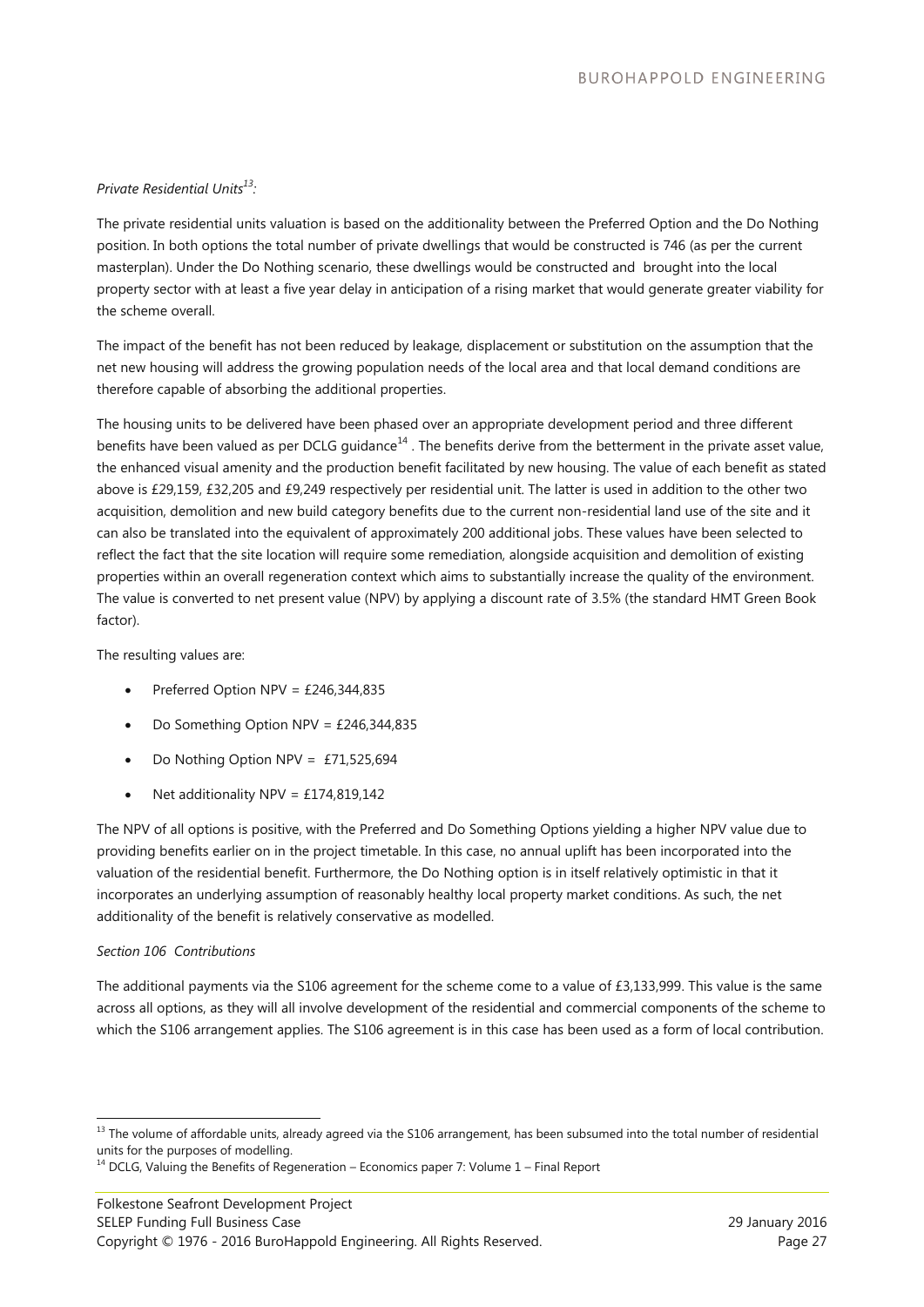The impact of the benefit for all options has been reduced by a medium 25% leakage assumption as per additionality guidance<sup>[12](#page-25-1)</sup>. It is also assumed that due to the nature of the S106 agreement there will be no displacement. Finally the multiplier effect is assumed to be neutral. This gives a net effect for all options of £2,350,500. There is no net gain in this instance from delivery of the Preferred Option versus the Do Nothing option.

#### *Additional Retail Floorspace*

The additional retail floorspace is an important aspect for the scheme for several reasons: it contributes to overall place making and provides part of the basis for Folkestone Seafront to become an attractive new leisure destination available to the local community and wider public. The retail element also prevents the scheme from being completely dominated by residential real estate which may possibly impact negatively on both its longer term commercial and social attractiveness.

In all options, the volume of additional retail floorspace provided is 5,000 sq m. In the case of the Do Nothing scenario, development of this real estate asset is delayed by at least 5 years in anticipation of rising values. This results in a lower overall valuation for this benefit in the Do Nothing scenario vis a vis the Preferred Scenario.

The impact of the benefit for all options has been reduced by a 25% leakage assumption (given the possibility that the re-developed harbour may attract substantial visitors from outside of the immediate Folkestone area) and a standard 25% displacement assumption. The multiplier effect has been estimated at 38% as per guidance<sup>[12](#page-25-1)</sup> (again related to the possibility of attracting non-resident visitors who increase local spend). This provides a net effect of 3,080 sq m of additional retail floorspace for all options.

The value per sq m of retail floorspace is taken from a recent report (Folkestone Seafront: Review of Assessment of Commercial Floorspace) and is given as £3,881 for all options.

The resulting values are:

 $\overline{a}$ 

- Preferred Option NPV = £11,093,666
- Do Something Option = £11,093,666
- Do Nothing Option NPV = £9,339,539
- Net additionality =  $£1,754,127$

#### *Additional Retail and Community Related Jobs*

One of the benefits of the new development scheme is that it will create new employment in the Folkestone area. This will be mainly retail in nature but will also include community activities such as healthcare service jobs. The scheme is likely to generate 278 retail jobs based on a standard employment density assumption of 18sqm per employee<sup>15</sup>. We assume a low leakage rate of 10% (i.e. some jobs will be taken by non-residents of the Folkestone area, but these jobs will be limited due to a relatively high unemployment rate in Folkestone) and a low displacement rate of 10% (there is limited substitution given that the local population is increasing and will therefore require a higher volume of retail employment overall).

<sup>&</sup>lt;sup>15</sup> https://www.gov.uk/government/uploads/system/uploads/attachment\_data/file/378203/employ-den.pdf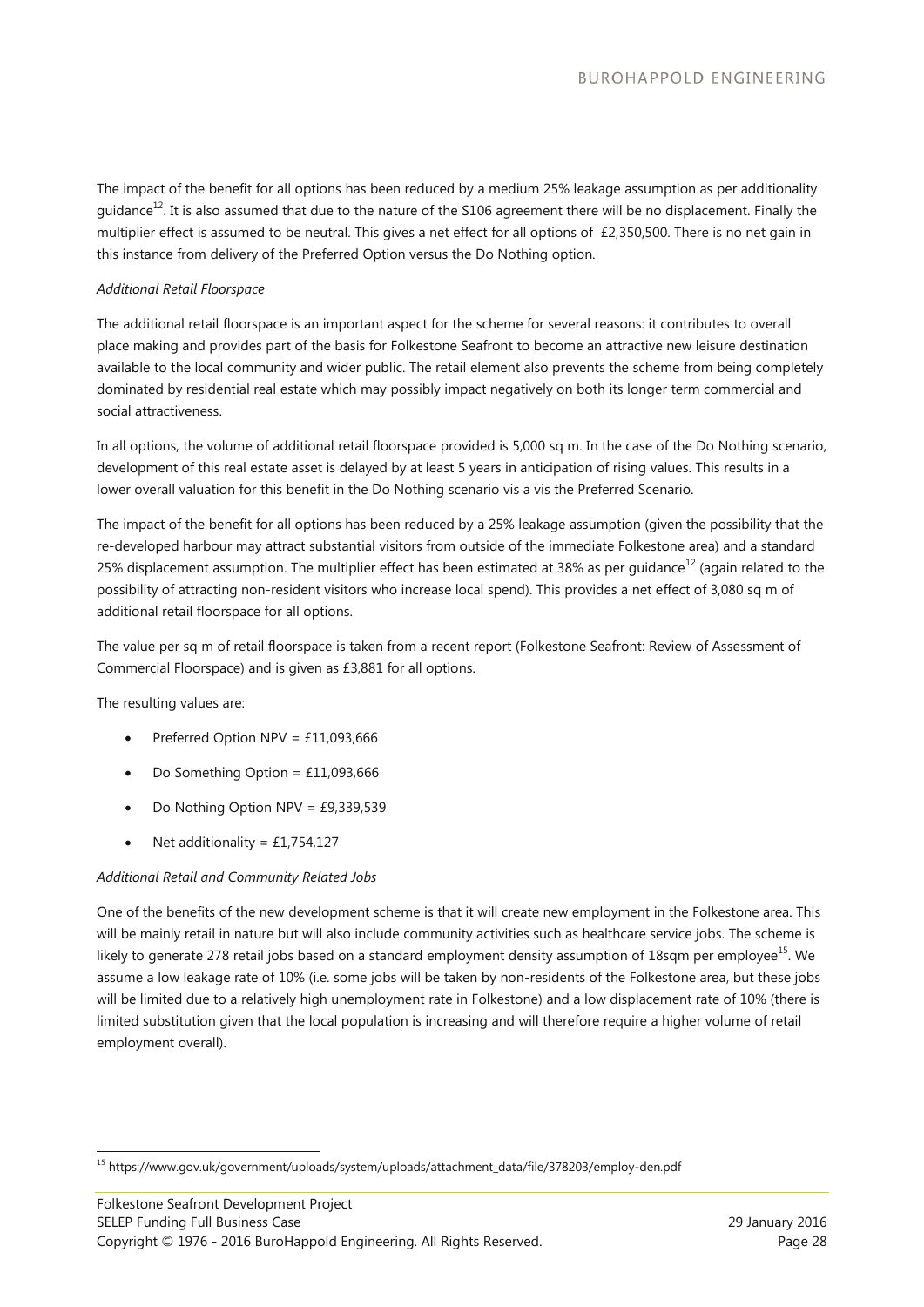A multiplier impact of 1.38 is assumed as per guidance<sup>[12](#page-25-1)</sup> as employment in the scheme has a positive 'knock on' effect on local suppliers and also generates induced spending activity. Taking these adjustments into account provides for net creation of 311 retail jobs. A real market monetary per unit value of  $£17,436^{16}$  is applied to the valuation of this benefit. As per guidance the value associated with each additional job is expected to have a 3 year build up period and 10 years of duration.

The resulting values are:

- <span id="page-28-0"></span>Preferred Option NPV = £28,575,904
- Do Something Option = £28,575,904
- Do Nothing Option NPV = £13,694,267
- Net additionality =  $£14,881,637$

For the community space delivered by the scheme, the working assumption is that this would take the form of a small GP surgery. Smaller GP surgeries on average employ 4 staff members directly<sup>17</sup>. In this case we assume a low leakage rate of 10% as per guidance<sup>[12](#page-25-1)</sup> and a displacement rate of 0% due to the fact that the GP service is expected to directly serve the population of the Folkestone Seafront Development. A multiplier impact of 1.1 as per guidance<sup>[12](#page-25-1)</sup> is assumed and a real market monetary per unit value of £17,436 is applied to the valuation. This provides a net effect of 4 jobs.

The resulting values are:

- Preferred Option NPV = £523,196
- Do Something Option = £523,196
- Do Nothing Option NPV = £336,368
- Net additionality = £186,829

The modelling does not account for local construction activity that would be generated during the development phases of the project. Therefore the benefits valuation should again be considered conservative in this case. However the equivalent FTE of construction jobs is estimated at approximately 3,516 over the period 2016-2027 $^{\rm 18}$ .

#### *Public Realm*

 $\overline{a}$ 

The delivery of high quality public realm is one of the major public benefits that will be generated via successful delivery of the Folkestone Seafront scheme. The masterplan sets out extensive, high quality public realm investments that will contribute significantly to the regeneration of the harbour area and its re-establishment as an attractive leisure destination, available to a wide local population catchment. The scheme's principal developer has chosen to reduce the overall density of the development project, below that allowed by the current outline planning permission, in order specifically to create a greater volume of, and higher quality across, the public realm components.

As per the current masterplan, the scheme when fully developed, will deliver 3.125 hectares of accessible public realm.

<sup>&</sup>lt;sup>16</sup> Based on average Kent County residential earnings: http://www.kent.gov.uk/\_data/assets/pdf\_file/0006/8187/Kent-economicindicators-report.pdf

<sup>17</sup> http://systems.hscic.gov.uk/data/ods/datadownloads/gppractice/index\_html

<sup>18</sup> http://www.arcom.ac.uk/-docs/proceedings/ar2012-0317-0326\_Forbes\_El-Haram\_Horner\_Lilley.pdf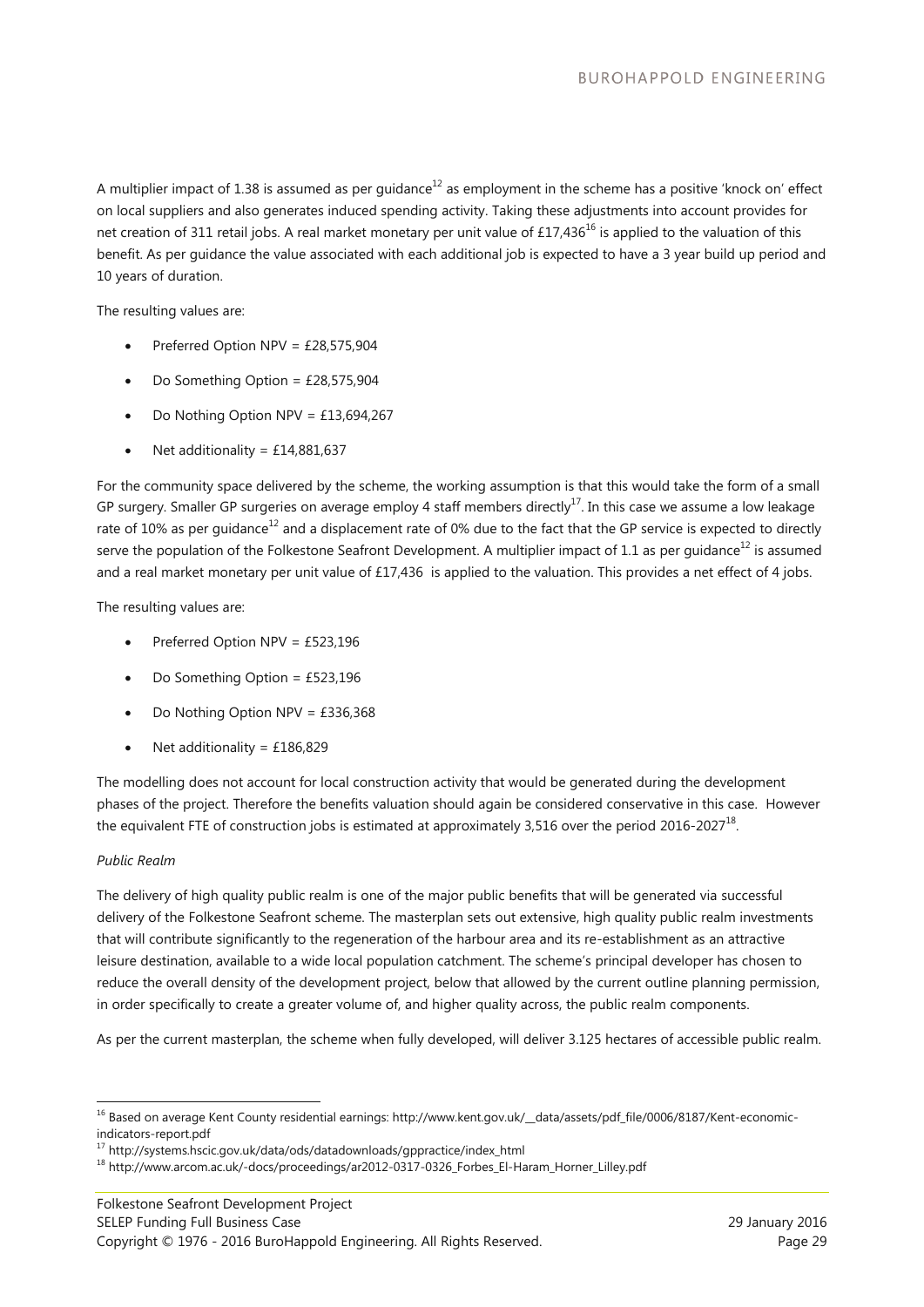There is a key difference between the Preferred and the Do Nothing options in the context of this benefit, as the Do Nothing option involves a significant delay to the provision of public realm components. In the Preferred Option, major public realm improvements – particularly relating to the harbour arm and associated public accessibility – are provided early on in the scheme's delivery.

Advice was sought from Department for Communities & Local Government (DCLG) with regard to recommended methodologies for valuing the benefits of public realm and open space. The valuations applied are based on open space benefit as per DCLG guidance<sup>[14](#page-26-0)</sup>. This is based in turn on previous studies of 'willingness to pay' for new open space. The total number of hectares of public realm under both options has been reduced by a high 25% leakage assumption and a medium 25% substitution assumption as per guidance due to the expected regional popularity of the new open space. The multiplier effect has been estimated at an increase of 56% $^{12}$  $^{12}$  $^{12}$  as per guidance due to the important role of the new open space at the regional level. This leaves a net effect of 2 hectares.

The resulting values are:

- Preferred Option NPV = £6,321,844
- Do Something Option NPV = £3,453,954
- Do Nothing Option NPV = £0
- Net additionality = £6,321,844

#### *Improving Neighbourhood Impact*

In addition to the above benefits generated by the re-development of the Folkestone seafront and harbour area, there is likely to be a general improvement to quality of life for local residents due to the local area's overall enhancements and the provision of new community space. In particular, this benefit valuation has been incorporated into the modelling to reflect improved satisfaction with the local area as a result of the combination of flood defence infrastructure, availability of new community space, proximity to new public realm and other positive physical changes, and to emphasize the overall quality of the proposed scheme.

Following DCLG guidance, this is valued at £59,600. As per the guidance: "in the case of a transition from 'not satisfied' to 'satisfied with the area', the expected increase in quality of life produced by this transition is equivalent to an increase in individual income of £59,600. The magnitude of this value represents the large positive influence that feeling satisfied with the local area has on an individual's quality of life" $^{14}$  $^{14}$  $^{14}$ .

This value is applied to the additional residential units in the Folkestone Seafront Development and is converted to NPV via appropriate discounting.

The resulting values are:

- Preferred option NPV = £36,217,286
- Do Something option NPV = £36,217,286
- Do Nothing Option NPV = £0
- Net additionality = £36,217,286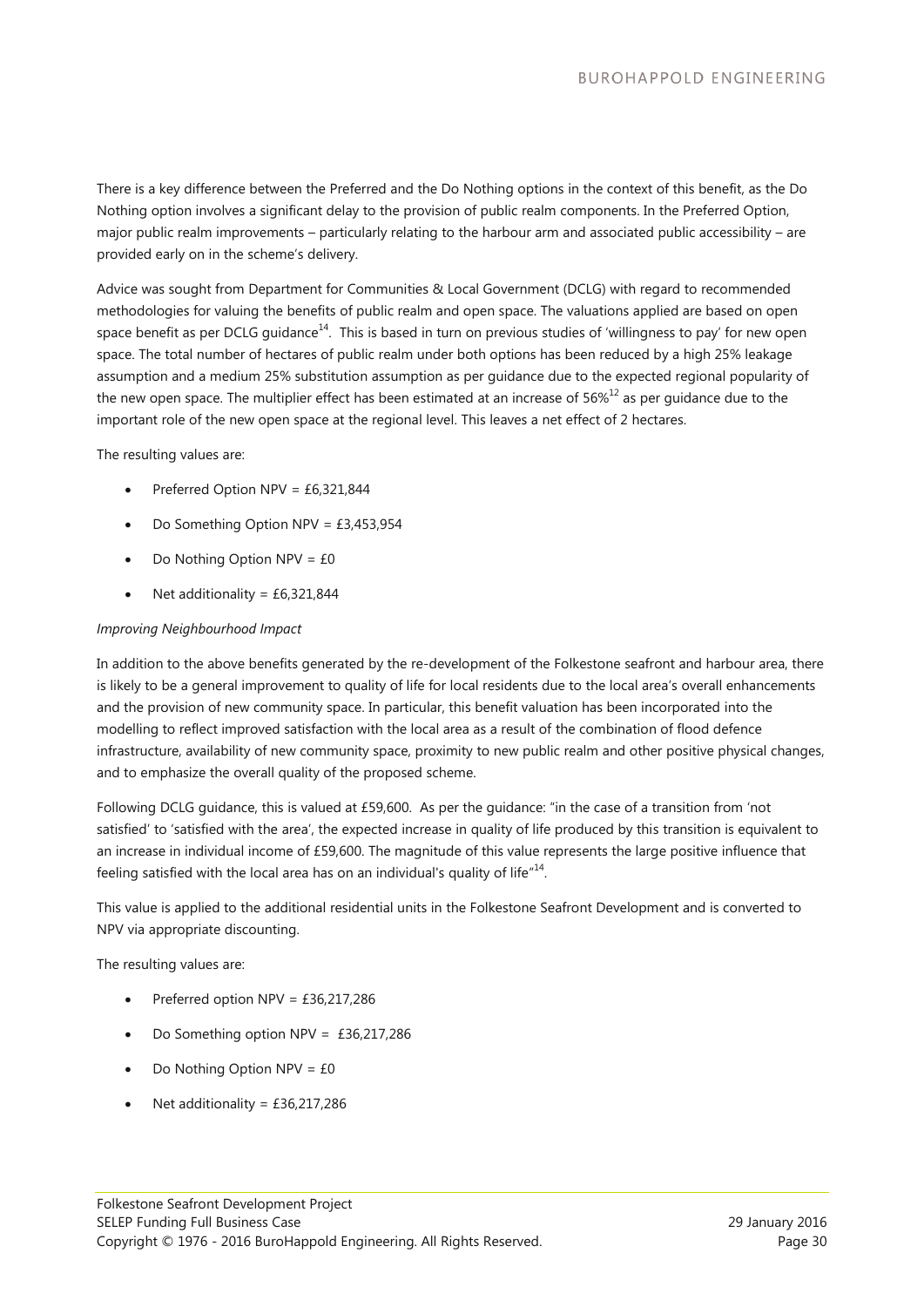# <span id="page-30-0"></span>**3.6 Costs & Optimism Bias Adjustments**

In order to undertake a meaningful economic appraisal for this business case, it is necessary to consider the cost of this investment for the public sector and the local community. This is a major development in the context of Folkestone town centre and represents a significant investment in the regeneration of a currently neglected asset that is of historic importance to the town.

The cost that has been estimated for the full scheme, based on the Preferred Option is £24,316,285 in net present value terms. The costs have been adjusted to net present value using a discount rate - the standard 3.5% discount rate as recommended by Green Book guidance.

### *Business Support Cost*

This is the cost that the public sector will pay in order to provide general business support to new retail businesses occupying the development. As per guidance, the public sector is expected to spend £13,309 per net additional job<sup>13</sup>.

The resulting values are:

- Preferred option NPV = £3,299,343
- Do Something option NPV = £3,299,343
- Do Nothing Option NPV = £2,777,652
- Net additionality<sup>19</sup> = £521,691

#### *Opportunity Cost*

In this case the opportunity cost is the loss of four FTE positions during the assessment period which are currently responsible for ongoing maintenance of the area in its current form and uses. The average GVA is used to value this cost and this is £17,436 $^{16}$  $^{16}$  $^{16}$ .

The resulting values are:

- Preferred option NPV = £989,492
- Do Something option NPV = £989,492
- Do Nothing Option NPV = £663,578
- Net additionality = £325,914

#### *LGF Cost*

The cost of the grant is also included in the study as the major cost for the public sector. The NPV of the grant is £5,106,727 and is included only in the "Preferred" and "Do Something" options.

#### *Additional Jobs Cost*

The public sector is also expected to invest in work-readiness of the employees that are expected to work in the retail and healthcare sector on the Folkestone Seafront. The support required will move the new employees into sustainable employment. As per quidance the cost for each additional employee is  $£13,320^{14}$  $£13,320^{14}$  $£13,320^{14}$ 

 $\overline{a}$ <sup>19</sup> i.e. net additional invesment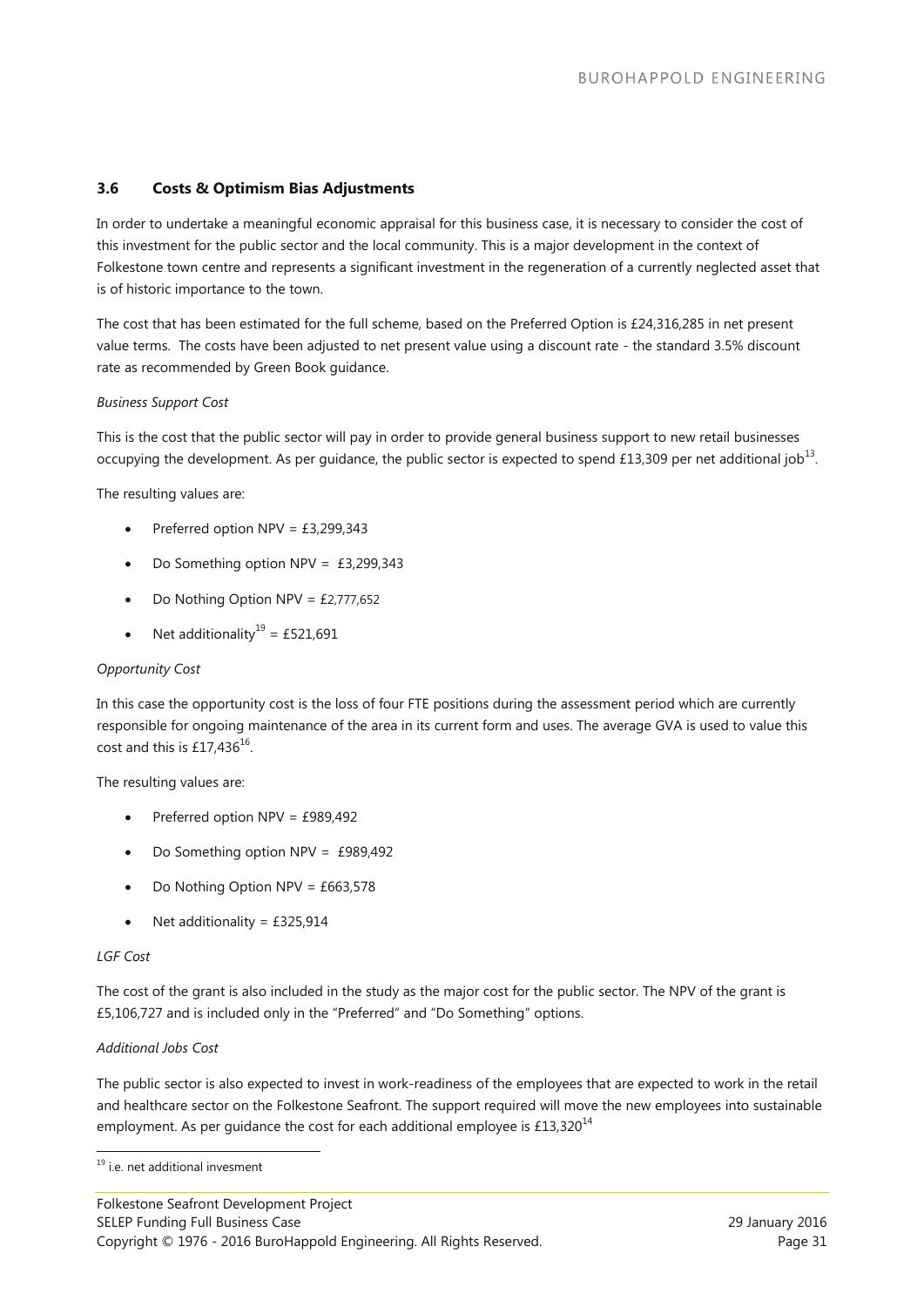The resulting values are:

- Preferred option NPV = £3,349,645
- Do Something option NPV = £3,349,645
- Do Nothing Option NPV = £2,543,280
- Net additionality = £806,365

### *Community Costs*

Finally, the public sector will also fund the provision of the GP and associated services. To value this cost, an average number of patients per doctor was taken into account. For the south Kent area the average number of patients per doctor is  $1,870^{20}$ . Therefore in order to estimate the community cost, an average cost per patient per year of £63.21 is  $used<sup>21</sup>$ .

The resulting values are:

- Preferred option NPV = £5,230,783
- Do Something option NPV = £5,230,783
- Do Nothing Option NPV = £3,277,758
- Net additionality =  $£1,953,025$

#### **Risks**

 $\overline{a}$ 

The range of risks that might potentially have an impact on the volume and extent of public sector costs were identified and measured by using single-point probability analysis as per the guidance<sup>22</sup>. The estimated probability of the risk occurring in each case is 20%, as the risks associated with the costs above are demand risks. According to the Management Case chapter below, this type of risk is 'not likely' to happen and has a very high impact resulting in a score of 5/25. This score has been used to estimate the probability of the risk occurring.

For the business support, opportunity and additional jobs cost the difference between the high end cost and the average cost as described in the quidance $14$  was used.

| <b>Cost Risks</b>                      | <b>Estimated probability of</b><br>risk occurring | <b>Estimated Impact of risk</b><br>of cost overrun | <b>Risk Value</b> |
|----------------------------------------|---------------------------------------------------|----------------------------------------------------|-------------------|
| <b>Business Support Cost</b>           | 20%                                               | £6.917                                             | £1,383            |
| <b>Opportunity Cost</b>                | 20%                                               | £5,967                                             | £1.193            |
| <b>Grant Cost</b>                      | 20%                                               | £0                                                 | £0                |
| <b>Additional Jobs Cost</b>            | 20%                                               | £5,967                                             | £1.193            |
| Community Cost (extra patients per GP) | 20%                                               | 152                                                | 30                |

By using the risk values as stated in the above table, the total NPV values has been calculated.

 $^{20}$  http://www.gponline.com/exclusive-huge-variation-gp-patient-ratio-across-england-revealed/article/1327390

<sup>21</sup> http://www.kingsfund.org.uk/sites/files/kf/field/field\_related\_document/gp-inquiry-report-evolving-role-nature-2mar11.pdf

<sup>22</sup> https://www.gov.uk/government/publications/the-green-book-appraisal-and-evaluation-in-central-governent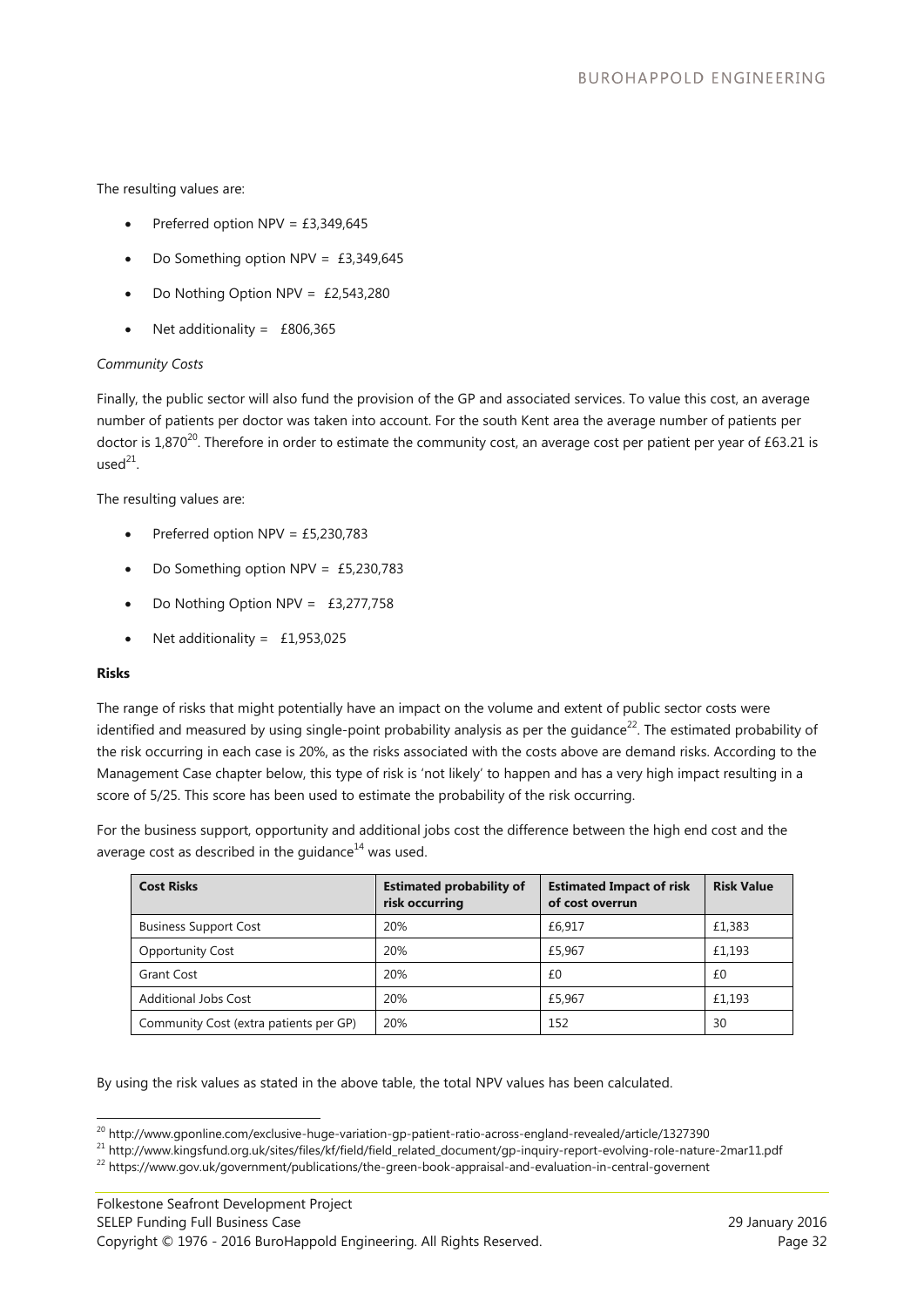The resulting values are:

- Preferred option NPV = £812,870
- Do Something option NPV = £812,870
- Do Nothing Option NPV = £635,272
- Net additionality =  $£177,598$

The present values of key project cost categories are therefore given in the table below:

| <b>Economic Costs (Present Values)</b> |                         |                 |                   |
|----------------------------------------|-------------------------|-----------------|-------------------|
| <b>Project Cost Categories</b>         | <b>Preferred Option</b> | Do Something    | <b>Do Nothing</b> |
| <b>Business Support Cost</b>           | 3,299,343               | 3,299,343       | 2,777,652         |
|                                        | £                       | £               | £                 |
| <b>Opportunity Cost</b>                | 989,492                 | £               | 663,578           |
|                                        | £                       | 989,492         | £                 |
| <b>Grant Cost</b>                      | £<br>5,106,727          | £<br>5,106,727  | £                 |
| Additional Jobs Cost                   | £                       | 3,349,645       | 5,626,891         |
|                                        | 3,349,645               | £               | £                 |
| <b>Community Cost</b>                  | £                       | 5,230,783       | 3,277,758         |
|                                        | 5,230,783               | £               | £                 |
| Risk                                   | f                       | £               | 635,272           |
|                                        | 812,870                 | 812,870         | £                 |
| TOTAL FINANCIAL IMPACTS                | 18,788,859<br>£         | 18,788,859<br>£ | £12,981,151       |

#### **Options NPV**

This sub-section combines all of the findings above in order to calculate the full NPV calculation for each option as per the guidance<sup>[12](#page-25-1)</sup>. The NPV table is included in appendix A.

The resulting values are:

- Preferred option NPV = £312.7 M
- Do Something option NPV = £309.8 M
- Do Nothing option NPV = £84.2 M

These results demonstrate the suitability of the Preferred option versus the 'Do Something' and the 'Do Nothing' options.

#### **Optimism Bias**

The optimism bias that has been applied for this business case has also been calculated in line with Green Book guidance to ensure that the overall view of the potential economic impact of the completed development scheme is realistic and not overly optimistic. The recommended capital expenditure optimism percentages for the different identified development types have been applied to the calculation as far as possible and then adjusted for the scheme's project weightings.

Adjustments for optimism bias have been applied as per the table below: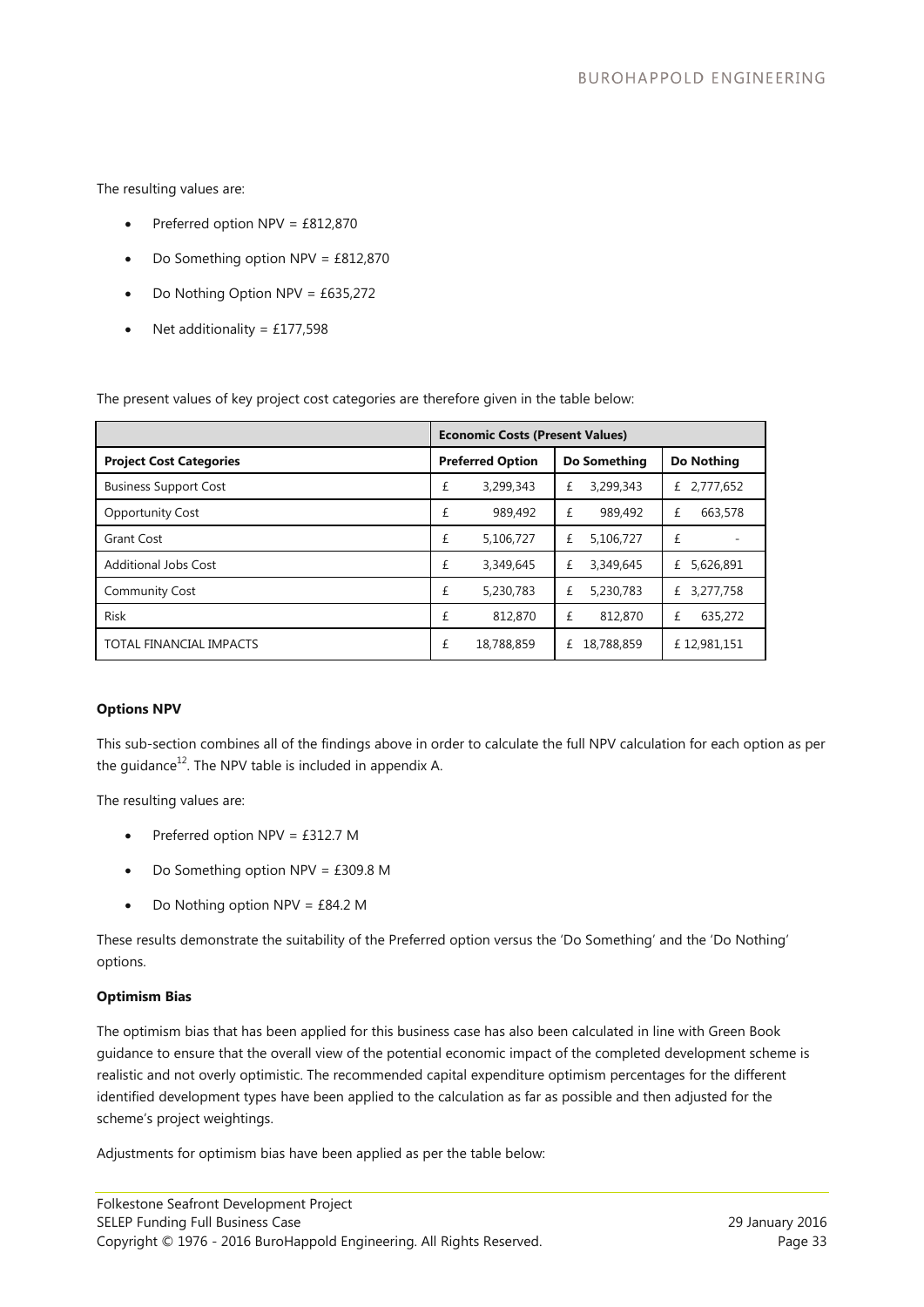| <b>Optimism Bias % from guidance document</b> |                            |                        |
|-----------------------------------------------|----------------------------|------------------------|
| <b>Project Type</b>                           | <b>Capital Expenditure</b> | <b>Project Weights</b> |
| <b>Standard Buildings</b>                     | 24%                        | 71%                    |
| Non-standard Buildings                        | 51%                        | 0%                     |
| Standard Civil Engineering                    | 44%                        | 15%                    |
| Non-standard Civil Engineering                | 66%                        | 0%                     |
| Equipment/Development                         | 200%                       | 0%                     |
| Outsourcing                                   | 41%                        | 14%                    |
| Weighted Average Optimism Bias                | 29%                        |                        |

#### **Options CBR**

The Preferred, Do Something and Do Nothing options were evaluated in order to calculate the cost benefit ratio (CBR). The preferred option has a higher CBR of 13.6:1 compared to the CBR of the Do Nothing option which is 7.6:1. The components of the CBR are shown for each option in the following tables.

| <b>Preferred Option CBR</b>                          |                                              |  |
|------------------------------------------------------|----------------------------------------------|--|
| <b>Financial Impacts</b>                             | Economic Costs and Benefits (Present Values) |  |
| <b>Business Support Cost</b>                         | £3,299,343                                   |  |
| Opportunity Cost                                     | £989,492                                     |  |
| <b>Grant Cost</b>                                    | £5,106,727                                   |  |
| <b>Additional Jobs Cost</b>                          | £3,349,645                                   |  |
| Community Cost                                       | £5,230,783                                   |  |
| <b>Risk</b>                                          | £812,870                                     |  |
| TOTAL FINANCIAL IMPACT                               | £18,788,859                                  |  |
| TOTAL FINANCIAL IMPACTS (adjusted for optimism bias) | £24,316,285                                  |  |
| <b>Economic Impacts</b>                              |                                              |  |
| <b>Additional Retail Jobs</b>                        | £28,575,904                                  |  |
| Expanded private housing base                        | £246,344,835                                 |  |
| Additional retail floorspace                         | £11,093,666                                  |  |
| <b>Additional Healthcare Jobs</b>                    | £523,196                                     |  |
| Open Space                                           | £6,321,844                                   |  |
| s106                                                 | £2,350,500                                   |  |
| Neighbourhood Impacts                                | £36,217,286                                  |  |
| TOTAL ECONOMIC IMPACTS                               | £331,427,231                                 |  |
| <b>BENEFIT COST RATIO</b>                            | 13.6:1                                       |  |

| <b>Do Something Option CBR</b> |                                              |  |
|--------------------------------|----------------------------------------------|--|
| <b>Financial Impacts</b>       | Economic Costs and Benefits (Present Values) |  |
| <b>Business Support Cost</b>   | £3,299,343                                   |  |
| <b>Opportunity Cost</b>        | £989,492                                     |  |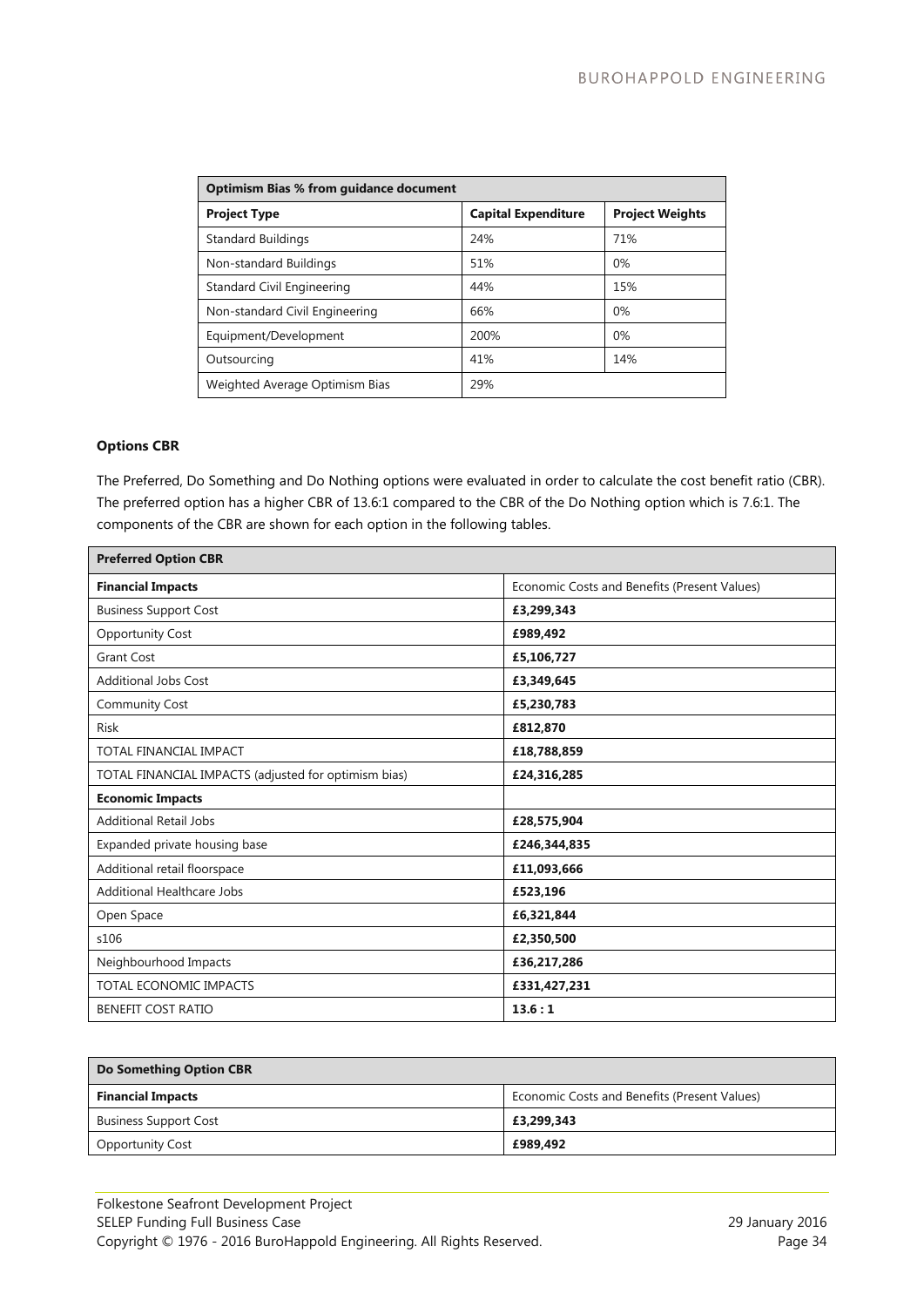| <b>Grant Cost</b>                                    | £5,106,727   |
|------------------------------------------------------|--------------|
| <b>Additional Jobs Cost</b>                          | £3,349,645   |
| <b>Community Cost</b>                                | £5,230,783   |
| Risk                                                 | £812,870     |
| TOTAL FINANCIAL IMPACT                               | £18,788,859  |
| TOTAL FINANCIAL IMPACTS (adjusted for optimism bias) | £24,316,285  |
| <b>Economic Impacts</b>                              |              |
| <b>Additional Retail Jobs</b>                        | £28,575,904  |
| Expanded private housing base                        | £246,344,835 |
| Additional retail floorspace                         | £11,093,666  |
| Additional Healthcare Jobs                           | £523,196     |
| Open Space                                           | £3,453,954   |
| s106                                                 | £2,350,500   |
| Neighbourhood Impacts                                | £36,217,286  |
| TOTAL ECONOMIC IMPACTS                               | £328,559,341 |
| <b>BENEFIT COST RATIO</b>                            | 13.5:1       |

| <b>Do Nothing Option CBR</b>                         |                                              |  |
|------------------------------------------------------|----------------------------------------------|--|
| <b>Financial Impacts</b>                             | Economic Costs and Benefits (Present Values) |  |
| <b>Business Support Cost</b>                         | £2,777,652                                   |  |
| Opportunity Cost                                     | £663,578                                     |  |
| <b>Grant Cost</b>                                    | £0                                           |  |
| <b>Additional Jobs Cost</b>                          | £2,543,280                                   |  |
| Community Cost                                       | £3,277,758                                   |  |
| <b>Risk</b>                                          | £635,272                                     |  |
| <b>TOTAL FINANCIAL IMPACTS</b>                       | £9,897,540                                   |  |
| TOTAL FINANCIAL IMPACTS (adjusted for optimism bias) | £12,809,261                                  |  |
| <b>Economic Impacts</b>                              |                                              |  |
| <b>Additional Retail Jobs</b>                        | £13,694,267                                  |  |
| Expanded private housing base                        | £71,525,694                                  |  |
| Additional retail floorspace                         | £9,339,539                                   |  |
| <b>Additional Healthcare Jobs</b>                    | £336,368                                     |  |
| Open Space                                           | £0                                           |  |
| s106                                                 | £2,350,500                                   |  |
| Neighbourhood Impacts                                | £0                                           |  |
| <b>TOTAL ECONOMIC IMPACTS</b>                        | £97,246,366                                  |  |
| <b>BENEFIT COST RATIO</b>                            | 7.6:1                                        |  |

For every pound of public money spent on this project under the Preferred Option, there is a benefit of £64. As a result the VfM (value for money) of the preferred option is 64:1.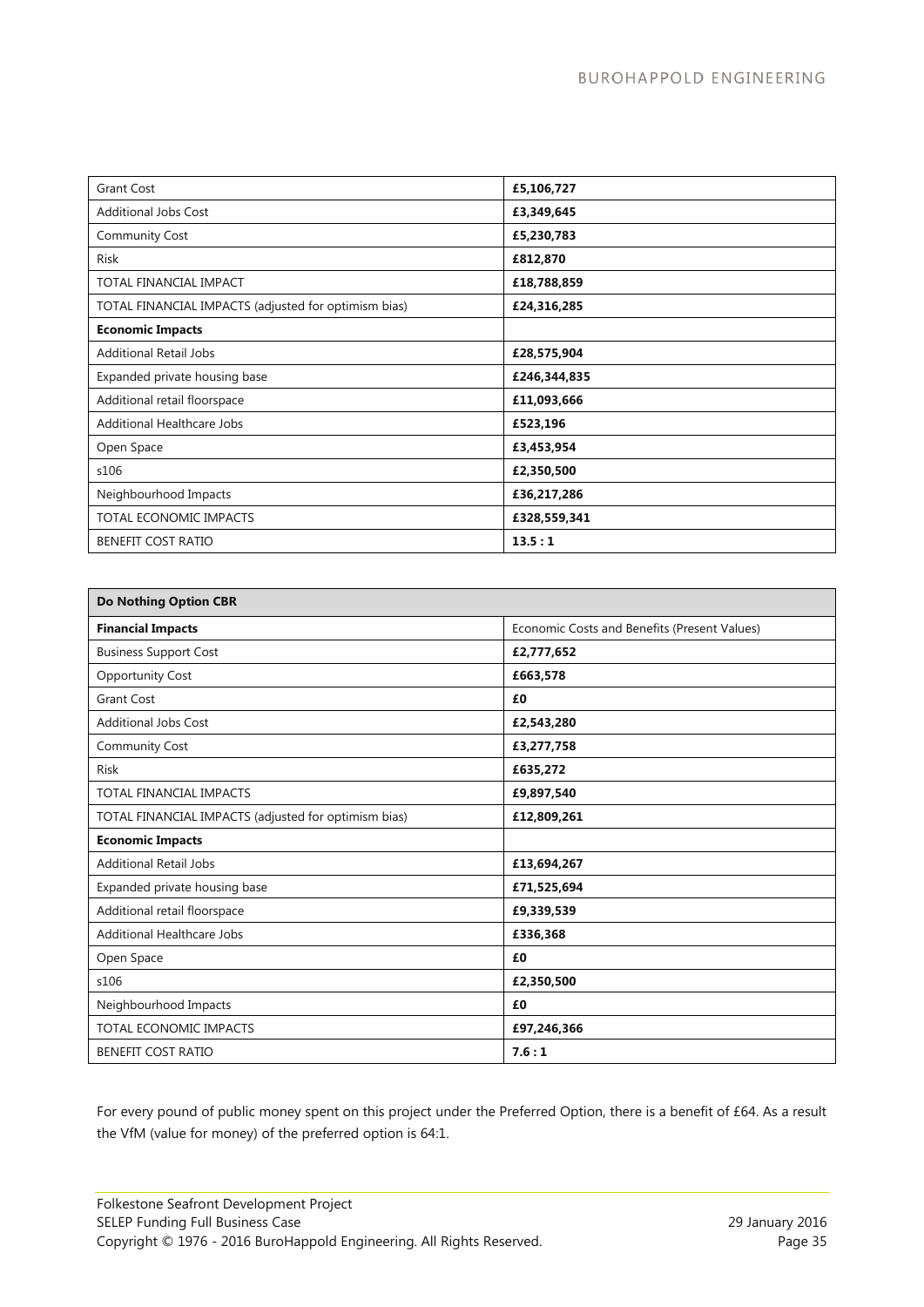### **Enabling Infrastructure Options CBR**

For the purpose of this study, those parts of the Preferred, Do Something and Do Nothing options that have an immediate relation with the LGF were isolated in order for the CBR to be re-calculated. This reflects a comparison of the costs that would be borne by the public sector versus the benefits that would accrue as a result of the enabling infrastructure only (as opposed to the whole development scheme). The benefits therefore relate mainly to new public realm and open space, as well as improved perceptions of the area due to enhanced flood defences.

In this case the preferred option has a higher CBR of 5.6:1 compared to the CBR of the Do Nothing option which is 2.6:1. The components of the CBR are shown for each option in the following tables.

| <b>Preferred Option CBR</b>                          |                                              |  |  |
|------------------------------------------------------|----------------------------------------------|--|--|
| <b>Financial Impacts</b>                             | Economic Costs and Benefits (Present Values) |  |  |
| <b>Opportunity Cost</b>                              | £989,492                                     |  |  |
| <b>Grant Cost</b>                                    | £5,106,727                                   |  |  |
| <b>Risk</b>                                          | £67,725                                      |  |  |
| <b>TOTAL FINANCIAL IMPACTS</b>                       | £6,163,944                                   |  |  |
| TOTAL FINANCIAL IMPACTS (adjusted for optimism bias) | £7,977,292                                   |  |  |
| <b>Economic Impacts</b>                              |                                              |  |  |
| Open Space                                           | £6,321,844                                   |  |  |
| s106                                                 | £2,350,500                                   |  |  |
| Neighbourhood Impacts                                | £36,217,286                                  |  |  |
| <b>TOTAL ECONOMIC IMPACTS</b>                        | £44,889,630                                  |  |  |
| <b>BENEFIT COST RATIO</b>                            | 5.6:1                                        |  |  |

| <b>Do Something Option CBR</b>                       |                                                     |  |  |
|------------------------------------------------------|-----------------------------------------------------|--|--|
| <b>Financial Impacts</b>                             | <b>Economic Costs and Benefits (Present Values)</b> |  |  |
| <b>Opportunity Cost</b>                              | £989,492                                            |  |  |
| Grant Cost                                           | £5,106,727                                          |  |  |
| <b>Risk</b>                                          | £67,725                                             |  |  |
| TOTAL FINANCIAL IMPACTS                              | £6,163,944                                          |  |  |
| TOTAL FINANCIAL IMPACTS (adjusted for optimism bias) | £7,977,292                                          |  |  |
| <b>Economic Impacts</b>                              |                                                     |  |  |
| Open Space                                           | £3,453,954                                          |  |  |
| s106                                                 | £2,350,500                                          |  |  |
| Neighbourhood Impacts                                | £36,217,286                                         |  |  |
| <b>TOTAL ECONOMIC IMPACTS</b>                        | £42,021,740                                         |  |  |
| <b>BENEFIT COST RATIO</b>                            | 5.3:1                                               |  |  |

| <b>Do Nothing Option CBR</b> |                                              |  |
|------------------------------|----------------------------------------------|--|
| <b>Financial Impacts</b>     | Economic Costs and Benefits (Present Values) |  |
| <b>Opportunity Cost</b>      | £663,578                                     |  |
| <b>Risk</b>                  | £45,418                                      |  |

Folkestone Seafront Development Project SELEP Funding Full Business Case 29 January 2016 Copyright © 1976 - 2016 BuroHappold Engineering. All Rights Reserved. Page 36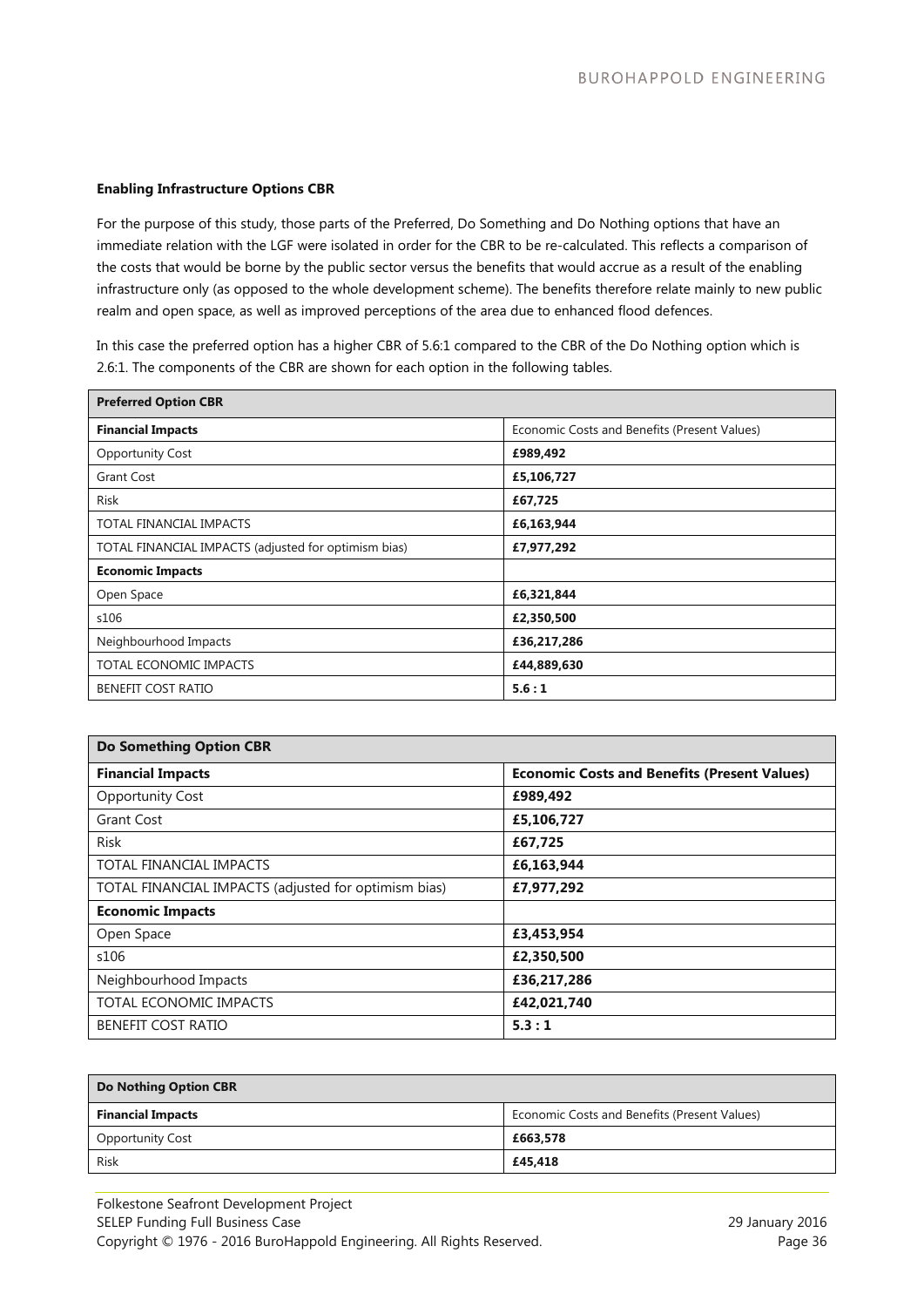| TOTAL FINANCIAL IMPACTS                              | £708,997   |
|------------------------------------------------------|------------|
| TOTAL FINANCIAL IMPACTS (adjusted for optimism bias) | £917,574   |
| <b>Economic Impacts</b>                              |            |
| s106                                                 | £2,350,500 |
| TOTAL ECONOMIC IMPACTS                               | £2,350,500 |
| <b>BENEFIT COST RATIO</b>                            | 2.6:1      |

#### **Net Additionality CBR**

A comparison of net costs and benefits for the Preferred Option versus the Do Nothing option on a net additionality basis is given in the table below. The optimism bias is adjusted downwards by 25% and 50 for purposes of illustration.

| <b>Net Additionality CBR</b>                            |                                                        | <b>Sensitivity</b><br>25% | <b>Sensitivity</b><br>50% |
|---------------------------------------------------------|--------------------------------------------------------|---------------------------|---------------------------|
| <b>Financial Impacts</b>                                | <b>Economic Costs and Benefits (Present</b><br>Values) |                           |                           |
| <b>Business Support Cost</b>                            | £521,691                                               |                           |                           |
| <b>Opportunity Cost</b>                                 | £325,914                                               |                           |                           |
| <b>Grant Cost</b>                                       | £5,106,727                                             |                           |                           |
| <b>Additional Jobs Cost</b>                             | £806,365                                               |                           |                           |
| <b>Community Cost</b>                                   | £1,953,025                                             |                           |                           |
| <b>Risk</b>                                             | £177,598                                               |                           |                           |
| TOTAL FINANCIAL IMPACT                                  | £8,891,319                                             |                           |                           |
| TOTAL FINANCIAL IMPACTS (adjusted for<br>optimism bias) | £11,507,024                                            | £10,626,453               | £10,192,781               |
| <b>Economic Impacts</b>                                 |                                                        |                           |                           |
| <b>Additional Retail Jobs</b>                           | £14,881,637                                            |                           |                           |
| Expanded private housing base                           | £174,819,142                                           |                           |                           |
| Additional retail floorspace                            | £1,754,127                                             |                           |                           |
| <b>Additional Healthcare Jobs</b>                       | £186,829                                               |                           |                           |
| Open Space                                              | £6,321,844                                             |                           |                           |
| s106                                                    | £0                                                     |                           |                           |
| Neighbourhood Impacts                                   | £36,217,286                                            |                           |                           |
| <b>TOTAL ECONOMIC IMPACTS</b>                           | £234,180,865                                           |                           |                           |
| <b>BENEFIT COST RATIO</b>                               | 20.4:1                                                 | 22:1                      | 23:1                      |

| <b>Net Additionality CBR</b> |                                                 | <b>Sensitivity</b><br>25% | <b>Sensitivity</b><br>50% |
|------------------------------|-------------------------------------------------|---------------------------|---------------------------|
| <b>Financial Impacts</b>     | Economic Costs and Benefits (Present<br>Values) |                           |                           |
| <b>Opportunity Cost</b>      | £325,914                                        |                           |                           |
| <b>Grant Cost</b>            | £5,106,727                                      |                           |                           |
| <b>Risk</b>                  | £22,307                                         |                           |                           |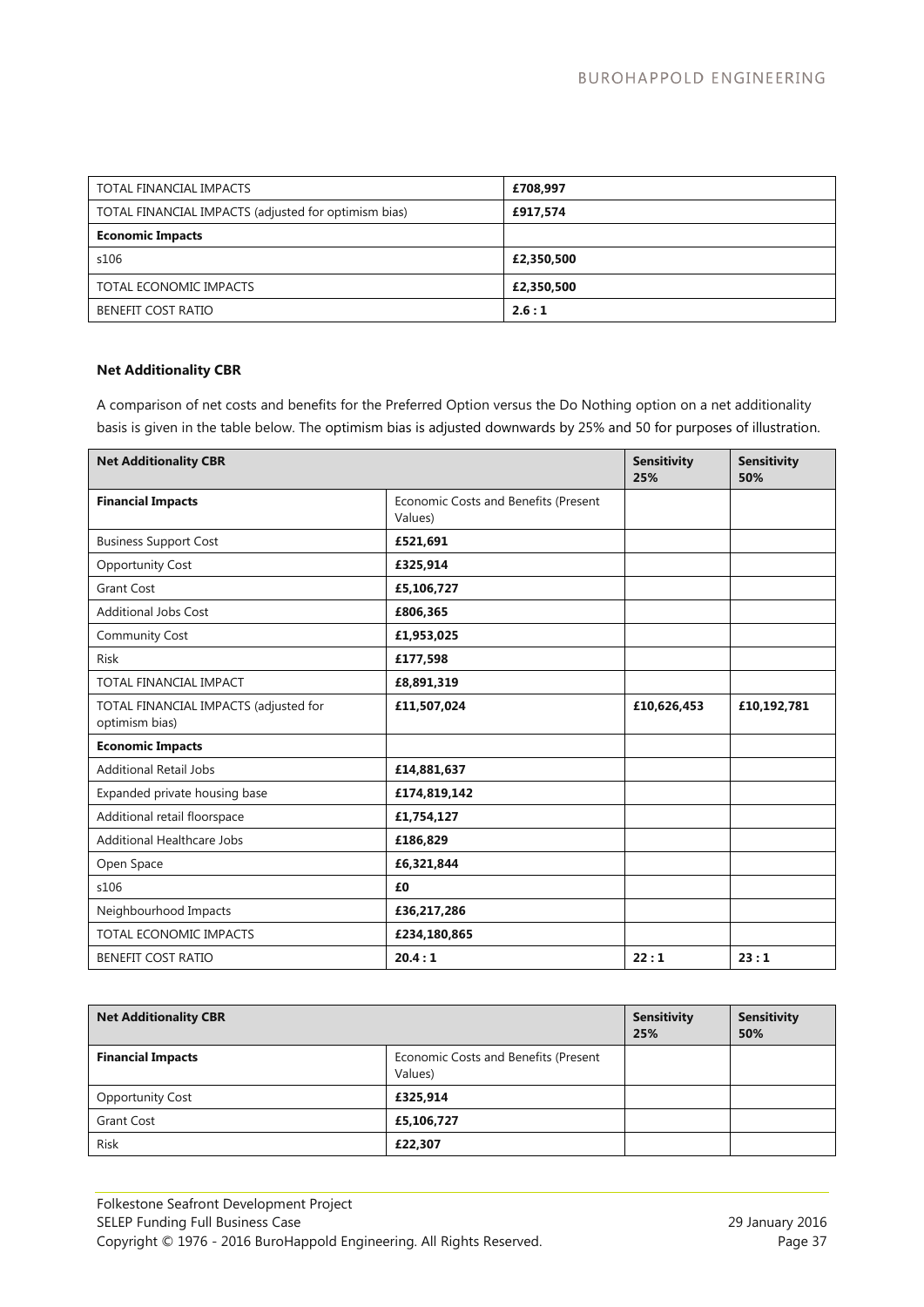| TOTAL FINANCIAL IMPACTS                                 | £5,454,947  |            |            |
|---------------------------------------------------------|-------------|------------|------------|
| TOTAL FINANCIAL IMPACTS (adjusted for<br>optimism bias) | £7,059,718  | £6,519,476 | £6,253,412 |
| <b>Economic Impacts</b>                                 |             |            |            |
| Open Space                                              | £6,321,844  |            |            |
| s106                                                    | £2,350,500  |            |            |
| Neighbourhood Impacts                                   | £36,217,286 |            |            |
| TOTAL ECONOMIC IMPACTS                                  | £44,889,630 |            |            |
| <b>BENEFIT COST RATIO</b>                               | 6.4:1       | 6.9:1      | 7.2:1      |

#### **Qualitative benefits identification and sub-group impact**

Some of the benefit outcomes that have been identified for the Folkestone Seafront scheme cannot be given a monetary value for cost-benefit analysis purposes. However the scale of the qualitative outcomes associated with the Preferred Option warrants the identification of these benefits in this business case. These additional benefits are listed in the table below:

| <b>Additional benefit</b>    | <b>Qualitative Outcomes</b>                                            |  |
|------------------------------|------------------------------------------------------------------------|--|
| Jobs creation                | • Improvement in local economy                                         |  |
|                              | · Improved skills levels                                               |  |
|                              | • Reduced benefit dependency                                           |  |
|                              | • Boosting the local fishing industry by improving navigable access to |  |
|                              | Folkestone Harbour                                                     |  |
| Private residential units    | • Improved housing conditions                                          |  |
|                              | • Reduction of housing turnover                                        |  |
|                              | • Satisfaction with accommodation and likelihood to remain in the      |  |
|                              | area                                                                   |  |
|                              | • Major contribution to the target for new housing locally             |  |
|                              | • Contribution towards meeting growing population demand               |  |
|                              | • Increased attractiveness to higher income and more highly qualified  |  |
|                              | residents                                                              |  |
| Affordable residential units | • Improved housing conditions                                          |  |
|                              | • Reduction of housing turnover                                        |  |
|                              | • Satisfaction with accommodation                                      |  |
|                              | • Major contribution to the target for new social housing locally      |  |
|                              | • Contribution towards meeting growing population demand               |  |
| Healthcare facilities        | • Meeting the healthcare services demand from new housing              |  |
|                              | • Improving local health outcomes                                      |  |
| Open Space & Public Realm    | • Green space growth                                                   |  |
|                              | • Carbon emission reduction                                            |  |
|                              | • Environmental improvement                                            |  |
|                              | • Improved surface water management                                    |  |
|                              | • Habitats and biodiversity                                            |  |
|                              | • Improvement in visitor economy                                       |  |
|                              | • Growth in arts and cultural economy                                  |  |
| Remediated land              | • Enhanced quality of life                                             |  |
|                              | • Not leaving land with planning permission underutilised              |  |
|                              | · Increase in developable land                                         |  |
|                              | • Environmental improvement                                            |  |
| Flood Defence Improvement    | • Wider 'knock on' positive impacts on value and development           |  |
|                              | potential of adjacent land and proprieties                             |  |
|                              | • Enhancement to general wellbeing                                     |  |
| Highway infrastructure       | • Enhanced quality of life                                             |  |
|                              | • Increased economic activity                                          |  |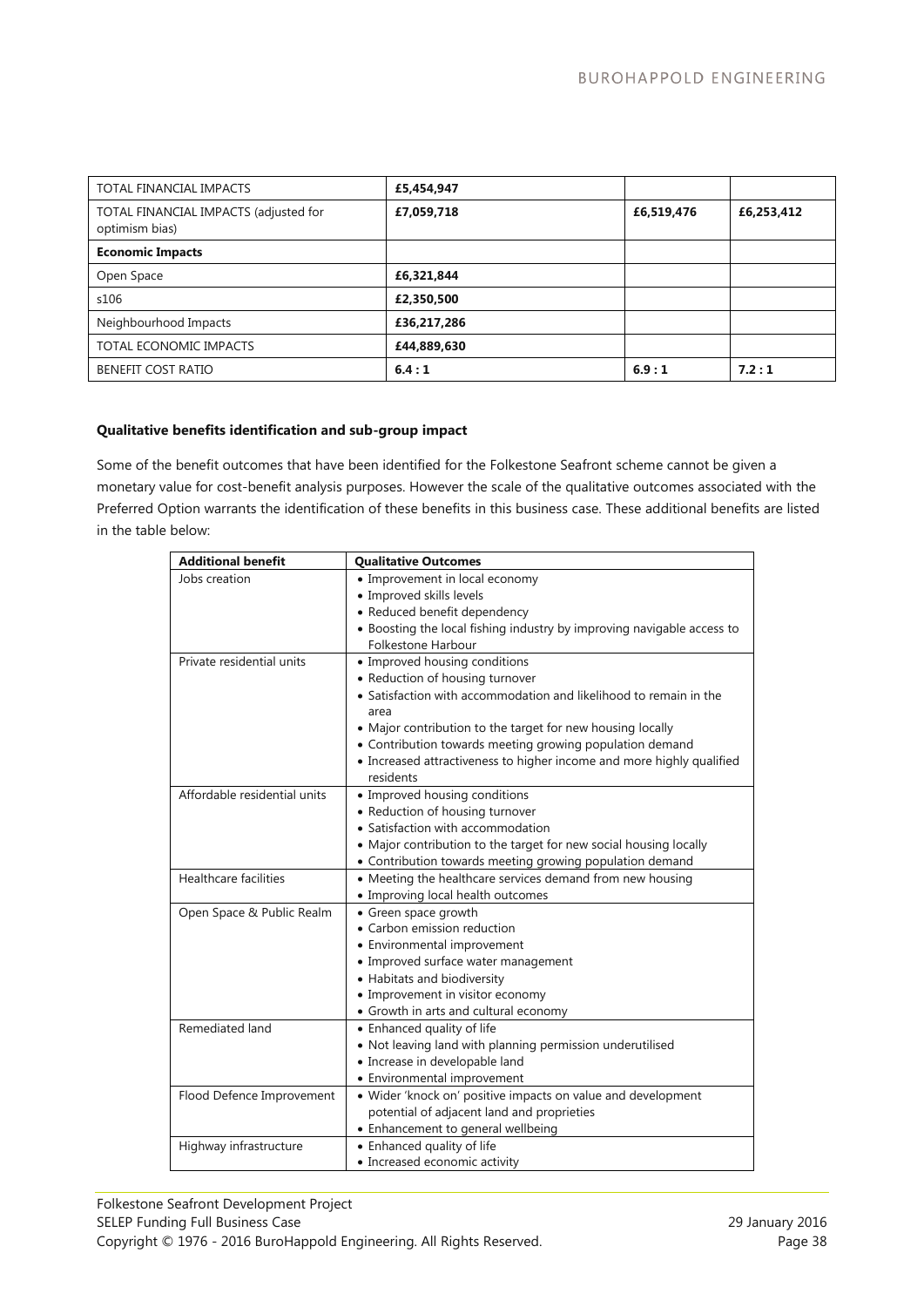| <b>Additional benefit</b> | <b>Qualitative Outcomes</b>            |
|---------------------------|----------------------------------------|
|                           | • Enables access for the redevelopment |
|                           | • Congestion reduction                 |
|                           | • Accident reduction                   |

The table below provides detail on the potential impact of the proposed development scheme on key sub-groups within the local population:

| Sub-group                   | <b>Benefits</b>                                                              |
|-----------------------------|------------------------------------------------------------------------------|
| Higher-skilled residents of | Housing: new-build private units available at major new retail/leisure       |
| local area                  | destination                                                                  |
|                             | Leisure: an enhanced local shopping and leisure destination, with new        |
|                             | green space and public realm                                                 |
| Lower-skilled residents of  | <b>Employment:</b> Potential job opportunities in the retail (permanent) and |
| local area                  | construction (mid-term temporary) sectors                                    |
|                             | Housing: Provision of new affordable homes in the local area                 |
|                             | <b>Leisure:</b> a significantly enhanced local shopping and leisure          |
|                             | destination, with new green space and public realm                           |

### <span id="page-38-0"></span>**3.7 Sensitivity Analysis**

The economic impact of the expanded private housing base is the most important benefit in this case. For this reason the sensitivity analysis involves an assumption that the NPV of the production benefit facilitated by new housing is 0. The new CBR results are shown in the tables below. The preferred option now has a ratio of 11.5:1 which proves that the benefits of the project are still significant even with this benefit removed. The results demonstrate the low sensitivity of the most beneficial part of the development scheme.

| <b>Preferred Option CBR</b>                          |                                              |  |
|------------------------------------------------------|----------------------------------------------|--|
| <b>Financial Impacts</b>                             | Economic Costs and Benefits (Present Values) |  |
| <b>Business Support Cost</b>                         | £3,299,343                                   |  |
| Opportunity Cost                                     | £989,492                                     |  |
| <b>Grant Cost</b>                                    | £5,106,727                                   |  |
| <b>Additional Jobs Cost</b>                          | £3,349,645                                   |  |
| <b>Community Cost</b>                                | £5,230,783                                   |  |
| <b>Risk</b>                                          | £812,870                                     |  |
| <b>TOTAL FINANCIAL IMPACT</b>                        | £18,788,859                                  |  |
| TOTAL FINANCIAL IMPACTS (adjusted for optimism bias) | £24,316,285                                  |  |
| <b>Economic Impacts</b>                              |                                              |  |
| <b>Additional Retail Jobs</b>                        | £28,575,904                                  |  |
| Expanded private housing base                        | £195,384,413                                 |  |
| Additional retail floorspace                         | £11,093,666                                  |  |
| <b>Additional Healthcare Jobs</b>                    | £523,196                                     |  |
| Open Space                                           | £6,321,844                                   |  |
| s106                                                 | £2,350,500                                   |  |
| Neighbourhood Impacts                                | £36,217,286                                  |  |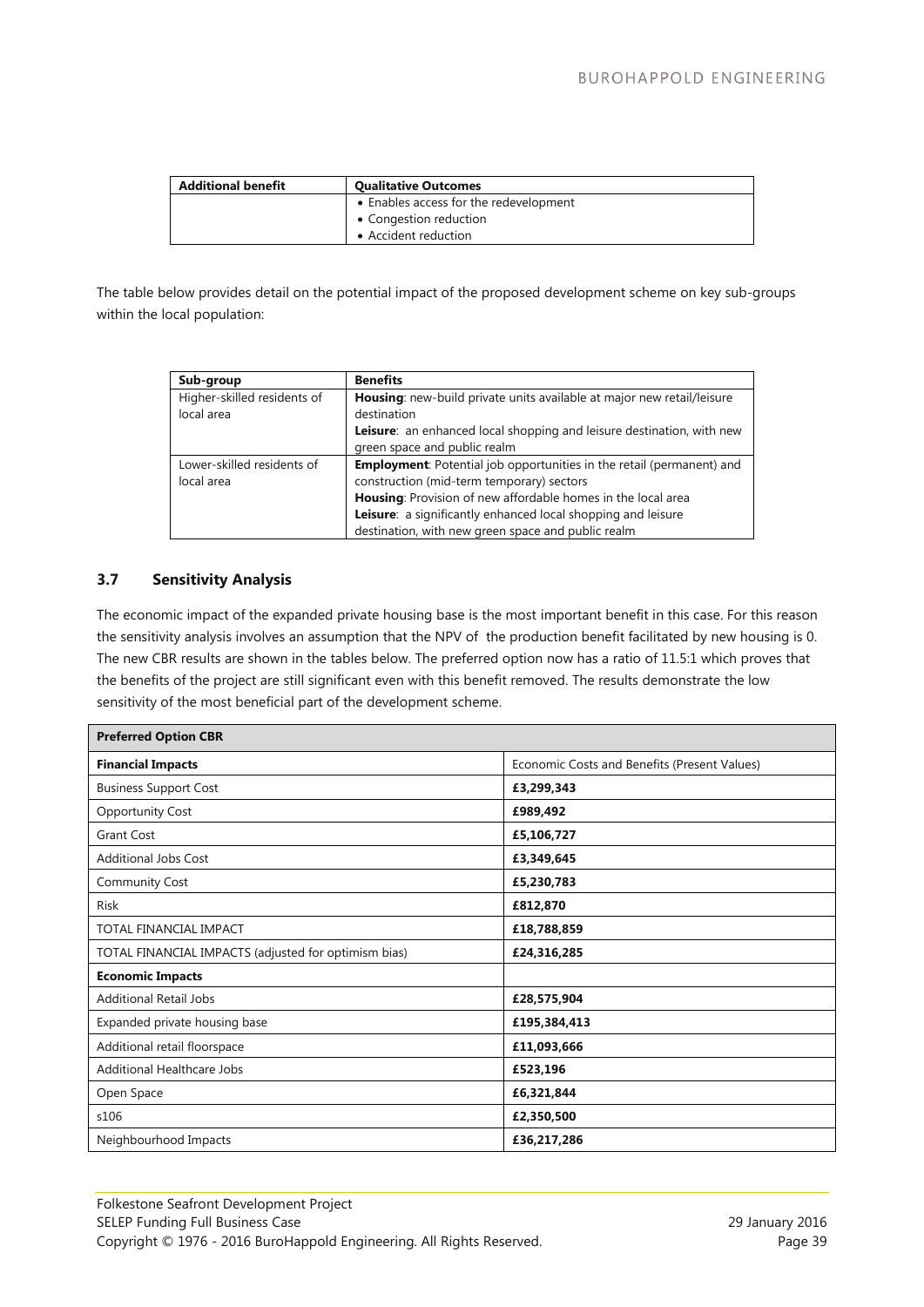| <b>TAL ECONOMIC IMPACTS</b><br><b>TOT</b> | £280,466,809 |
|-------------------------------------------|--------------|
| <b>BENEFIT COST RATIO</b>                 | 11.5:1       |

| <b>Do Something Option CBR</b>                       |                                              |
|------------------------------------------------------|----------------------------------------------|
| <b>Financial Impacts</b>                             | Economic Costs and Benefits (Present Values) |
| <b>Business Support Cost</b>                         | £3,299,343                                   |
| Opportunity Cost                                     | £989,492                                     |
| <b>Grant Cost</b>                                    | £5,106,727                                   |
| <b>Additional Jobs Cost</b>                          | £3,349,645                                   |
| <b>Community Cost</b>                                | £5,230,783                                   |
| Risk                                                 | £812,870                                     |
| TOTAL FINANCIAL IMPACT                               | £18,788,859                                  |
| TOTAL FINANCIAL IMPACTS (adjusted for optimism bias) | £24,316,285                                  |
| <b>Economic Impacts</b>                              |                                              |
| <b>Additional Retail Jobs</b>                        | £28,575,904                                  |
| Expanded private housing base                        | £195,384,413                                 |
| Additional retail floorspace                         | £11,093,666                                  |
| <b>Additional Healthcare Jobs</b>                    | £523,196                                     |
| Open Space                                           | £3,453,954                                   |
| s106                                                 | £2,350,500                                   |
| Neighbourhood Impacts                                | £36,217,286                                  |
| <b>TOTAL ECONOMIC IMPACTS</b>                        | £277,598,919                                 |
| <b>BENEFIT COST RATIO</b>                            | 11.4:1                                       |

| <b>Do Nothing Option CBR</b>                         |                                              |  |  |  |  |  |  |
|------------------------------------------------------|----------------------------------------------|--|--|--|--|--|--|
| <b>Financial Impacts</b>                             | Economic Costs and Benefits (Present Values) |  |  |  |  |  |  |
| <b>Business Support Cost</b>                         | £2,777,652                                   |  |  |  |  |  |  |
| Opportunity Cost                                     | £663,578                                     |  |  |  |  |  |  |
| <b>Grant Cost</b>                                    | £0                                           |  |  |  |  |  |  |
| <b>Additional Jobs Cost</b>                          | £2,543,280                                   |  |  |  |  |  |  |
| Community Cost                                       | £3,277,758                                   |  |  |  |  |  |  |
| <b>Risk</b>                                          | £635,272                                     |  |  |  |  |  |  |
| <b>TOTAL FINANCIAL IMPACTS</b>                       | £9,897,540                                   |  |  |  |  |  |  |
| TOTAL FINANCIAL IMPACTS (adjusted for optimism bias) | £12,809,261                                  |  |  |  |  |  |  |
| <b>Economic Impacts</b>                              |                                              |  |  |  |  |  |  |
| <b>Additional Retail Jobs</b>                        | £13,694,267                                  |  |  |  |  |  |  |
| Expanded private housing base                        | £15,103,540                                  |  |  |  |  |  |  |
| Additional retail floorspace                         | £9,339,539                                   |  |  |  |  |  |  |
| <b>Additional Healthcare Jobs</b>                    | £336,368                                     |  |  |  |  |  |  |
| Open Space                                           | £0                                           |  |  |  |  |  |  |
| s106                                                 | £2,350,500                                   |  |  |  |  |  |  |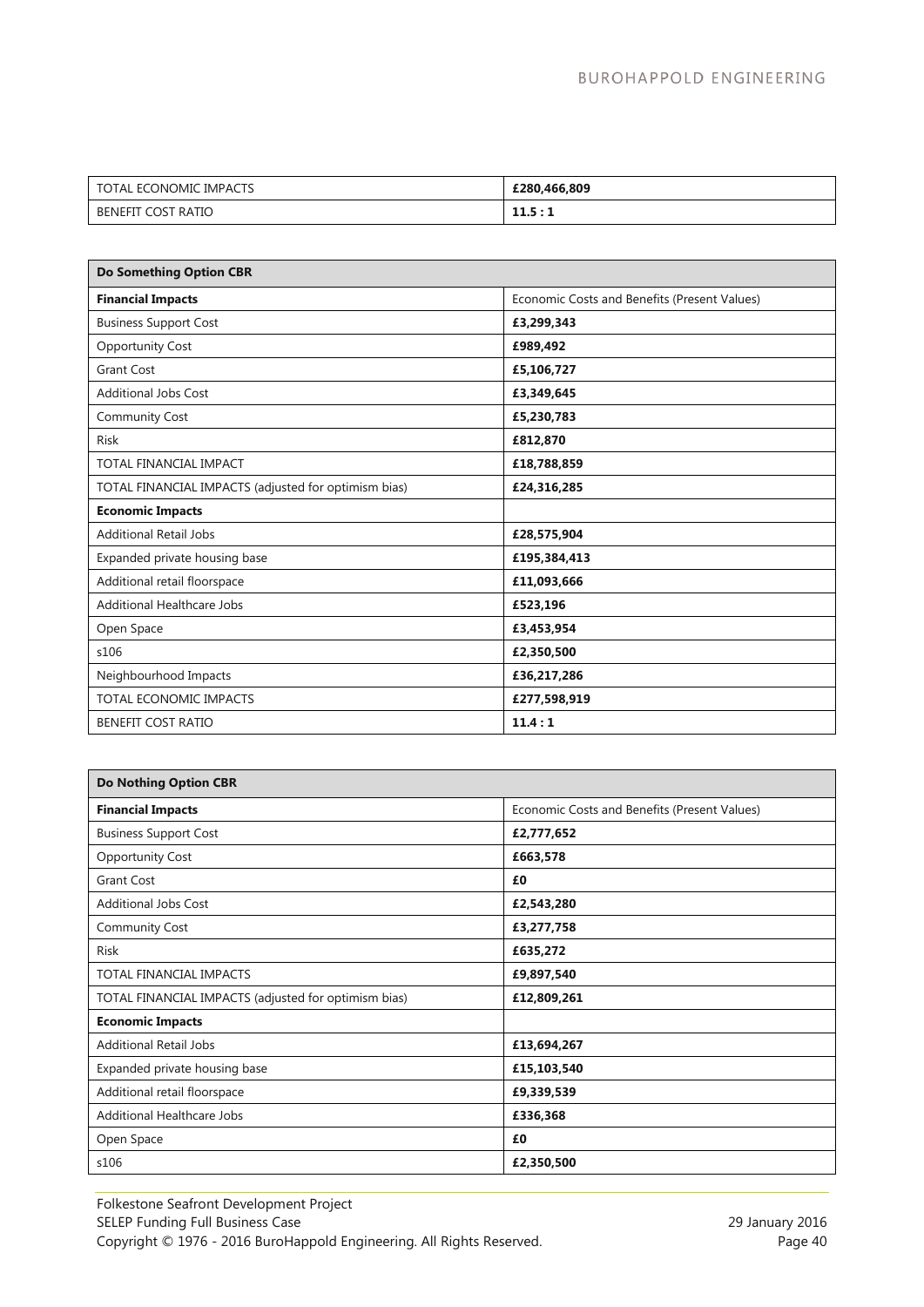| Neighbourhood Impacts  | £0          |
|------------------------|-------------|
| TOTAL ECONOMIC IMPACTS | £40,824,212 |
| BENEFIT COST RATIO     | 3.2:1       |

The same exercise has been carried out for the enabling infrastructure components in isolation (as far as this is possible). In this case the most important element of the CBR table is the neighbourhood impacts and for this reason this benefit has been reduced by 20% in order to check the sensitivity of the results. The new CBR results are shown in the tables below. The preferred option now has a ratio of 4.7:1 which proves that the benefits of the project are still significant even with this benefit discounted. The results demonstrate the low sensitivity of the most beneficial part of the scheme options.

| <b>Preferred Option CBR</b>                          |                                              |
|------------------------------------------------------|----------------------------------------------|
| <b>Financial Impacts</b>                             | Economic Costs and Benefits (Present Values) |
| <b>Opportunity Cost</b>                              | £989,492                                     |
| <b>Public Sector Investment</b>                      | £5,106,727                                   |
| Risk                                                 | £67,725                                      |
| <b>TOTAL FINANCIAL IMPACTS</b>                       | £6,163,944                                   |
| TOTAL FINANCIAL IMPACTS (adjusted for optimism bias) | £7,977,292                                   |
| <b>Economic Impacts</b>                              |                                              |
| Open Space                                           | £6,321,844                                   |
| s106                                                 | £2,350,500                                   |
| Neighbourhood Impacts                                | £28,973,829                                  |
| TOTAL ECONOMIC IMPACTS                               | £37,646,172                                  |
| <b>BENEFIT COST RATIO</b>                            | 4.7:1                                        |

| <b>Do Something Option CBR</b>                       |                                              |
|------------------------------------------------------|----------------------------------------------|
| <b>Financial Impacts</b>                             | Economic Costs and Benefits (Present Values) |
| <b>Opportunity Cost</b>                              | £989,492                                     |
| <b>Public Sector Investment</b>                      | £5,106,727                                   |
| <b>Risk</b>                                          | £67,725                                      |
| TOTAL FINANCIAL IMPACTS                              | £6,163,944                                   |
| TOTAL FINANCIAL IMPACTS (adjusted for optimism bias) | £7,977,292                                   |
| <b>Economic Impacts</b>                              |                                              |
| Open Space                                           | £3,453,954                                   |
| s106                                                 | £2,350,500                                   |
| Neighbourhood Impacts                                | £28,973,829                                  |
| <b>TOTAL ECONOMIC IMPACTS</b>                        | £34,778,283                                  |
| <b>BENEFIT COST RATIO</b>                            | 4.4:1                                        |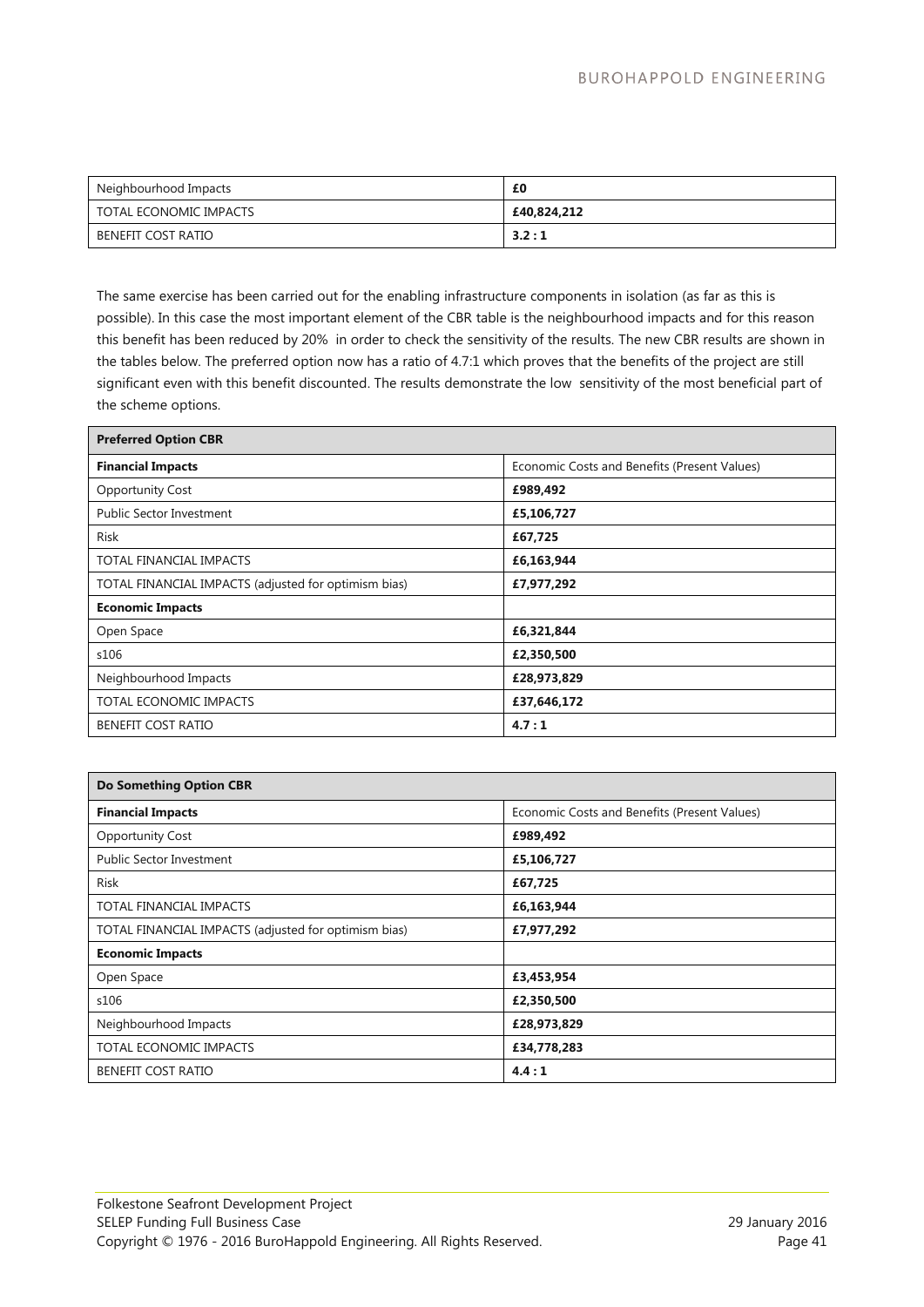| <b>Do Nothing Option CBR</b>                         |                                              |  |  |  |  |  |  |  |
|------------------------------------------------------|----------------------------------------------|--|--|--|--|--|--|--|
| <b>Financial Impacts</b>                             | Economic Costs and Benefits (Present Values) |  |  |  |  |  |  |  |
| <b>Opportunity Cost</b>                              | £663,578                                     |  |  |  |  |  |  |  |
| <b>Risk</b>                                          | £45,418                                      |  |  |  |  |  |  |  |
| <b>TOTAL FINANCIAL IMPACTS</b>                       | £708,997                                     |  |  |  |  |  |  |  |
| TOTAL FINANCIAL IMPACTS (adjusted for optimism bias) | £917,574                                     |  |  |  |  |  |  |  |
| <b>Economic Impacts</b>                              |                                              |  |  |  |  |  |  |  |
| s106                                                 | £2,350,500                                   |  |  |  |  |  |  |  |
| <b>TOTAL ECONOMIC IMPACTS</b>                        | £2,350,500                                   |  |  |  |  |  |  |  |
| <b>BENEFIT COST RATIO</b>                            | 2.6:1                                        |  |  |  |  |  |  |  |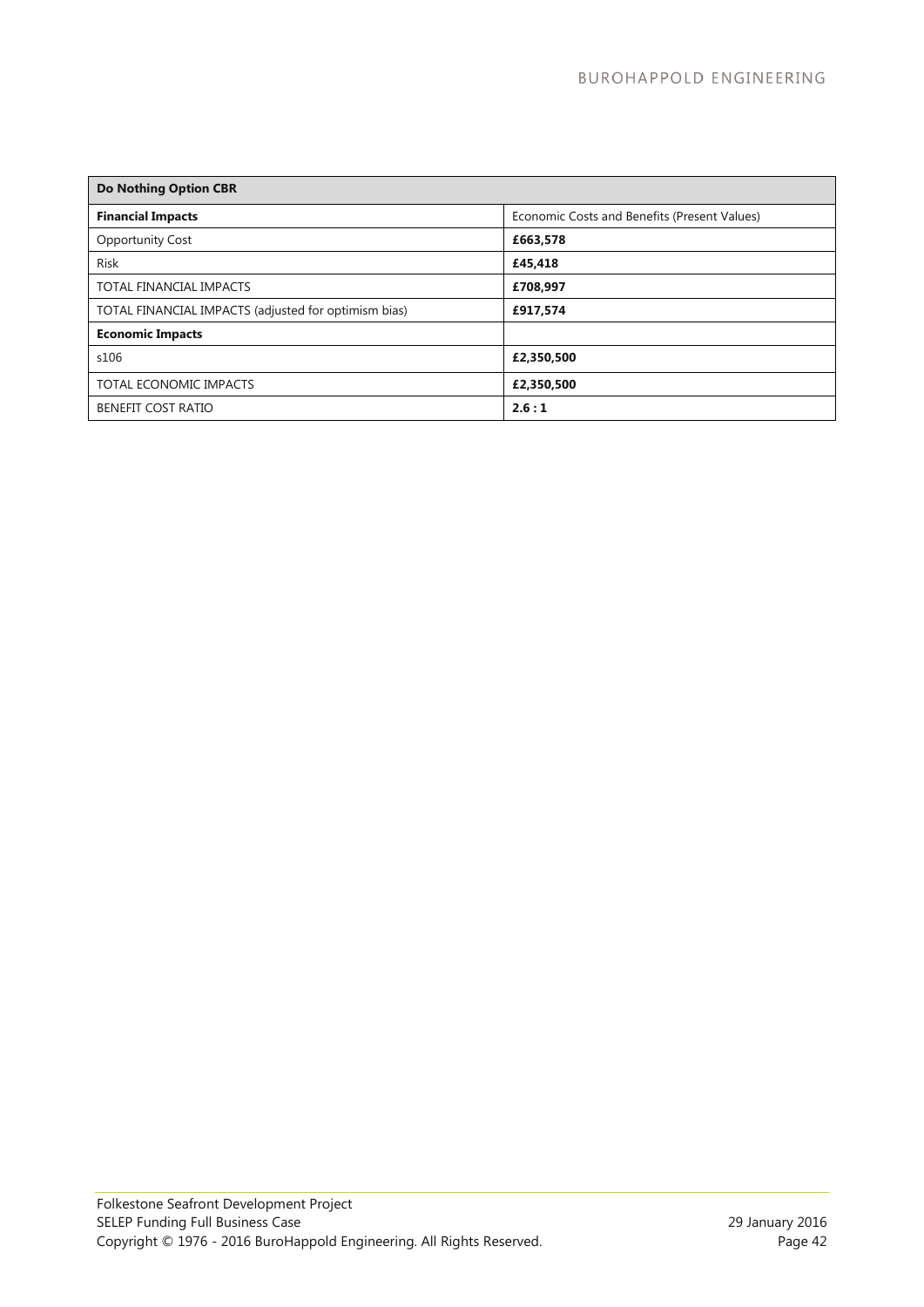# <span id="page-42-0"></span>**4 Commercial Case**

# <span id="page-42-1"></span>**4.1 Delivery Entity**

The Folkestone Seafront development project will be taken forward and delivered by Folkestone Harbour (GP) Limited. This company is private and is a wholly owned subsidiary of Folkestone Harbour Holdings Limited which in turn is 100% owned by Sir Roger De Haan.

# <span id="page-42-2"></span>**4.2 Procurement Strategy**

Folkestone Harbour (GP) Limited will be solely responsible for the delivery of the development scheme as set out in the current masterplan. The Company will oversee all management processes and structures including procurement of services and related contractual arrangements.

Legal advice is being sought currently on both the final corporate structure and strategy for the delivery company and all associated procurement processes. The following key principles will underpin procurement of all services related to successful delivery of the project:

- Clear and transparent tendering processes to provide a 'level playing field' for all relevant suppliers as far as possible – this will be reflected fully in contractual terms and obligations on the part of all parties.
- Use of competitive tendering procedures in accordance with fund holder's (KCC) requirements, for all contracts over a minimum financial level and where this is practicable.
- Emphasis on value for money and securing the most economically advantageous service provision in all cases, subject to minimum quality thresholds.
- Use of OJEU procurement processes where works or services are procured by the statutory harbour authority, and where the values are greater than relevant thresholds.
- Emphasis on use of local suppliers as far as possible, where this is practicable, allowable through the procurement rules and processes, and subject to minimum quality thresholds.

All construction work procurement by Folkestone Harbour GP Limited will be conducted under a Plan of Work/Gateway process that is based on the RIBA Plan of Work 2015. This sets strict controls in terms of:

- Business case
- Client objectives (time/cost/quality/risk management)
- Town planning
- Estate management
- Health and safety
- CSR compliance
- Project management
- Completion and handover proposals

The Chief Executive Designate of Folkestone Harbour (GP) Limited has very extensive experience in the delivery of major construction projects. As a former Operational Director of Quintain Estates & Development plc for the previous fourteen years, he had responsibility for the strategy, design, planning, procurement and delivery of all its construction and major regeneration schemes, including the Wembley and North Greenwich regeneration projects in London. He has been associated with the construction industry for thirty-six years, having worked in the development and project management disciplines of the property sector since 1988.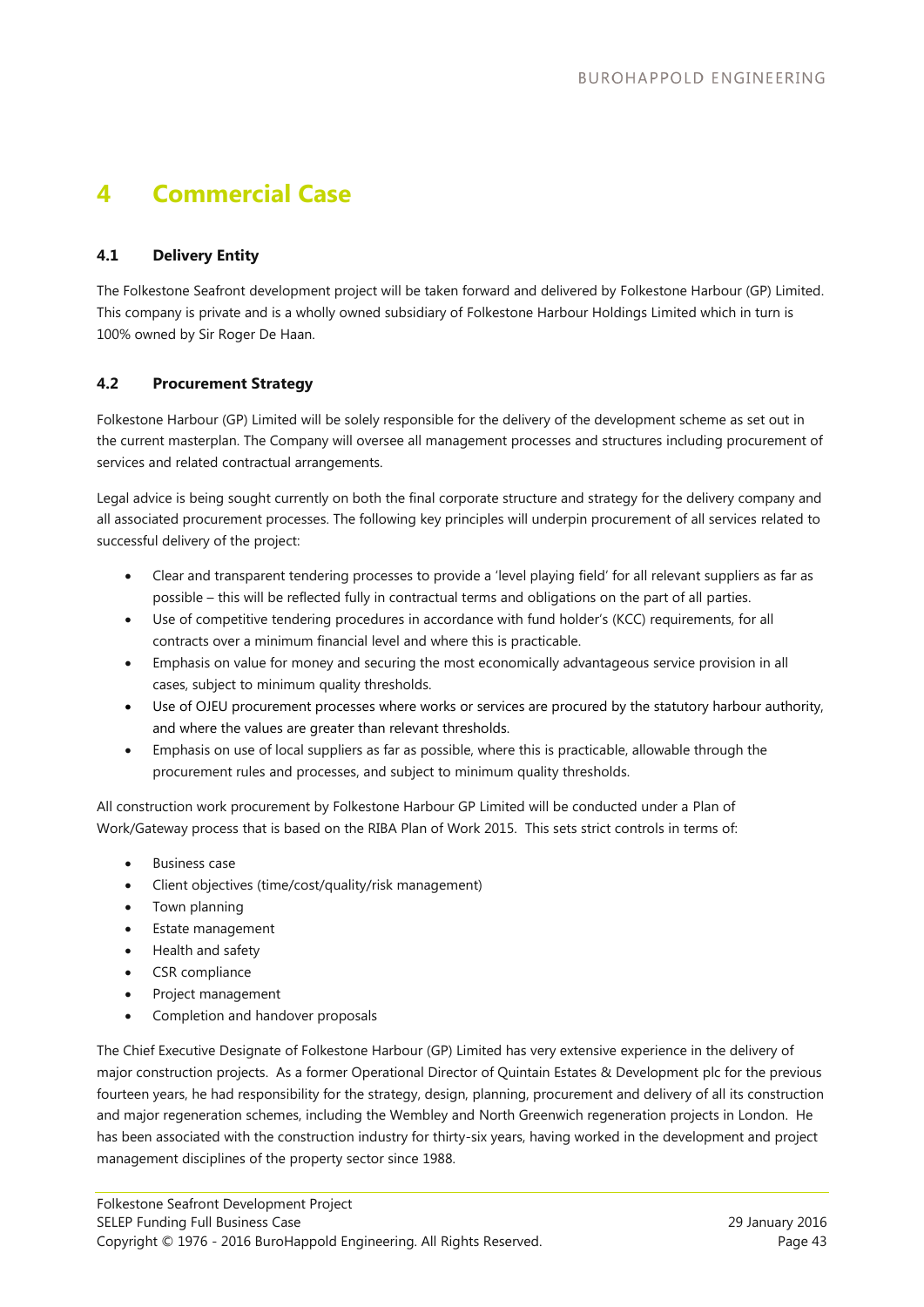# <span id="page-43-0"></span>**4.3 Market Maturity**

Given the location of the project and the nature of the items and works to be procured, and the forms of associated contracting, there should be sufficient capacity within the local and wider regional market to supply these services on an open and competitive basis, yielding good value for money.

# <span id="page-43-1"></span>**4.4 Commercial sustainability**

The Folkestone Seafront development project will be privately funded in the main (with the exception of the SELEP funding), and privately delivered. There are therefore no commercial dependencies related to any other third party delivery partners. Relevant dependencies are more likely to be related to local stakeholder support and ongoing strategic relationships which will be managed appropriately on an ongoing basis.

Delivery of the buildings is reliant on granting of approval of reserved matters pursuant to the existing outline planning permissions. Much of the upfront infrastructure works can be permitted through approval of reserved matters and discharge of conditions on the existing consent. Dredging for the site raising and the beach nourishment have permissions in place to commence immediately. The site raising will require a Waste Management Licence from the Environment Agency, which will be applied for following site investigation works. There are unlikely to be any significant delays in this process however given local political and community support for the outline scheme.

# <span id="page-43-2"></span>**4.5 Compatibility with State Aid rules**

Expert legal advice has been sought on State Aid compatibility, and will be reviewed on an ongoing basis. As stated earlier, the key objectives of the Folkestone Seafront development project are:

- To bring forward a major residential-led mixed use development scheme that will comprise of at least 740 new residential dwellings
- To deliver technically specific, improved flood defences for the seafront and harbour site via a combination of beach nourishment and site raising
- To deliver technically specific improvements to the railway viaduct, swing-bridge and station, and other public realm enhancements in order to facilitate public use of a safe and attractive physical asset

The SELEP funding will be used towards funding of the latter two objectives. As previously indicated, the intention is that the SELEP funding will be used towards funding the flood defences for the seafront and harbour site via a combination of beach nourishment and site raising, and improvements to the railway viaduct, swing bridge and station and other public realm enhancements in order to facilitate public use of a safe and attractive physical asset.

The funding of public infrastructure does not constitute State Aid provided that the infrastructure falls within the boundaries established by the Leipzig/Halle case. Funding must be for genuinely open access public infrastructure, such as parks, walks and utilities, which will serve the local community and which are not exclusive to any particular development and are not intended for economic exploitation, as is the case here. The flood defences will benefit the whole of the community on a non-discriminatory basis, and both the beach and the other public realm will be open for public access without charge, and therefore fall within the boundaries set by this case.

From a State Aid perspective it is also important that the funding does not relieve the recipient of infrastructure costs that it would have to bear under existing obligations, in particular under planning agreements. There is no requirement under the Section 106 agreement to carry out these works, and therefore no State Aid issue arises in this context.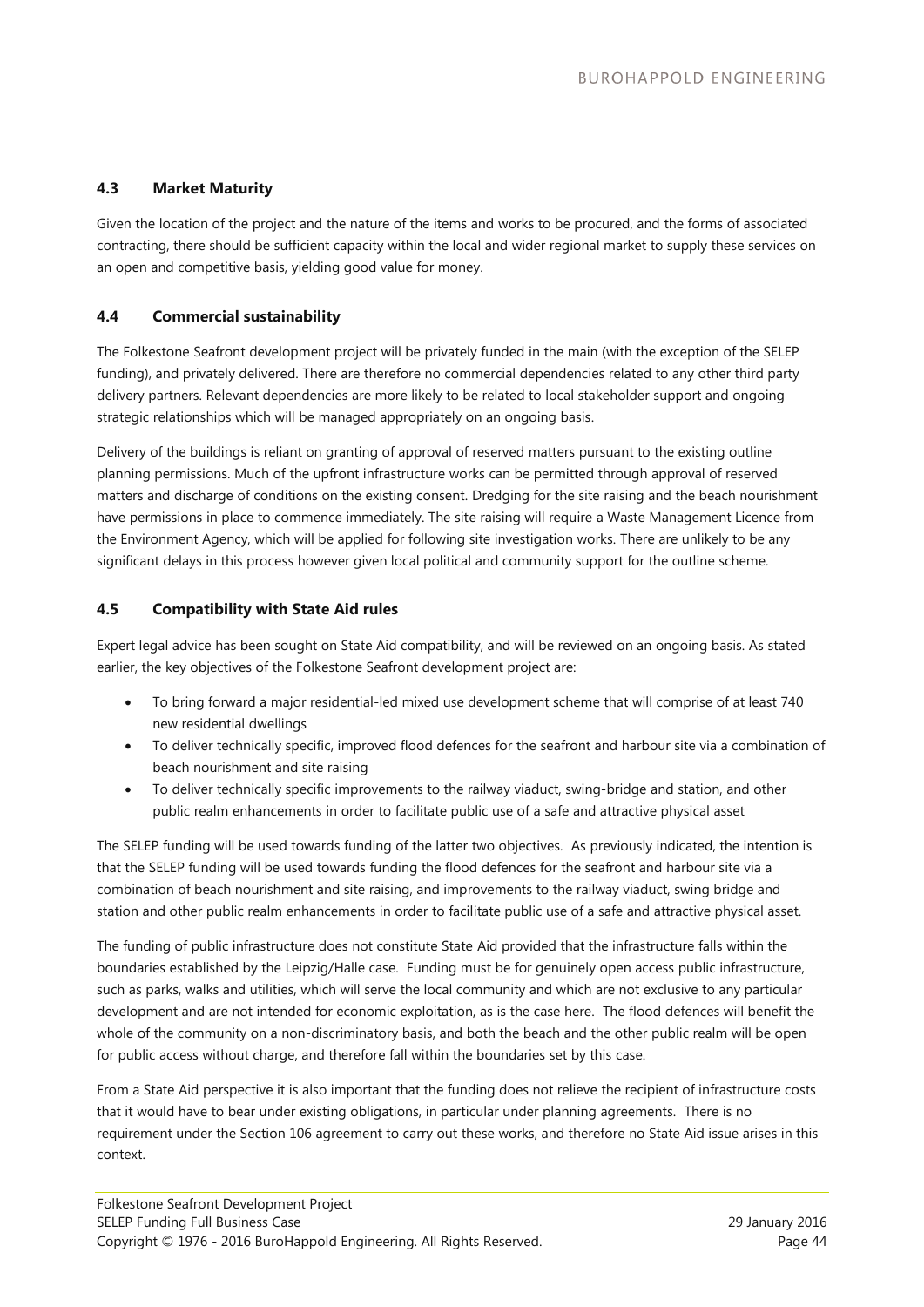It is also important to ensure that there is no indirect State Aid arising in the context of the construction works themselves, by ensuring that all works which are funded through the SELEP funding are procured on an open and transparent basis. We have committed to using clear and transparent tendering processes which will prevent any State Aid arising in this context.

### <span id="page-44-0"></span>**4.6 Key Contractual Arrangements**

Standard legal procedures will be followed with regard to contracting in order to create maximum transparency in all contractual arrangements. Legal advice is being sought currently on the most appropriate and effective forms of contractual arrangement that will allow the project to proceed quickly and also enable proper scrutiny and monitoring of required outputs.

Engagement with the construction market for the purposes of taking forward the Folkestone Seafront project has already commenced. The construction sector has responded very positively towards the scheme and significant interest has been galvanised already. This will provide an opportunity to put together strong tender lists comprising contractors of substantial quality and resource.

It is anticipated that there will be more than one firm selected for the differing elements of work that fall under the LEP fund application, with best-value tenders from the most appropriately qualified contractors being sought chiefly through single-stage tendering. The one exception is in respect of the delivery of the link to the Harbour Arm; being a specialist railway/marine refurbishment works and the conversion of the same into public realm, there may be a degree of early contractor involvement, conducted within a two-stage tendering framework.

Contracting will involve subdividing the overall package of work into individual components and into sizes that can be ready-marketed and controlled through construction phases. This in turn will facilitate effective risk management for the entire project development process.

# <span id="page-44-1"></span>**4.7 Consistency with other Cases**

The Folkestone Seafront project is highly unusual in that there are few similar projects nationally that involve a seafront and harbour site of this scale with residential development that will be targeted specifically at primary home owners (rather than second home owners, as is often common in coastal area development schemes). As such it is difficult to compare this project with other obvious precedents. The delivery team will, however, apply the same development philosophies, rigour and good practices that have been tested and found to work elsewhere on other major regeneration schemes (e.g. at Wembley, where 5,800 new homes are being constructed and at Greenwich, where construction of 12,000 new homes is well under way).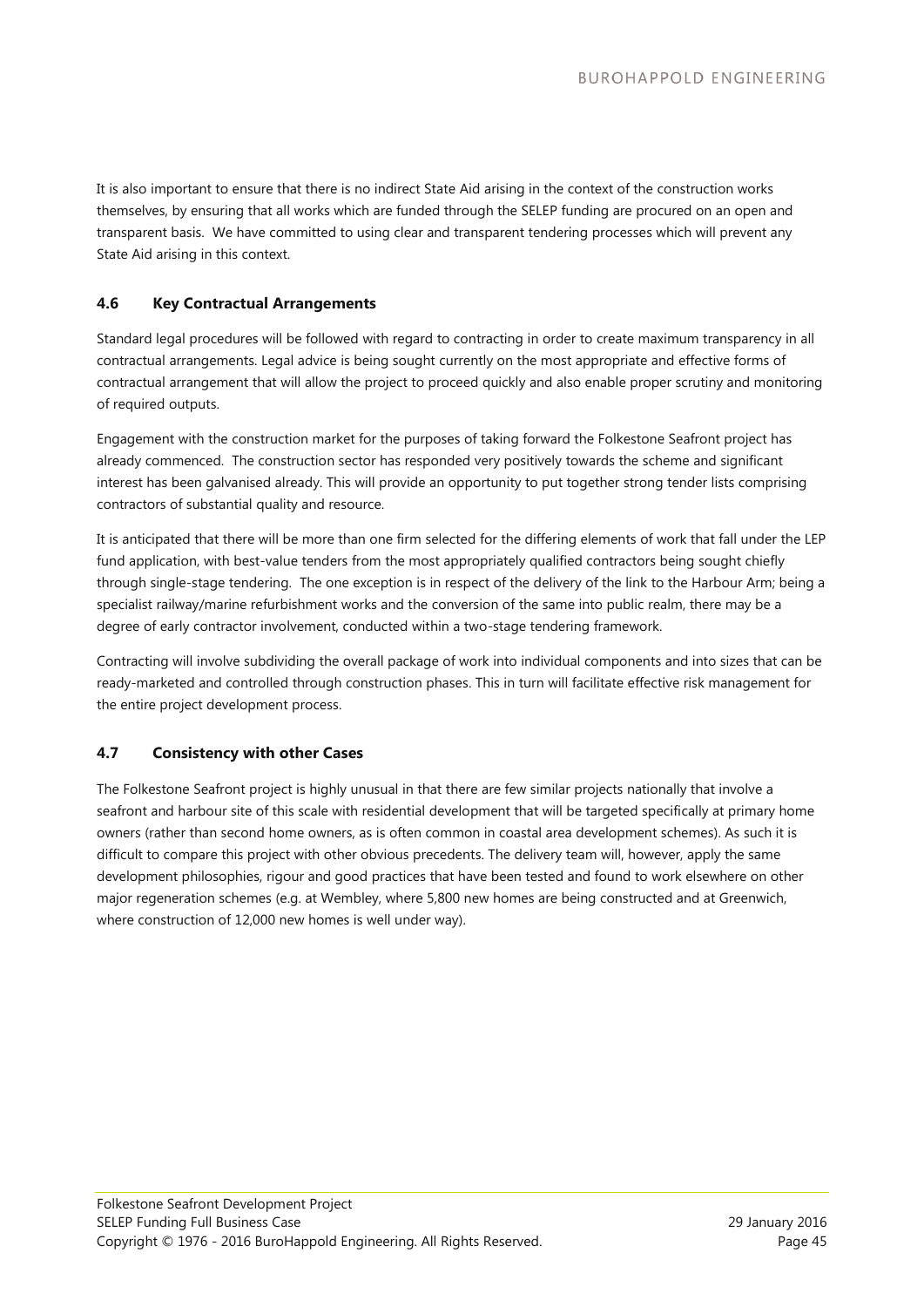# <span id="page-45-0"></span>**5 Financial Case**

### <span id="page-45-1"></span>**5.1 Total project cost and basis for estimates**

The inflation rate applied in the financial case is 2.5% as per guidance<sup>[12](#page-25-1)</sup>. A contingency of 5% for the works excluding the infrastructure has being included in the costs. Moreover due to the nature of the infrastructure works a higher contingency of 7.5% has been included. The breakdown of these costs is provided in the table below.

The total amount requested from SELEP is as follows:

- Beach nourishment =  $£1.37m$
- Site levels raising = £2.32m
- Link to Harbour Arm (minimum works required) =  $£1.4m$
- Total =  $£5.1m$

#### <span id="page-45-2"></span>**5.2 Other sources of funding & grant recoverability**

Folkestone Harbour (GP) Limited is a private company and will fund the project directly. The funding format is essentially private sector development finance. From this perspective the project is fully proceedable upon successful allocation of the SELEP funding.

Grant funding is required in order to initiate project delivery; the focus of the funding is on initiation of the project rather than outcome. Due to the nature of the project emphasising quality over profit margins<sup>23</sup> there will be no overage.

There is no other public funding involved in delivery of this project. Therefore the net additional benefits of the project outlined earlier accrue only as a result of the SELEP funding and to no other public funder. The project has no reliance on decisions pending by any other funding body.

#### <span id="page-45-3"></span>**5.3 Security of Funding**

Funding will be provided via highly secure private sources. There is no need to access additional market based funding or identify additional funding partners.

#### <span id="page-45-4"></span>**5.4 Cost overruns**

 $\overline{a}$ 

SELEP funding will enable the project to proceed with immediate effect, thereby minimising the possibility of higher than anticipated costs due to inflationary pressures. The project will be managed by highly experienced personnel according to a fully agreed and appropriately structured project management plan. All cost parameters will be monitored regularly with associated reporting on an ongoing basis.

#### <span id="page-45-5"></span>**5.5 Financial risk management**

Financial risks will be minimised due to the project being privately funding.

 $^{23}$  As noted previously, the project sponsor is willing to accept a level of return on investment that is below market norms – assuming the project remains commercially feasible - in order to provide a development scheme that is of a relatively higher quality, especially in terms of public realm.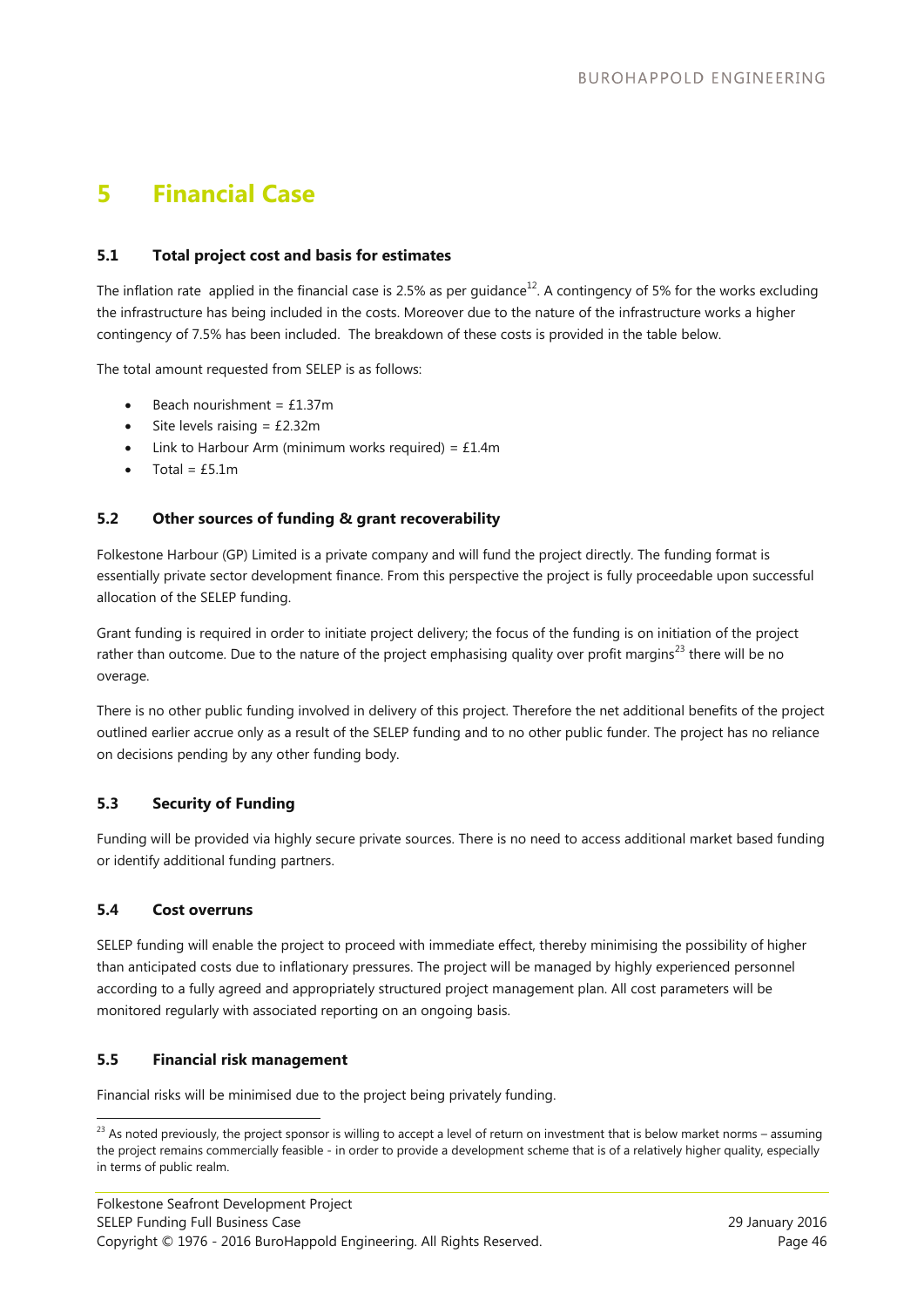Upon initiation, established project management procedures will incorporate detailed financial management mechanisms.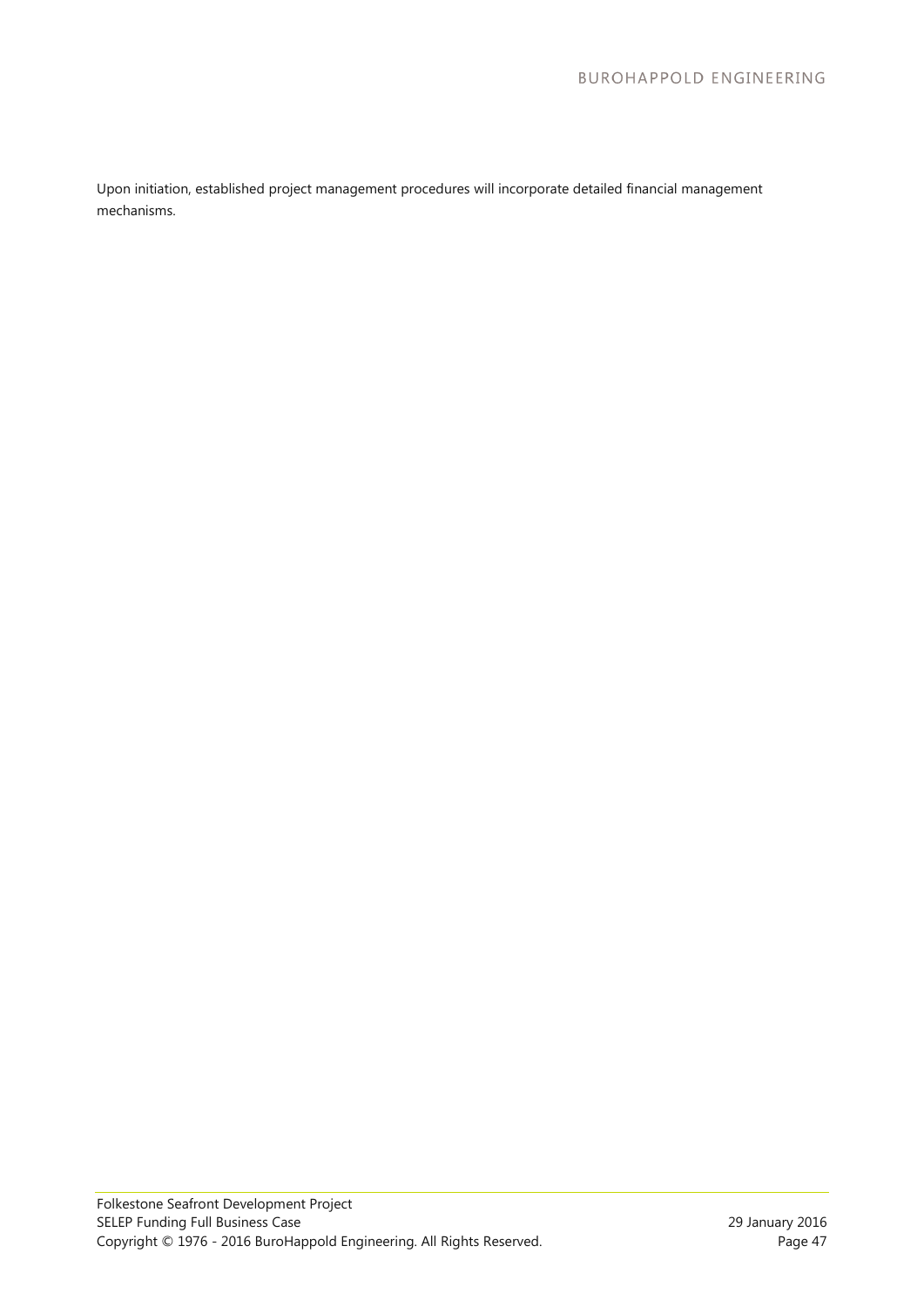# <span id="page-47-0"></span>**6 Management Case**

### <span id="page-47-1"></span>**6.1 Project Management Plan**

The project will be managed as efficiently as possible and overseen by a highly experienced and dedicated project manager. The project management plan consists of the following elements:

- Deliverables to be produced these deliverables include all specified project outputs:
	- o Houses: Town house Type A; Town House Type B; Corner House; Dune Detached House; Dune Semi Detached House; Beach House; Beach House – small; Mews House; Harbourside House; Apartments; Studio; One Bed; Two Bed; Three Bed
	- o Commercial Space; shell
	- o Kiosks
	- o Landscaping and Public Realm
	- o Site Wide Infrastructure
	- o Flood defence site raising
	- o Beach nourishment
	- o Harbour arm improvement
- Activities required to deliver outputs: procurement of services providers; finalised contractual arrangement specifying detailed outputs and quality standards; detailed reporting
- Activities required to validate the quality of the deliverables: quality control supervision provided by suitably experienced construction/development personnel
- Resources required: experienced personnel with relevant qualifications and competencies

# <span id="page-47-2"></span>**6.2 Benefits realisation & monitoring**

A benefits realisation strategy will be finalised at the outset of project implementation and will set out arrangements for the identification of potential benefits, their planning, modelling and tracking. It will also assign responsibilities for the actual realisation of benefits throughout the key phases of the project.

The benefits register that will underpin this strategy is presented below and reflects the Preferred Option.

| <b>Folkestone Seafront Development Project</b>                                                |                                                               |                        |                        |                                             |                  |  |  |  |  |  |  |
|-----------------------------------------------------------------------------------------------|---------------------------------------------------------------|------------------------|------------------------|---------------------------------------------|------------------|--|--|--|--|--|--|
| <b>Benefits Realisation Register</b>                                                          |                                                               |                        |                        |                                             |                  |  |  |  |  |  |  |
| <b>Benefit</b>                                                                                | <b>Activities required</b>                                    | Responsible<br>officer | Performance<br>measure | <b>Target Value</b>                         | <b>Timescale</b> |  |  |  |  |  |  |
| Delivery of private<br>residential units                                                      | Construction and<br>development activity<br>as per masterplan | Project<br>manager     | Residential<br>units   | As outlined in the Economic<br>Case section | Ongoing          |  |  |  |  |  |  |
| Delivery of affordable<br>housing                                                             | Construction and<br>development activity<br>as per masterplan | Project<br>manager     | Residential<br>units   | As outlined in the Economic<br>Case section | Ongoing          |  |  |  |  |  |  |
| Section 106<br>Construction and<br>contributions<br>development activity<br>as per masterplan |                                                               | Project<br>manager     | Financial              | As outlined in the Economic<br>Case section | Ongoing          |  |  |  |  |  |  |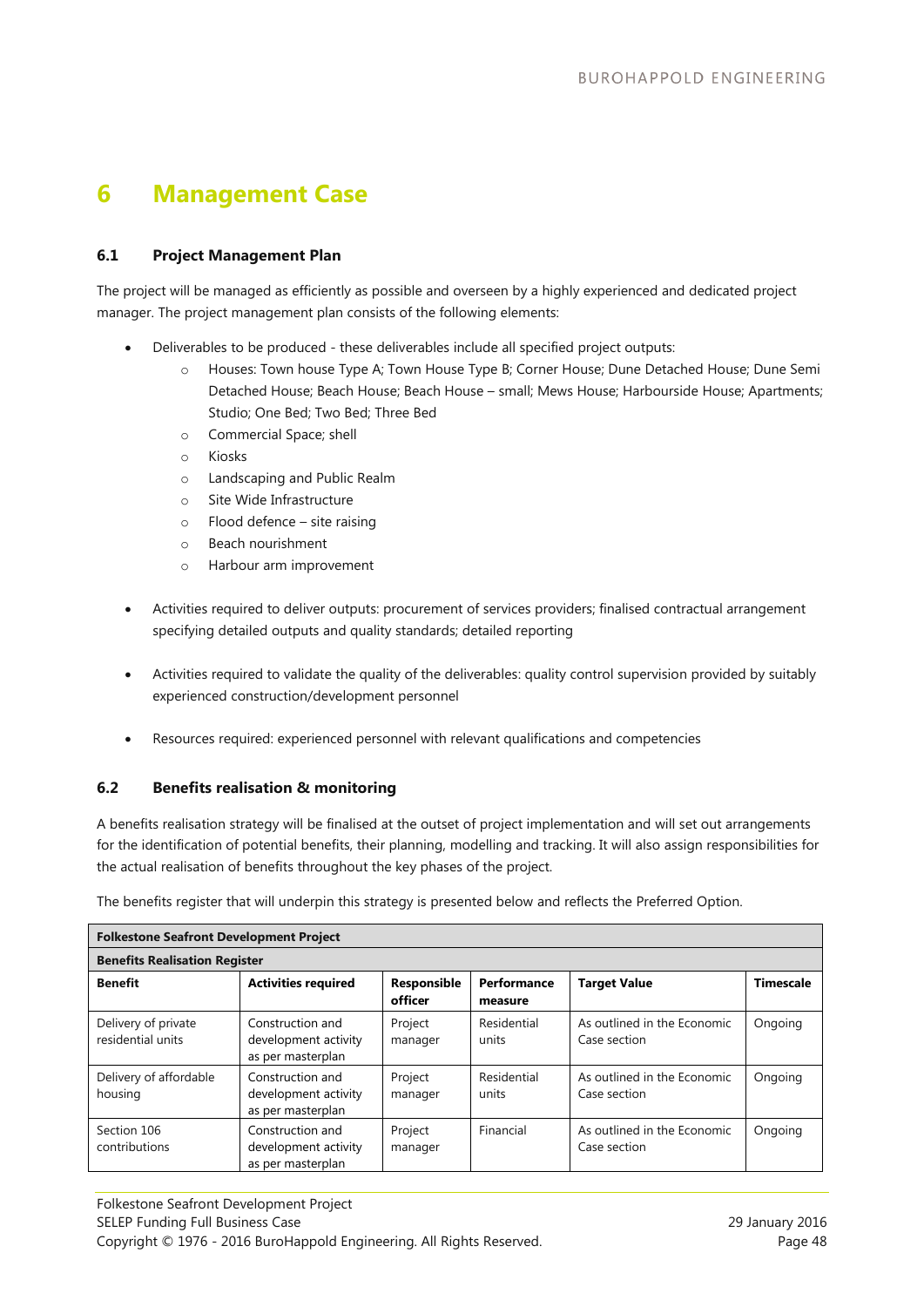| Additional retail<br>floorspace                                     | Construction and<br>development activity<br>as per masterplan | Project<br>manager | Sq m                                                 | As outlined in the Economic<br>Case section | Phase 1 &<br>Phase 6 |
|---------------------------------------------------------------------|---------------------------------------------------------------|--------------------|------------------------------------------------------|---------------------------------------------|----------------------|
| Additional<br>community/healthcare<br>space                         | Construction and<br>development activity<br>as per masterplan | Project<br>manager | Sq m                                                 | As outlined in the Economic<br>Case section | Phase 1              |
| Additional retail and<br>community/healthcare<br>related employment | Construction and<br>development activity<br>as per masterplan | Project<br>manager | FTE jobs                                             | As outlined in the Economic<br>Case section | Phase 4              |
| Construction related<br>employment                                  | Construction and<br>development activity<br>as per masterplan | Project<br>manager | FTE jobs                                             | As outlined in the Economic<br>Case section | Ongoing              |
| Public realm<br>improvements                                        | Construction and<br>development activity<br>as per masterplan | Project<br>manager | Sq m;<br>qualitative<br>measures                     | As outlined in the Economic<br>Case section | Ongoing              |
| Flood defence - site<br>raising                                     | Construction and<br>development activity<br>as per masterplan | Project<br>manager | Expert<br>technical<br>judgement                     | As outlined in the Economic<br>Case section | Phase 1              |
| Beach nourishment                                                   | Construction and<br>development activity<br>as per masterplan | Project<br>manager | Expert<br>technical<br>judgement                     | As outlined in the Economic<br>Case section | Phase 1              |
| Harbour arm link works                                              | Construction and<br>development activity<br>as per masterplan | Project<br>manager | Expert<br>technical<br>judgement                     | As outlined in the Economic<br>Case section | Phase 1              |
| Improved housing<br>conditions                                      | Construction and<br>development activity<br>as per masterplan | Project<br>manager | Expert<br>qualitative<br>judgement via<br>evaluation | As outlined in the Economic<br>Case section | Ongoing              |
| Enhanced quality of life<br>locally                                 | Construction and<br>development activity<br>as per masterplan | Project<br>manager | Expert<br>qualitative<br>judgement via<br>evaluation | As outlined in the Economic<br>Case section | Ongoing              |

The above benefits will be monitored on an ongoing basis throughout the project's implementation to ensure that benefits are being realised as anticipated and that interim and final evaluations can be conducted effectively as required (see below).

# <span id="page-48-0"></span>**6.3 Risk Assessment & Management**

A final strategy for the active and effective management of risk will be drawn up at the outset of the project's implementation. This will involve:

- Identifying possible risks in advance and putting mechanisms in place to minimise the likelihood of them materialising with adverse effects
- Having processes in place to monitor risks, and access to reliable, up-to-date information about risks
- Having the right balance of control to mitigate against the adverse consequences of the risks, if they should materialise
- Implementing effective decision-making processes supported by a framework for risk analysis and evaluation.

An initial categorisation of risks is presented below.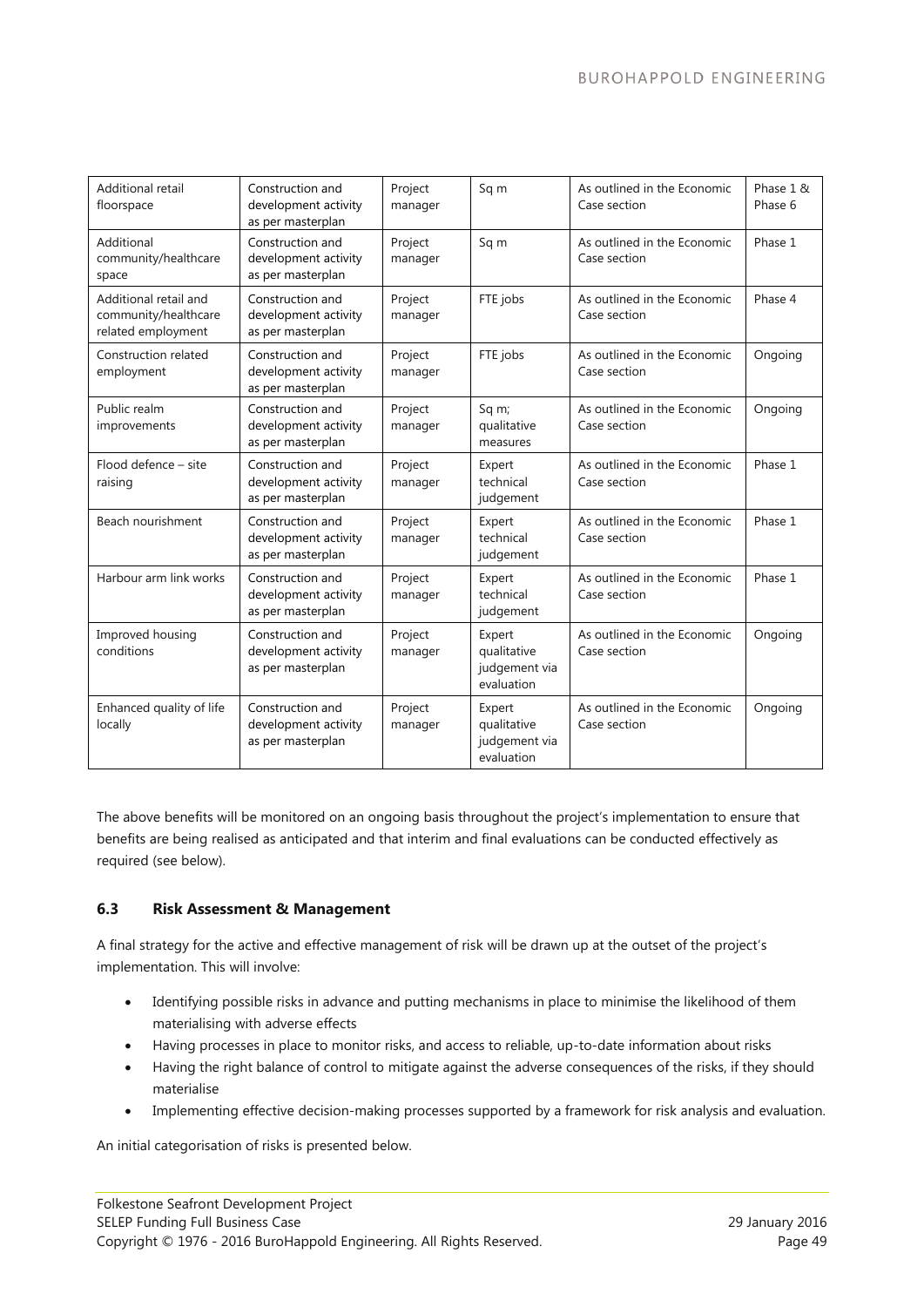| <b>Folkestone Seafront Development Initial Risk Analysis</b> |                |                |                  |                                                                                                                                                                                                                                                                                                                                                                                                                                                                                                                                                                                                        |  |  |  |  |  |  |
|--------------------------------------------------------------|----------------|----------------|------------------|--------------------------------------------------------------------------------------------------------------------------------------------------------------------------------------------------------------------------------------------------------------------------------------------------------------------------------------------------------------------------------------------------------------------------------------------------------------------------------------------------------------------------------------------------------------------------------------------------------|--|--|--|--|--|--|
| <b>Risk</b>                                                  | Likelihood*    | Impact*        | L*I              | <b>Mitigation</b>                                                                                                                                                                                                                                                                                                                                                                                                                                                                                                                                                                                      |  |  |  |  |  |  |
| Planning risks                                               | $\mathbf{1}$   | 3              | $\overline{3}$   | Outline planning permission was received with unanimous<br>support from the council. Each phase will now require the<br>submission of detailed reserved matters applications, taking<br>into account that the outline consent sets out the<br>development parameters and design guidelines for the<br>individual plots making up the scheme.                                                                                                                                                                                                                                                           |  |  |  |  |  |  |
| <b>Build risks</b>                                           | 3              | 3              | $\boldsymbol{9}$ | The site is coastal and its location might affect the building<br>process. To mitigate the build risks phase 1 of the project<br>includes flood defence infrastructure.                                                                                                                                                                                                                                                                                                                                                                                                                                |  |  |  |  |  |  |
| Market risks                                                 | 3              | $\overline{3}$ | 9                | An original plan by Foster & Partners was much more<br>infrastructure heavy and was more susceptible to market<br>changes. The current plan by Farrell has been developed so<br>that individual phases can be built out in isolation to<br>accommodate any market variability.                                                                                                                                                                                                                                                                                                                         |  |  |  |  |  |  |
| Funding risks                                                | $\mathbf{1}$   | 3              | $\overline{3}$   | Access to capital funding loans is well established. There is<br>significant private capital available to fund the project and<br>limited recourse to market based funding will be necessary.                                                                                                                                                                                                                                                                                                                                                                                                          |  |  |  |  |  |  |
| Programme<br>risks                                           | 3              | $\overline{3}$ | 9                | These are market and economy dependent. It is likely this<br>development sector will suffer two or three more peaks and<br>troughs within the programmed development cycle. The<br>Farrells plan has been designed to accommodate this, having<br>been developed during the low point of the worst recession in<br>recent history.                                                                                                                                                                                                                                                                     |  |  |  |  |  |  |
| Political risks                                              | $\overline{2}$ | $\overline{2}$ | $\overline{4}$   | The project has been discussed at length and over a long<br>period of time with a number of key local stakeholders,<br>political and otherwise. There is general consensus locally that<br>regeneration of the Folkestone seafront and harbour area is a<br>major objective for the town and will yield significant social<br>and economic benefits. Ongoing dialogue and consultation<br>will be maintained with relevant local parties throughout the<br>project's implementation.                                                                                                                   |  |  |  |  |  |  |
| <b>Benefits</b><br>realisation<br>risks                      | $\overline{2}$ | 4              | 8                | Successful completion of the project will generate substantial<br>benefits for the area. At the outset of implementation, these<br>benefits will be fully defined and finalised with target<br>quantitative and qualitative measures attached to them as<br>appropriate. A combination of ongoing monitoring, plus<br>interim and final impact evaluation will be used to ensure that<br>benefits are realised as planned, are maximised as fully as<br>possible and that any unanticipated constraints to active<br>benefits realisation are flagged up and dealt with as efficiently<br>as possible. |  |  |  |  |  |  |
| Demand risk                                                  | $\mathbf{1}$   | 5              | 5                | The demographic profile of Folkestone shows a recent,<br>significant population increase and the improved accessibility<br>of the town to London will further increase the demand for<br>residential properties.                                                                                                                                                                                                                                                                                                                                                                                       |  |  |  |  |  |  |
| Residual value<br>risk                                       | $\mathbf{1}$   | 5              | 5                | Historically residential property values demonstrate an<br>increasing trend. Moreover the financial case for the project<br>uses quite conservative values in order to mitigate this type of<br>risk.                                                                                                                                                                                                                                                                                                                                                                                                  |  |  |  |  |  |  |

\* Likelihood and impact scores: 5: Very high; 4: High; 3: Medium; 2: Low; 1: Very low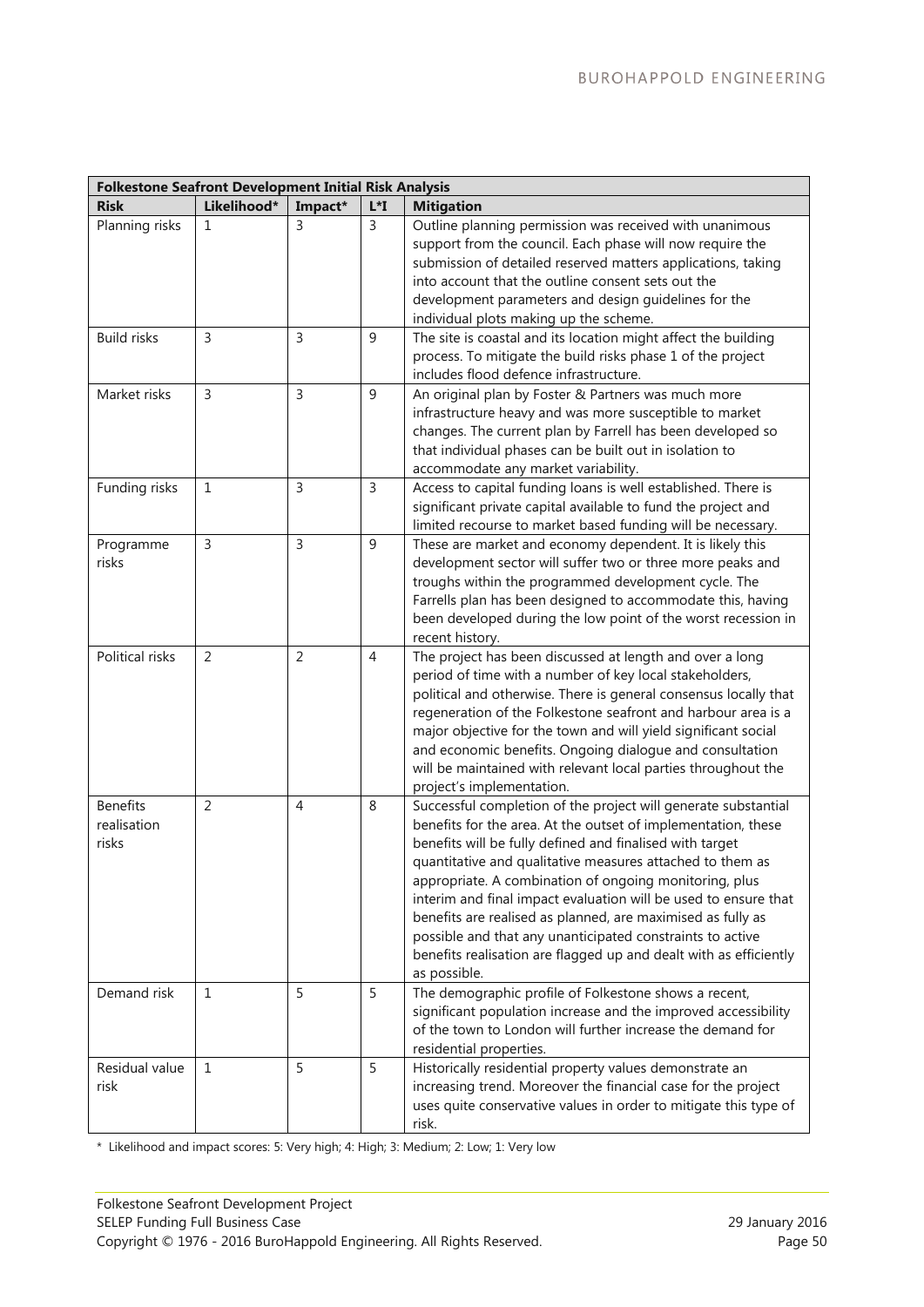### <span id="page-50-0"></span>**6.4 Stakeholder management & governance**

The project has already received general political and community support locally via ongoing dialogue with key stakeholders and community interests in Folkestone (as outlined in the Strategic Case). The project management process will continue this level and depth of dialogue in order to maintain local support and to quickly identify any key issues that may emerge for the community during implementation.

#### <span id="page-50-1"></span>**6.5 Impact evaluation arrangements**

Effective impact evaluation is a key mechanism for ensuring that benefits are realised, that their true values – quantitative and qualitative - are discernible and that any constraints or difficulties can be dealt with effectively. The project will undertake impact evaluation (commensurate with the scale of public funding) at two points:

- Interim evaluation at a midway point during project implementation
- Final (summative) evaluation a short time after the project has been completed.

The interim evaluation will involve establishment of a baseline position against which the realisation of subsequent benefits can be measured and assessed from both a quantitative and qualitative perspective as appropriate. The process will also involve overall assessment of ongoing performance relative to objectives and measurement to date of outputs and outcomes relative to the benefits register above. Monitoring data collected quarterly will be utilised for the purposes of assessment. In order to assess qualitative impacts of the project on an ongoing basis, the project company will undertake consultations with selected local stakeholders and representatives of local community interests, as appropriate. Targets for achievement of socio-economic impacts will be based on the benefits outlined in the Economic Case section of this document and will be revised at the Interim Evaluation point.

The interim evaluation process will also provide guidance on future, anticipated outputs and outcomes in terms of benefits realisation and will provide guidance on how benefits can be fully realised and maximised during the remainder of the delivery programme, in line with the masterplan and delivery strategy.

The final evaluation will assess the summative impact of the project relative to initial aims and objectives and target benefits identified. This process will involve an update of the baseline generated at the interim stage and assessment of progress in full benefits realisation. Further, selected consultations with local stakeholders and community interests will also be undertaken to support assessment of qualitative impacts. Given the nature and scale of the development project, it is likely that certain outcomes, especially those associated with improved quality of life and wellbeing, will not be fully realisable until several years after completion and occupation of the development scheme. As such, the final evaluation will provide guidance on the nature of longer-term anticipated outcomes.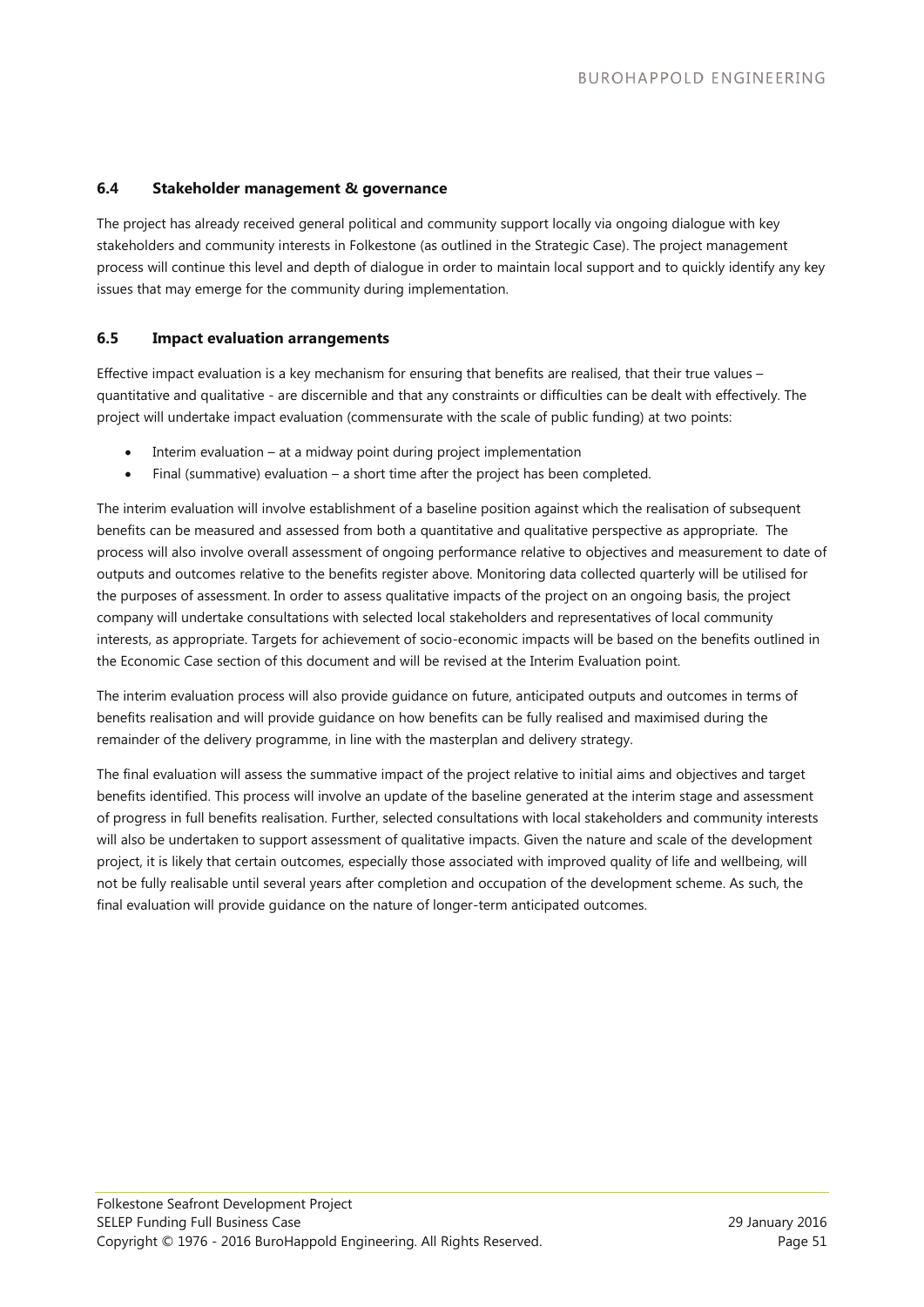<span id="page-51-0"></span>**Appendix A Options NPV**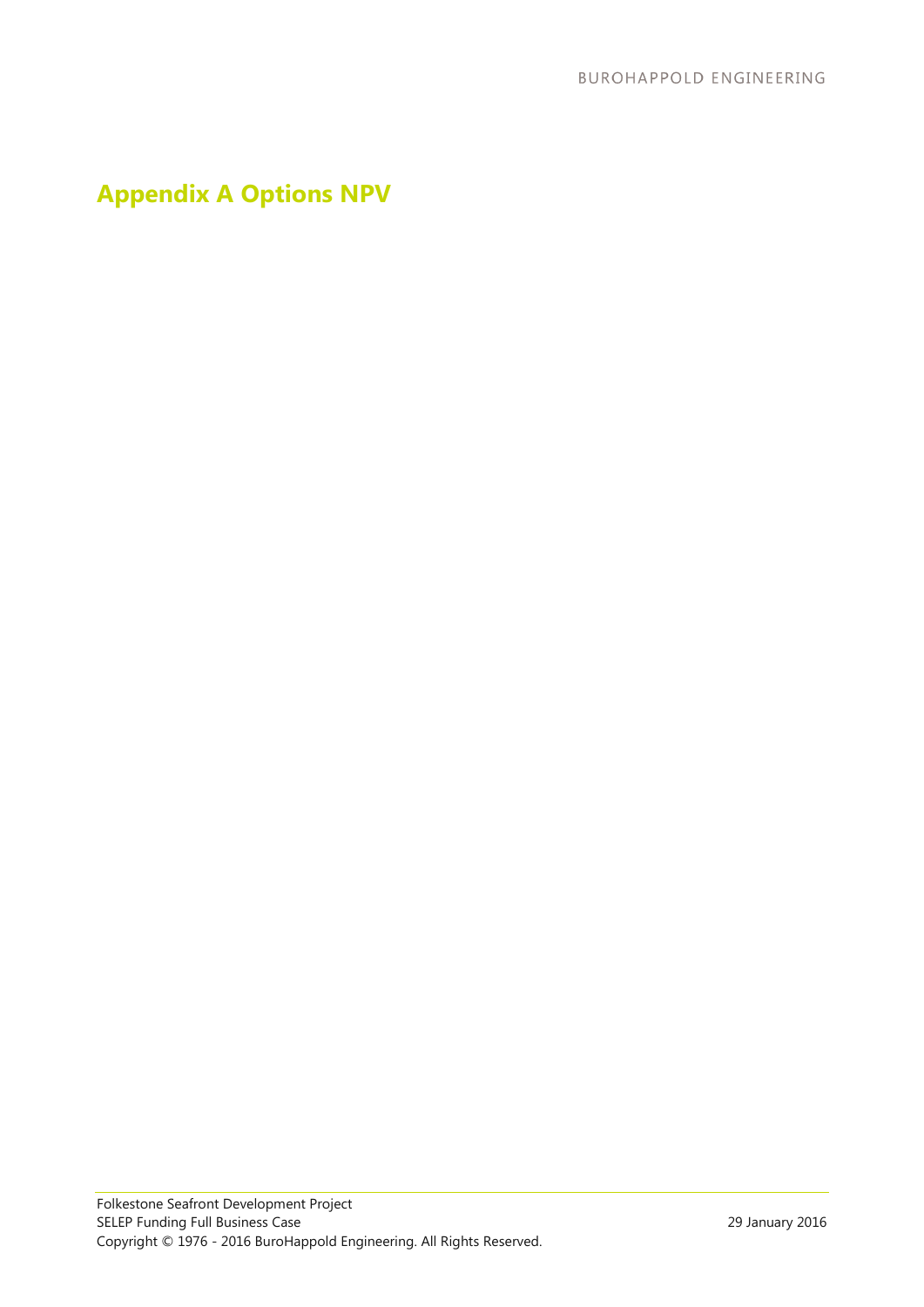BUROHAPPOLD ENGINEERING

| Years                   | $\mathbf{0}$ |           |          |          |          |         | 6       |           | 8         | 9        | 10        | 11      | 12       | 13      | <b>14</b> | 15      | 16       | <b>17</b> | 18      |          |
|-------------------------|--------------|-----------|----------|----------|----------|---------|---------|-----------|-----------|----------|-----------|---------|----------|---------|-----------|---------|----------|-----------|---------|----------|
| Discount<br>Factor      | 1.0000       | 0.9662    | 0.9335   | 0.9019   | 0.8714   | 0.8420  | 0.8135  | 0.7860    | 0.7594    | 0.7337   | 0.7089    | 0.6849  | 0.6618   | 0.6394  | 0.6178    | 0.5969  | 0.5767   | 0.5572    | 0.5384  |          |
| <b>Preferred Option</b> |              |           |          |          |          |         |         |           |           |          |           |         |          |         |           |         |          |           |         |          |
| Costs                   | $-E5.5M$     | $-E1.4 M$ | $-E.4 M$ | $-E.6 M$ | $-E.5$ M | $-E.5M$ | $-E.5M$ | $-E2.1$ M | $-E2.9 M$ | $-E2.9M$ | $-E1.3 M$ | $-E.5M$ | $-E.5M$  | $-E.5M$ | $-E.5$ M  | $-E.5M$ | $-E.5M$  | $-E.5$ M  | $-E.5M$ |          |
| Benefits                | £4.2 M       | £8.5 M    | £7.1 M   | £8.2 M   | £12.1 M  | £14.7 M | £16.9 M | £27.6 M   | £31.6 M   | £36.2 M  | £32.1 M   | £33.4 M | £36.4 M  | £36.7 M | £35.9 M   | £35.7 M | £35.7 M  | £35.6 M   | £35.6 M |          |
| <b>NPV</b>              | $-E1,3$ M    | £6.8 M    | £6.3 M   | £6.8 M   | £10. M   | £11.9 M | £13.3 M | £20. M    | £21.8 M   | £24.4 M  | £21.8 M   | £22.5 M | £23.7 M  | £23.1 M | £21.8 M   | £21. M  | £20.3 M  | £19.5 M   | £18.9 M | £312.7 M |
| Do Something            |              |           |          |          |          |         |         |           |           |          |           |         |          |         |           |         |          |           |         |          |
| Costs                   | $-E5.5M$     | $-E1.4 M$ | $-E.4 M$ | $-E.6$ M | $-E.5$ M | $-E.5M$ | $-E.5M$ | $-E2.1 M$ | $-E2.9 M$ | $-E2.9M$ | $-E1.3$ M | $-E.5M$ | $-E.5$ M | $-E.5M$ | $-E.5M$   | $-E.5M$ | $-E.5$ M | $-E.5$ M  | $-E.5M$ |          |
| Benefits                | £4. M        | £8. M     | £6.6 M   | £7.7 M   | £11.6 M  | £14.2 M | £16.5 M | £27.4 M   | £31.6 M   | £36.2 M  | £32.1 M   | £33.4 M | £36.4 M  | £36.7 M | £35.9 M   | £35.7 M | £35.7 M  | £35.6 M   | £35.6 M |          |
| <b>NPV</b>              | $-E1,5$ M    | £6.4 M    | £5.8 M   | £6.4 M   | £9.6 M   | £11.5 M | £12.9 M | £19.9 M   | £21.8 M   | £24.4 M  | £21.8 M   | £22.5 M | £23.7 M  | £23.1 M | £21.8 M   | £21. M  | £20.3 M  | £19.5 M   | £18.9 M | £309.8 M |
| Do Nothing              |              |           |          |          |          |         |         |           |           |          |           |         |          |         |           |         |          |           |         |          |
| Costs                   | E. M         | £. M      | ۷. M     | £. M     | £. M     | £.3 M   | £.8 M   | £.3 M     | £.9 M     | £1.5 M   | £.7 M     | £.6 M   | £1.5 M   | £2.6 M  | £3. M     | £3. M   | £2.4 M   | £2. M     | £.7 M   |          |
| Benefits                | £2.4 M       | £. M      | E. M     | £. M     | £. M     | £.9 M   | £4.2 M  | £3.2 M    | £5.3 M    | £9.1 M   | £11.4 M   | £11.4 M | £15.6 M  | £17. M  | £17. M    | £13.2 M | £12.3 M  | £13.7 M   | £14. M  |          |
| <b>NPV</b>              | £2.4 M       | £. M      | M        | £. M     | £. M     | £.5 M   | £2.8 M  | £2.3 M    | £3.3 M    | £5.5 M   | £7.6 M    | £7.4 M  | £9.3 M   | £9.2 M  | £8.6 M    | £6.1 M  | £5.7 M   | £6.5 M    | £7.1 M  | £84.3 M  |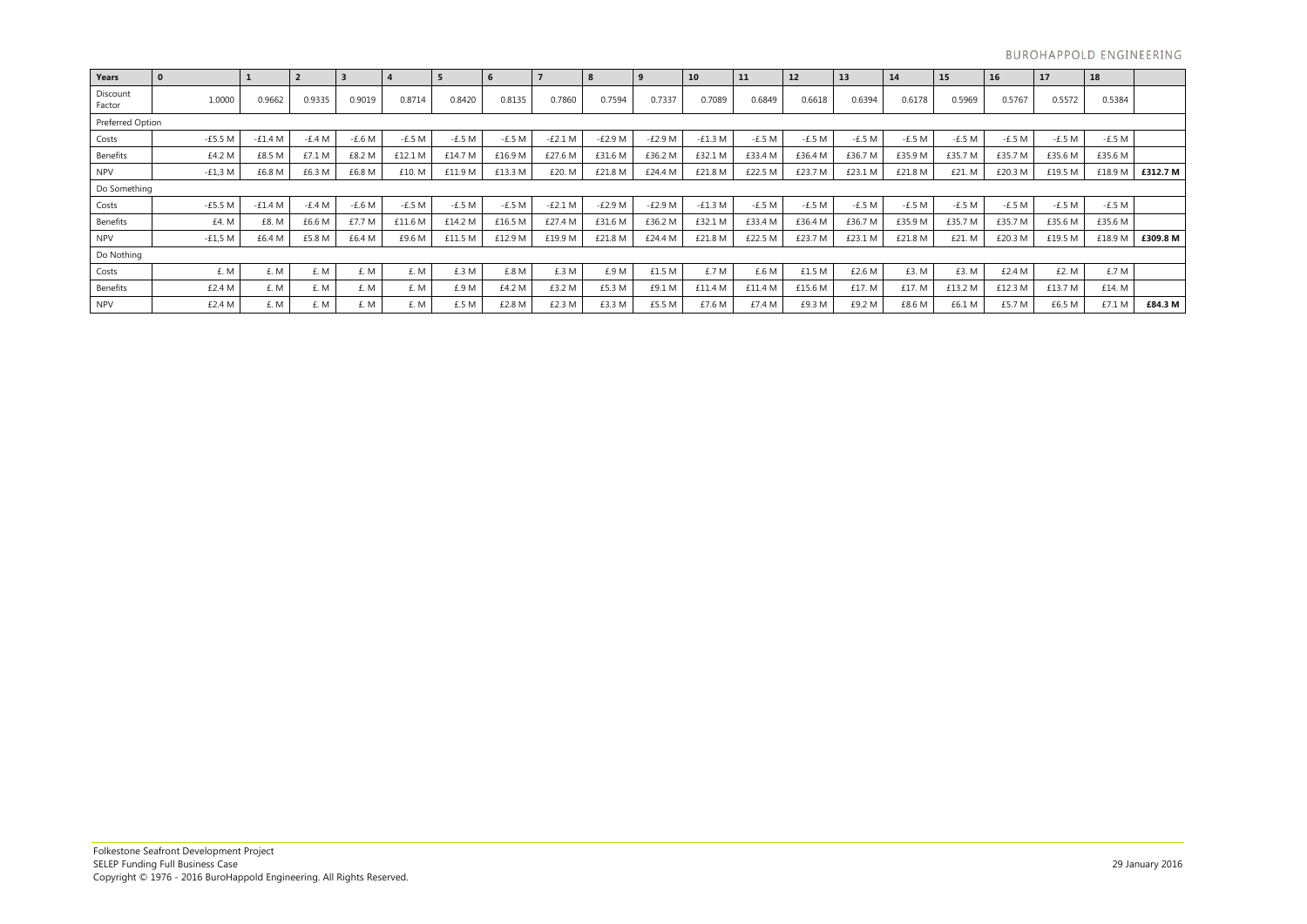# BUROHAPPOLD ENGINEERING